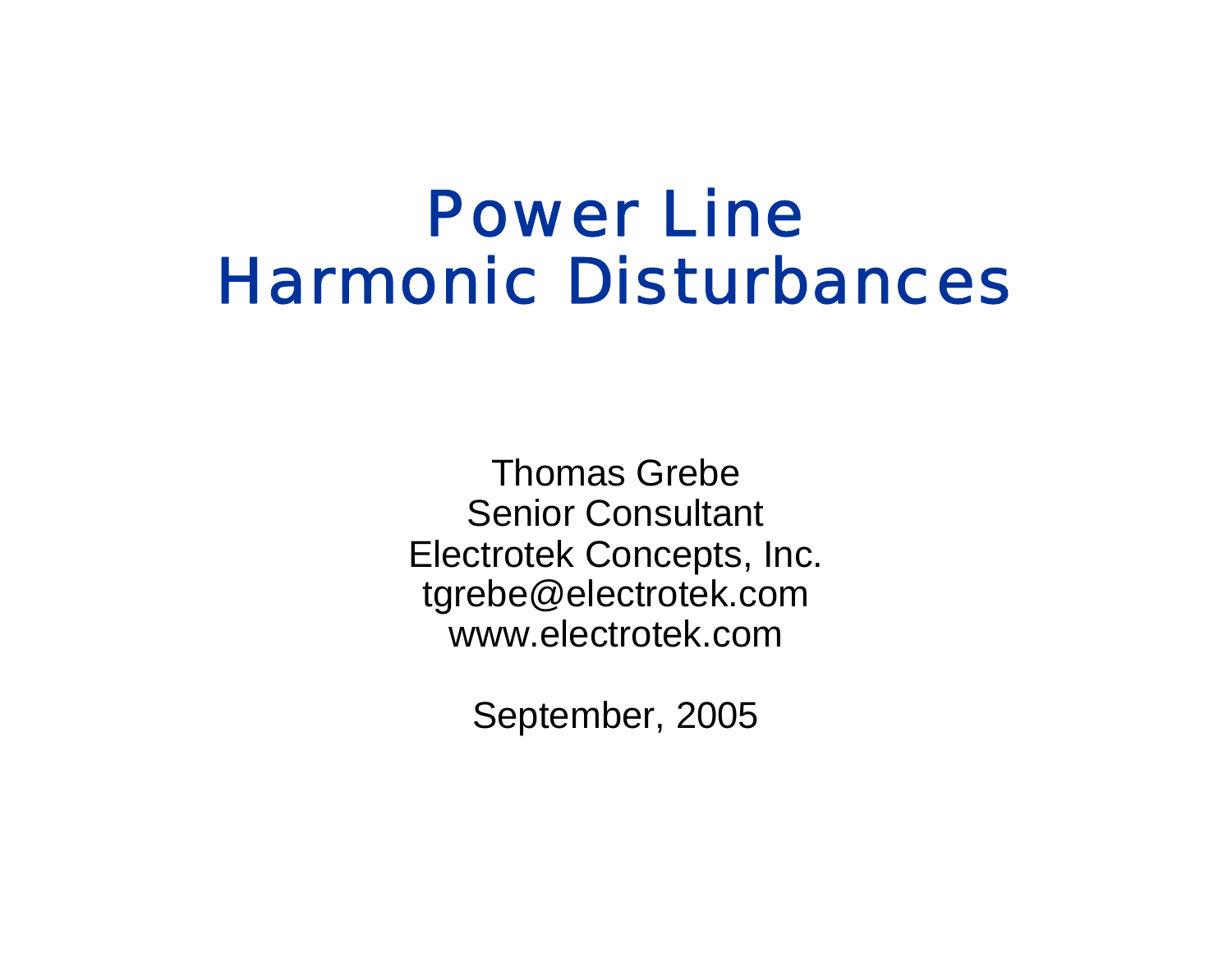### Power Line Harmonic Disturbances

- $\blacksquare$ Sources of Harmonics
- System Response Characteristics
- $\blacksquare$ Effect of Capacitors on Frequency Response
- $\blacksquare$ Basic Harmonic Filter Design

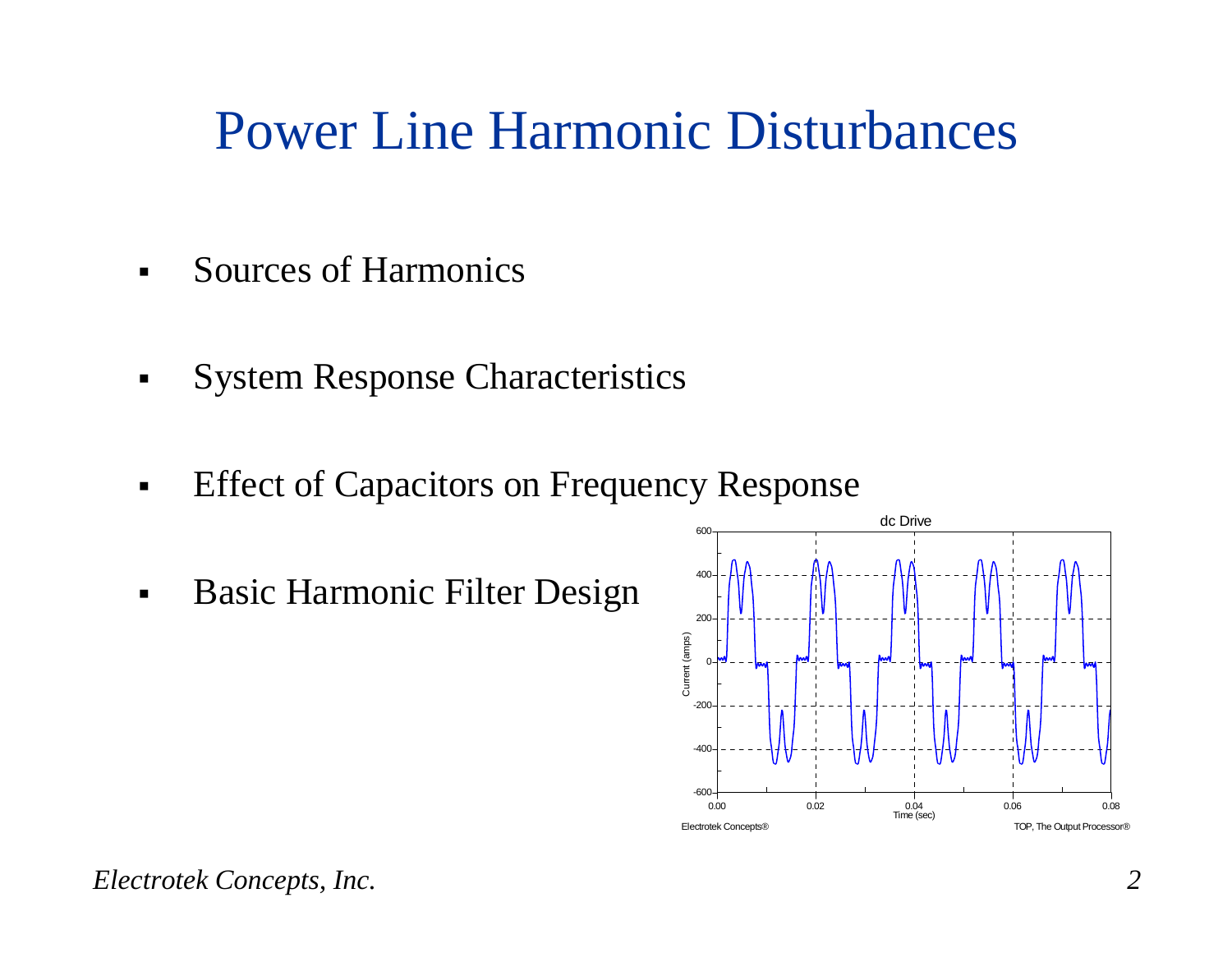#### Harmonic Distortion - Definition



16TH

32ND

 $0.0%$ 

**FUND**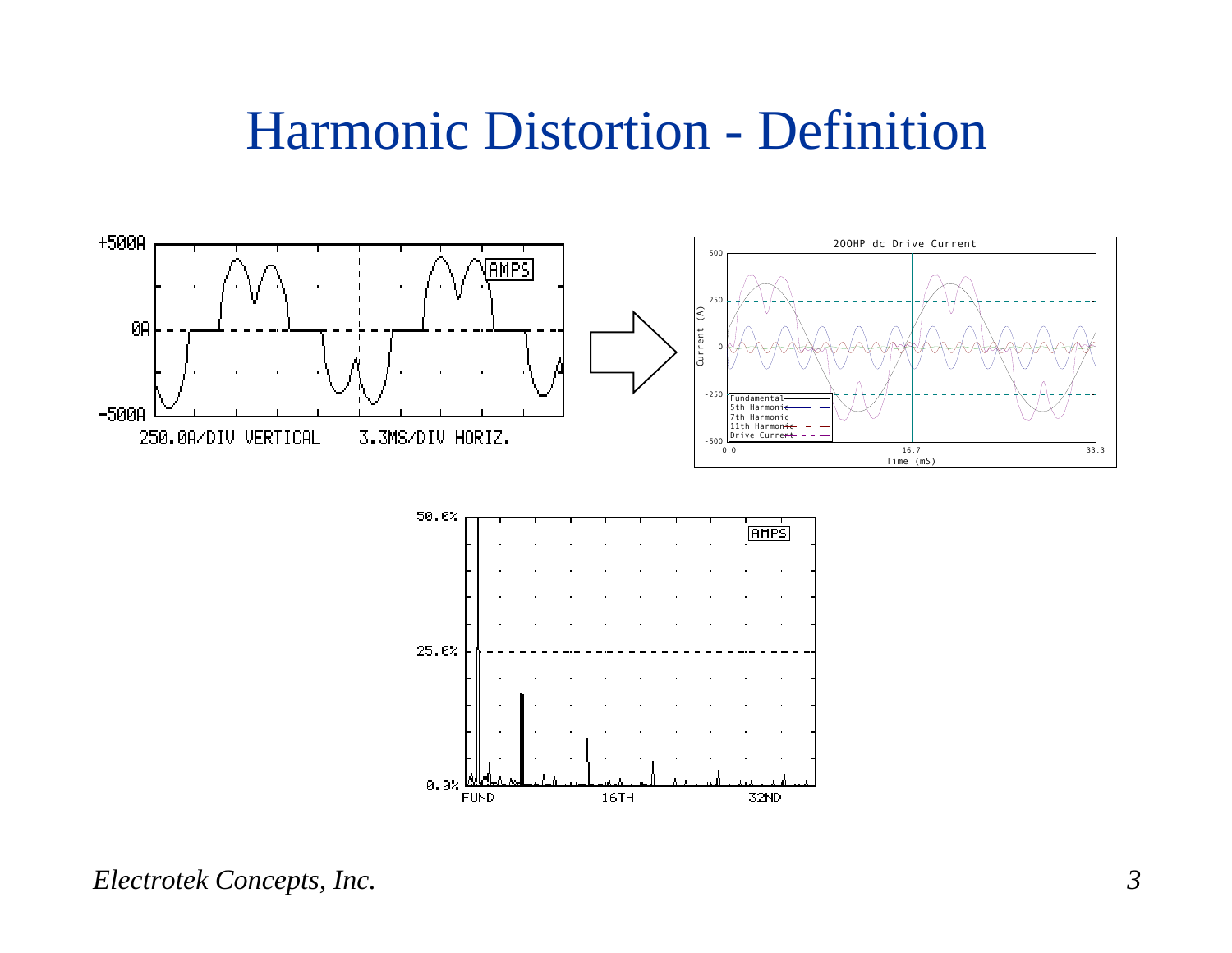## Sources of Harmonics

- $\blacksquare$  Saturable devices (e.g., transformers, and nonlinear inductors/reactors).
- $\blacksquare$  Arcing devices (e.g., arc furnaces, welders, and fluorescent lighting – magnetic ballast).
- $\blacksquare$  Power electronics equipment (e.g., adjustable-speed motor drives, dc motor drives, electronic power supplies (SMPS), fluorescent lighting – electronic ballast).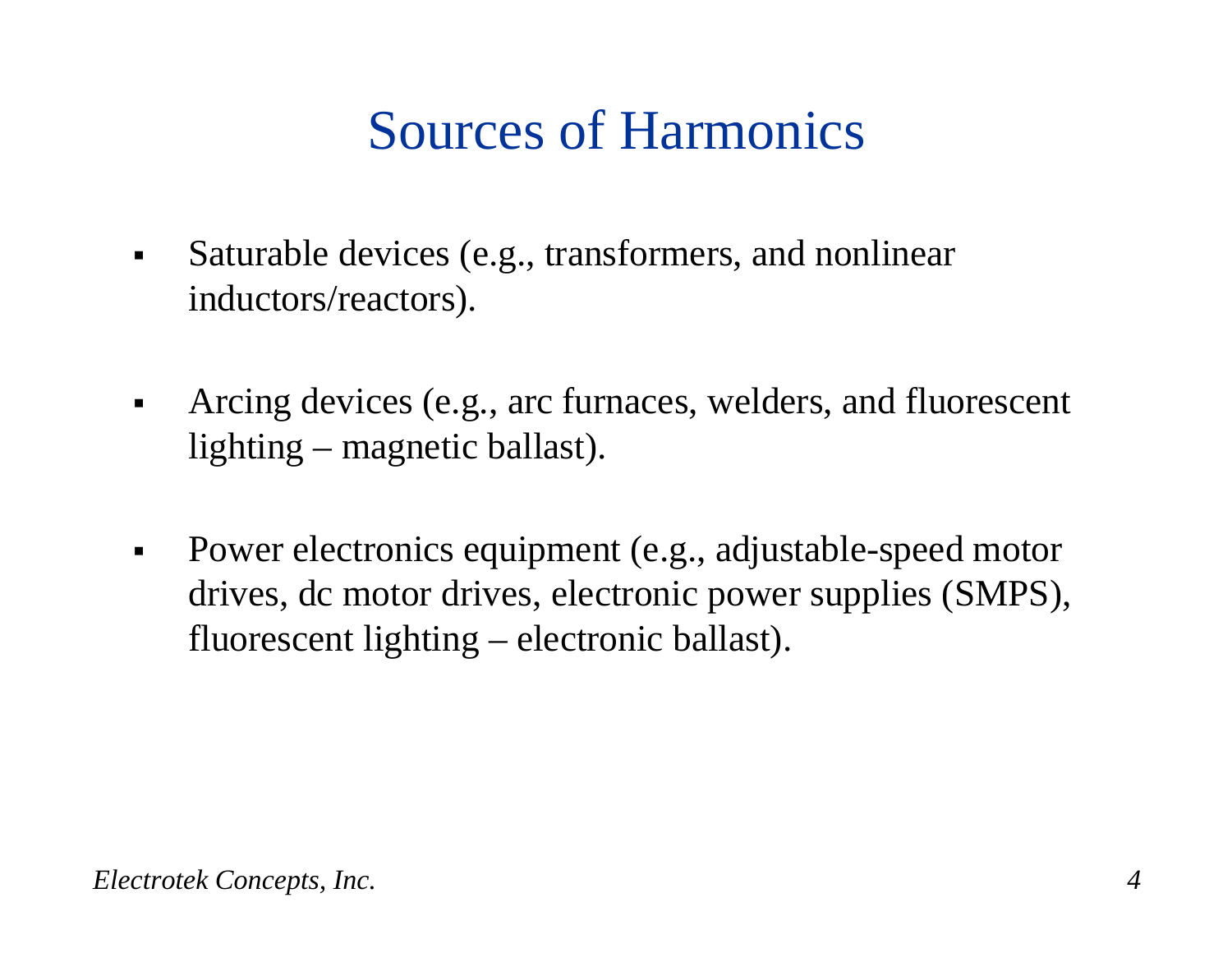#### Harmonics vs. Transients

- $\blacksquare$  Steady-state distortion of the waveform.
- $\blacksquare$  Periodic and continuous in nature.
- $\blacksquare$  Sudden changes in the power system.
- $\mathbf{m} \in \mathbb{R}^n$  Classified by peak magnitude, frequency, and duration.



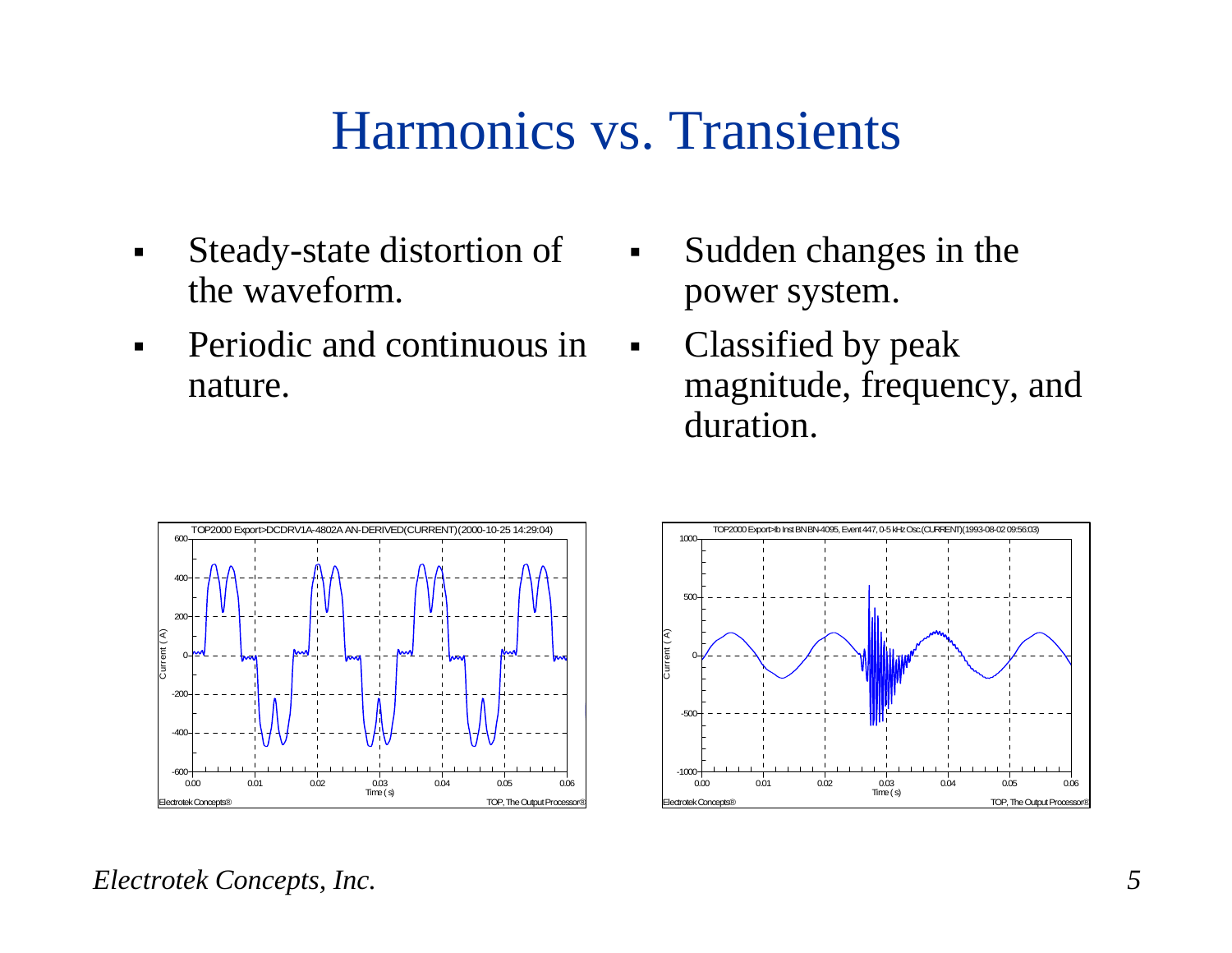### Harmonics vs. Transients - continued

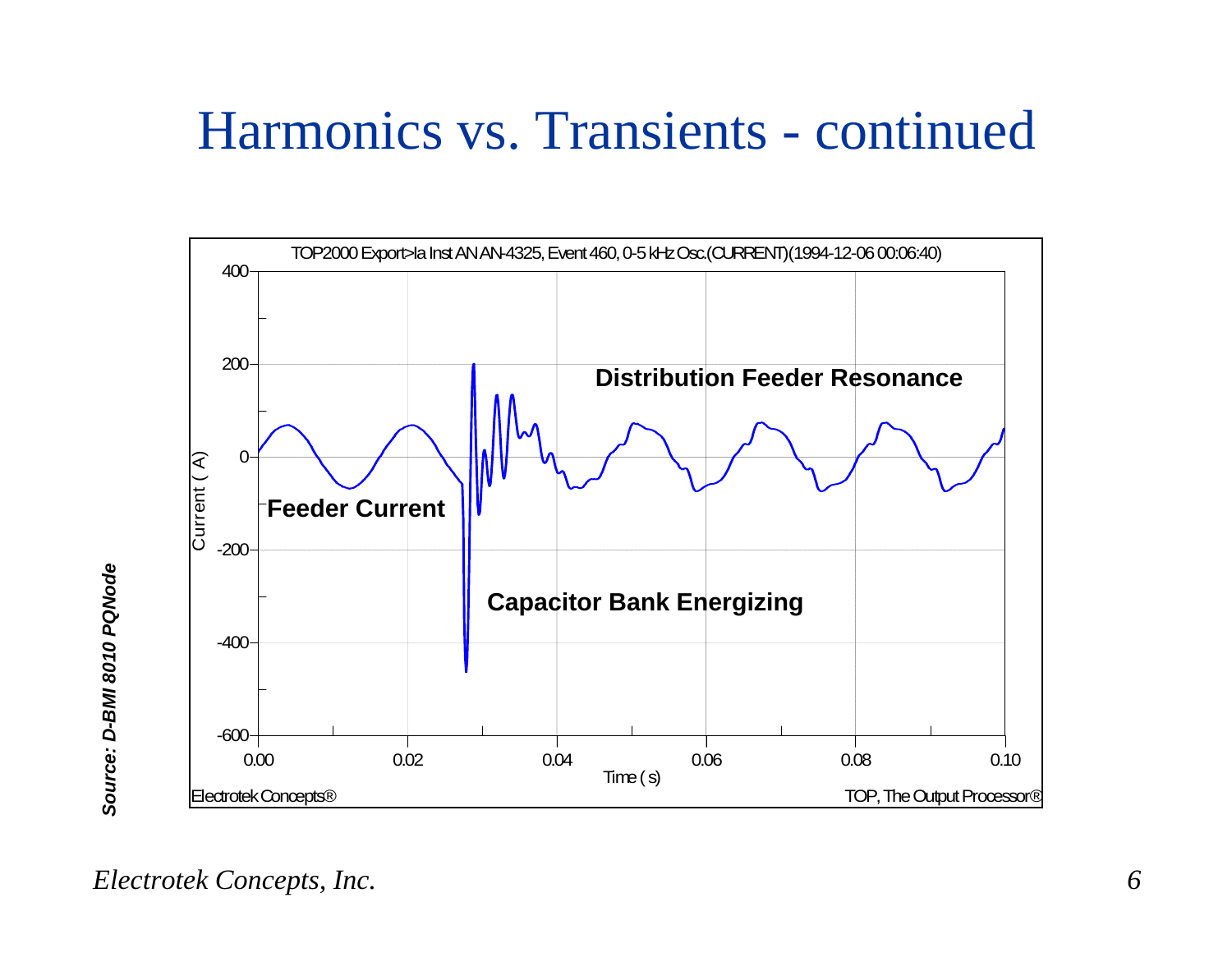## Saturable Loads

- $\blacksquare$ Transformers and nonlinear reactors
- $\blacksquare$  Harmonics are generated due to the nonlinear magnetizing characteristics
- $\blacksquare$  Small, harmonic rich magnetizing currents from normal operation are usually not a problem, but will contribute to background voltage distortion.2 Example Transformer Magnetizing Current

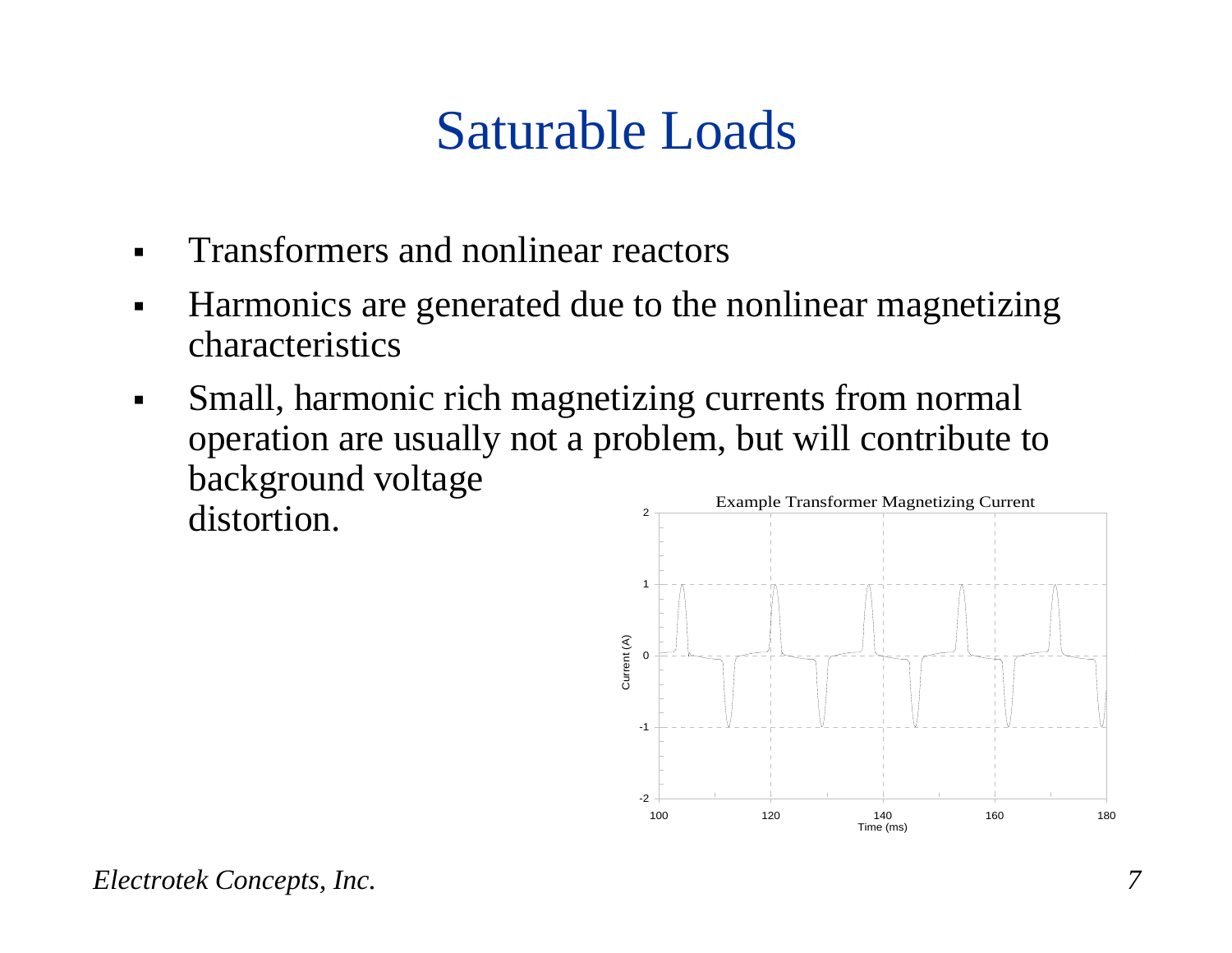# Arcing Loads

- $\blacksquare$  Welding loads, arc furnaces, fluorescent lighting (without electronic ballasts)
- $\blacksquare$  Distorted voltage, current due to non-linear nature of electric arc
- The electric arc itself is actually a source of voltage  $\blacksquare$ harmonics, but when auxiliary circuit elements such as Example Fluorescent Light Current ballasts or arc furnace 30leads are considered, the 20 current source 10approximation is Current (A) Current (A)  $\Omega$ quite valid.

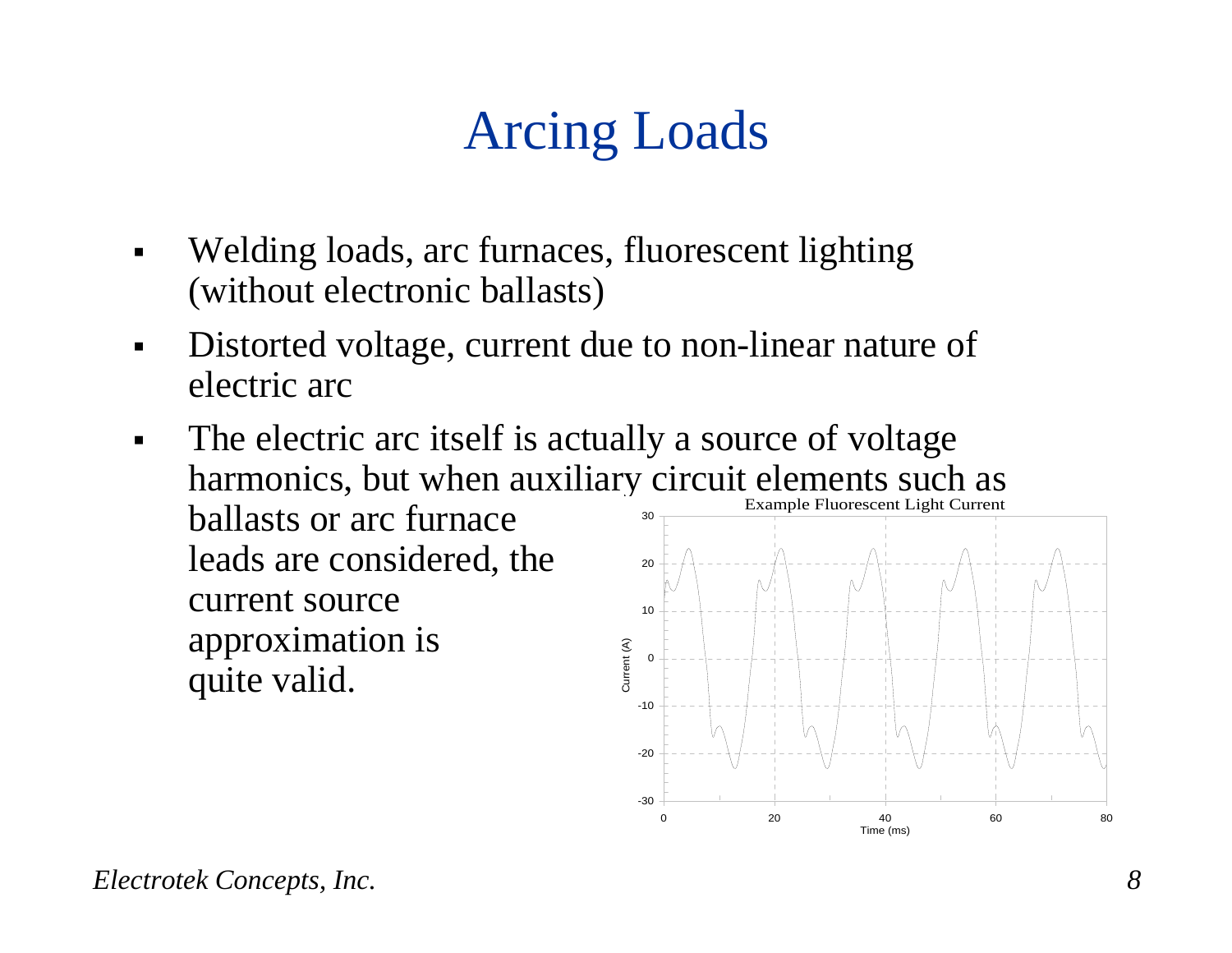#### Example – Arc Furnace Snapshot

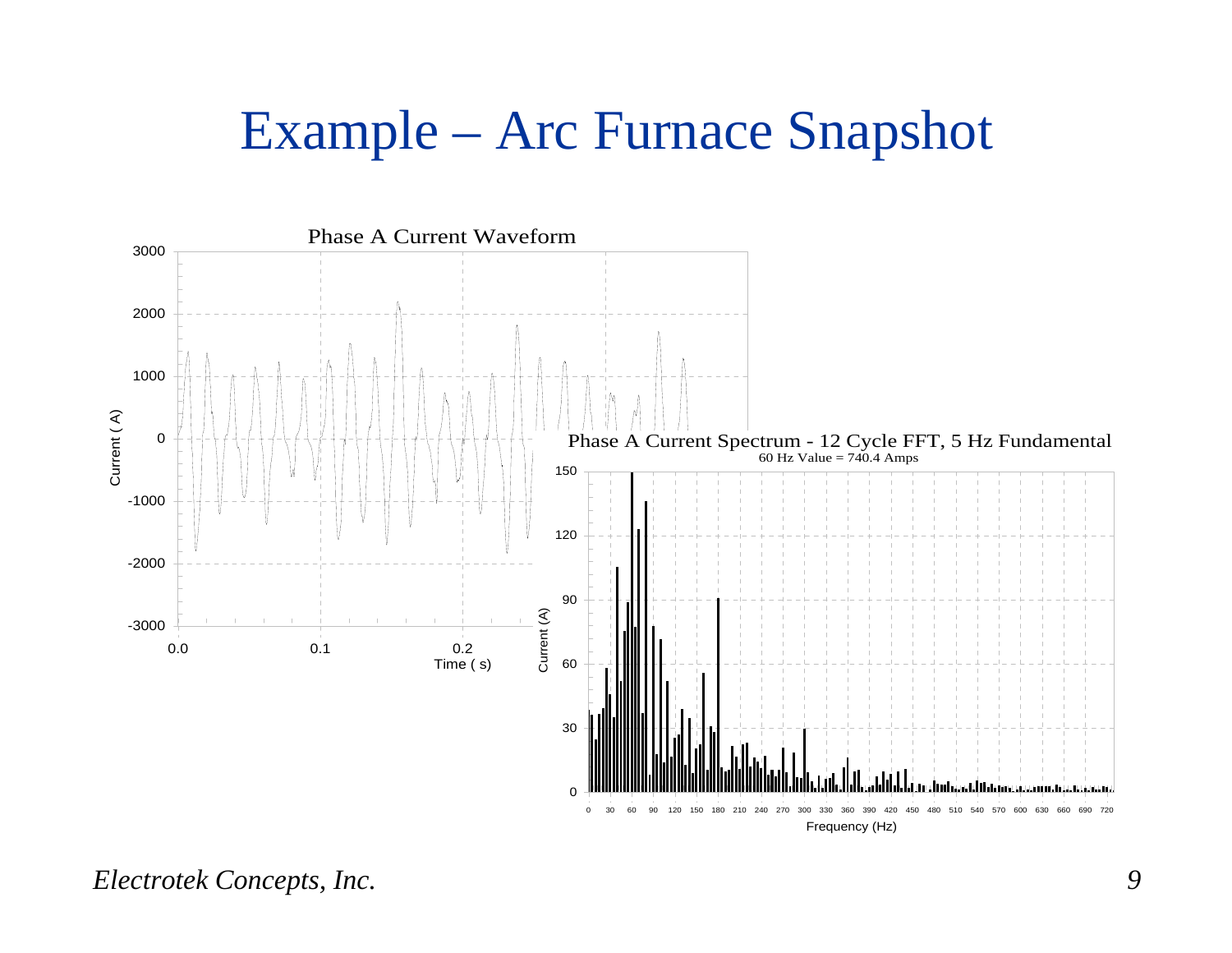## Power Electronic Loads

- $\blacksquare$  Power supplies for electronic equipment, adjustable-speed motor drives (ASDs), d.c. motor drives, fluorescent lighting (electronic ballasts), battery chargers, and power converters for many industrial applications.
- $\blacksquare$  Power electronics devices produce harmonics by the switching action of diodes, SCRs, or other switching devices that can switch current on and off within a cycle of the fundamental frequency. 123

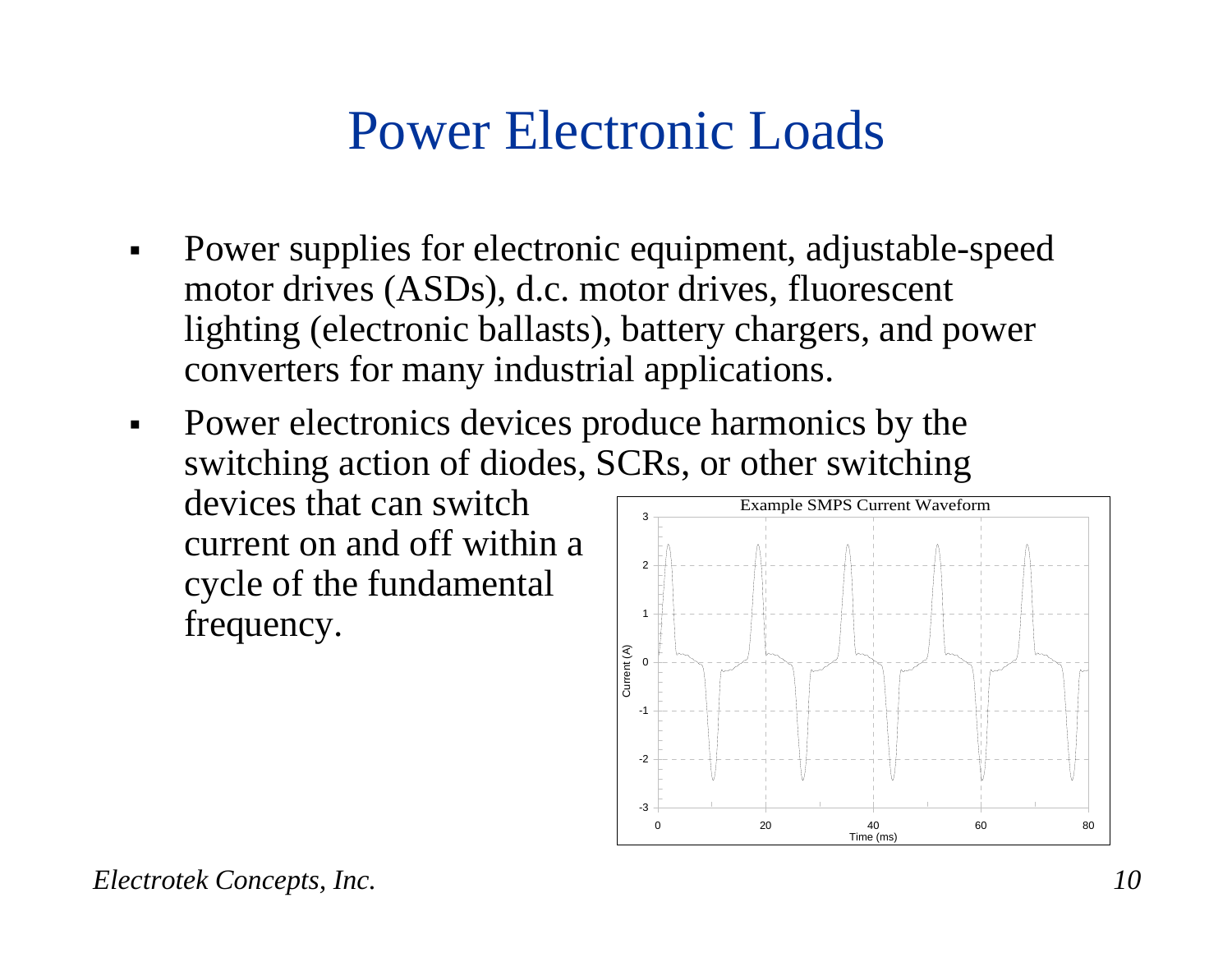### Example - dc Motor Drive Snapshot



*Electrotek Concepts, Inc. 11*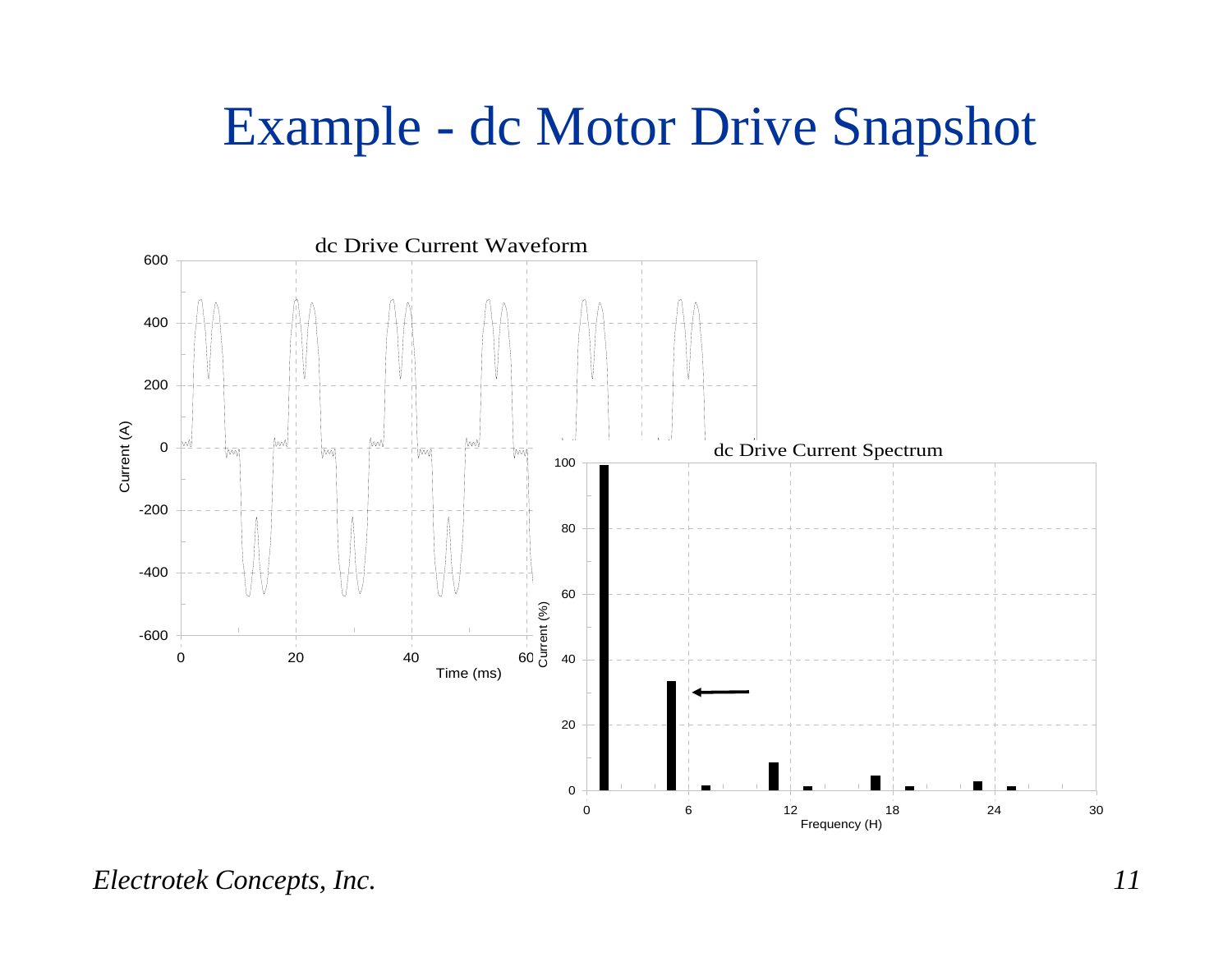## Example - PWM Drive – Snapshot #1

#### **PWM ASD with small (or no) input choke:**

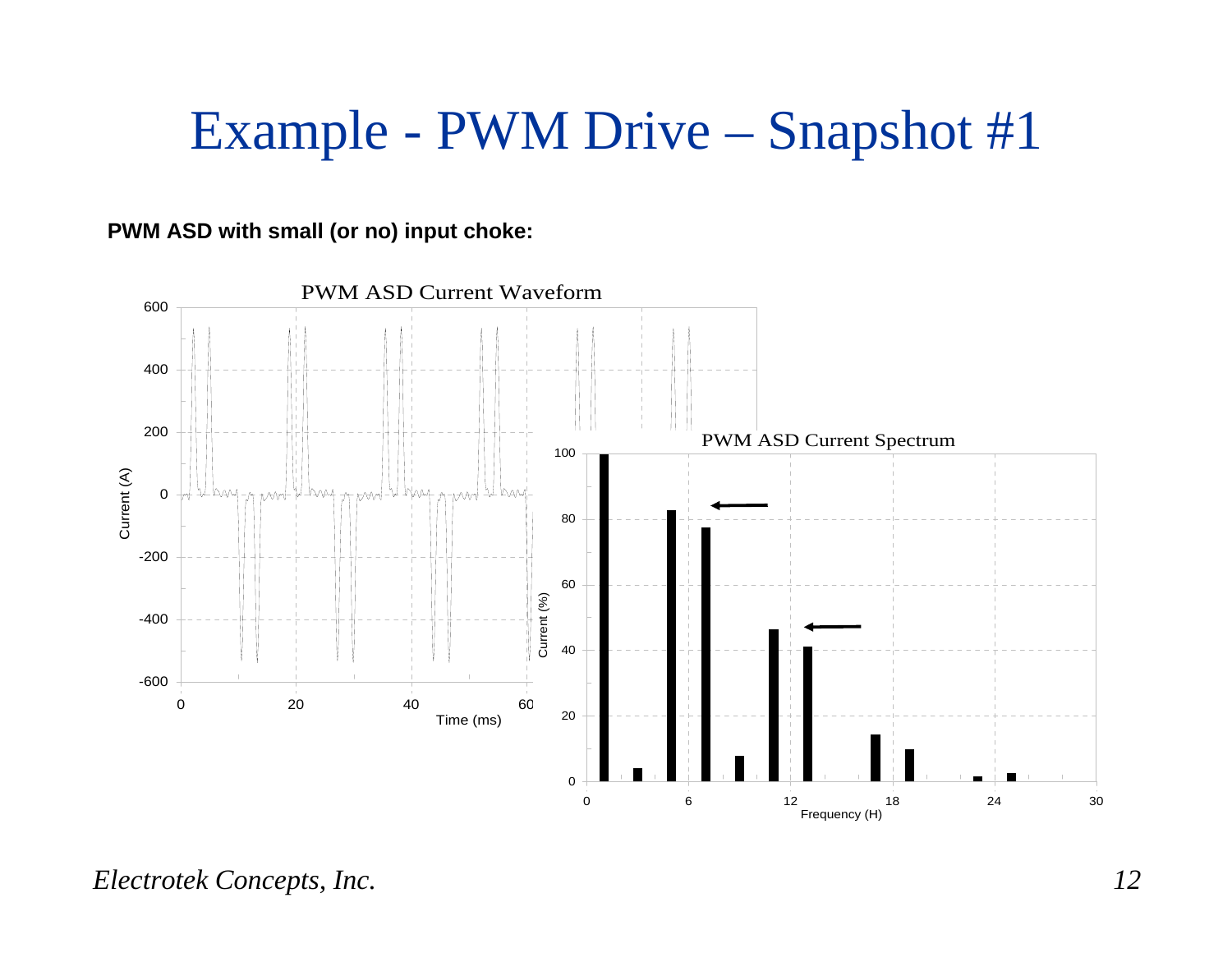## Example - PWM Drive – Snapshot #2

#### PWM ASD Current Waveform 300200 100Current (A) PWM ASD Current Spectrum Current (A) 0100 -10080-200 60 Lurrent (%) Current (%) -30040 0 20 40 60 80 100 Time (ms) 20 0 06 12 18 24 30

Frequency (H)

#### **PWM ASD with 3% input choke added:**

*Electrotek Concepts, Inc. 13*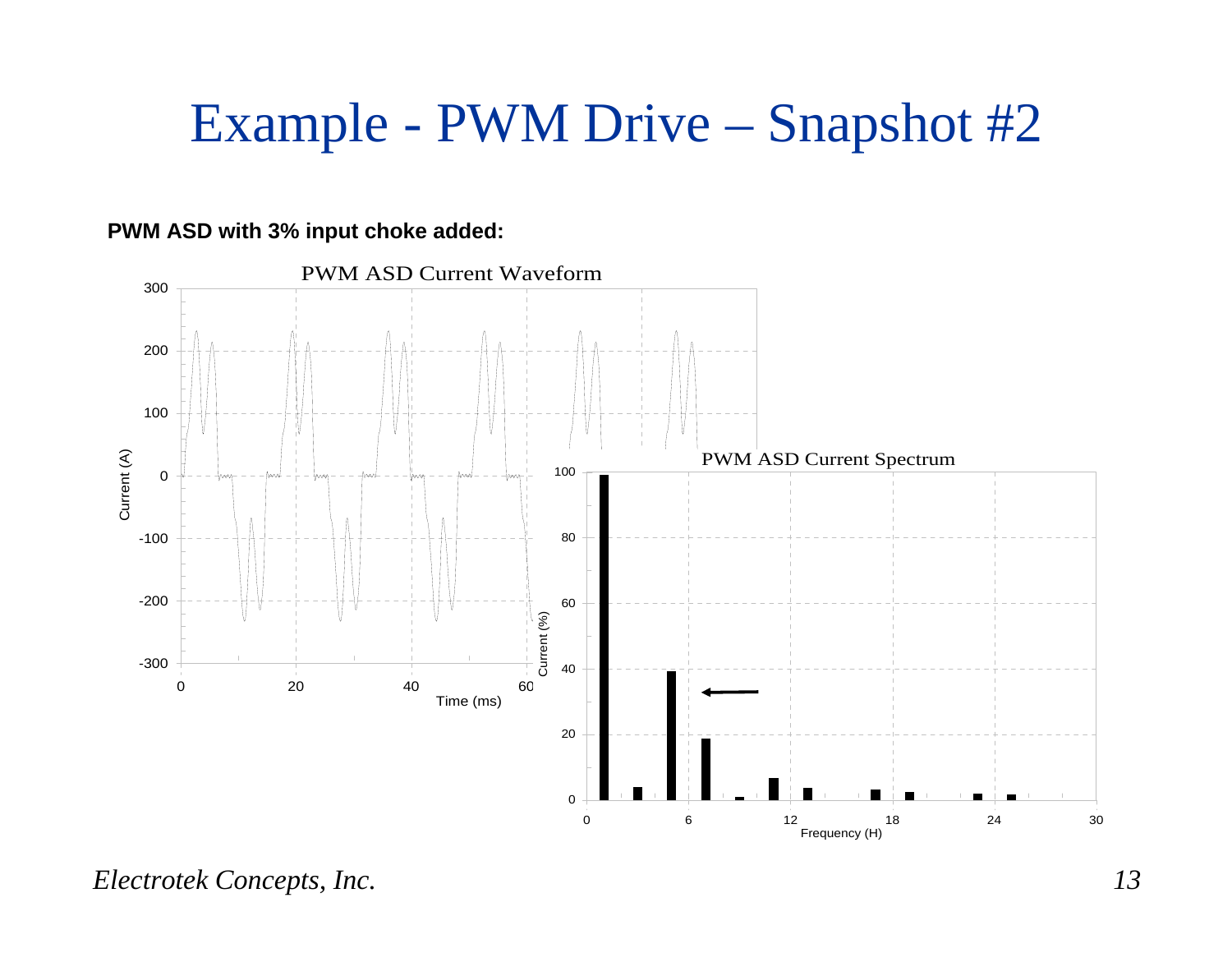## Example - SMPS Snapshot



*Electrotek Concepts, Inc. 14*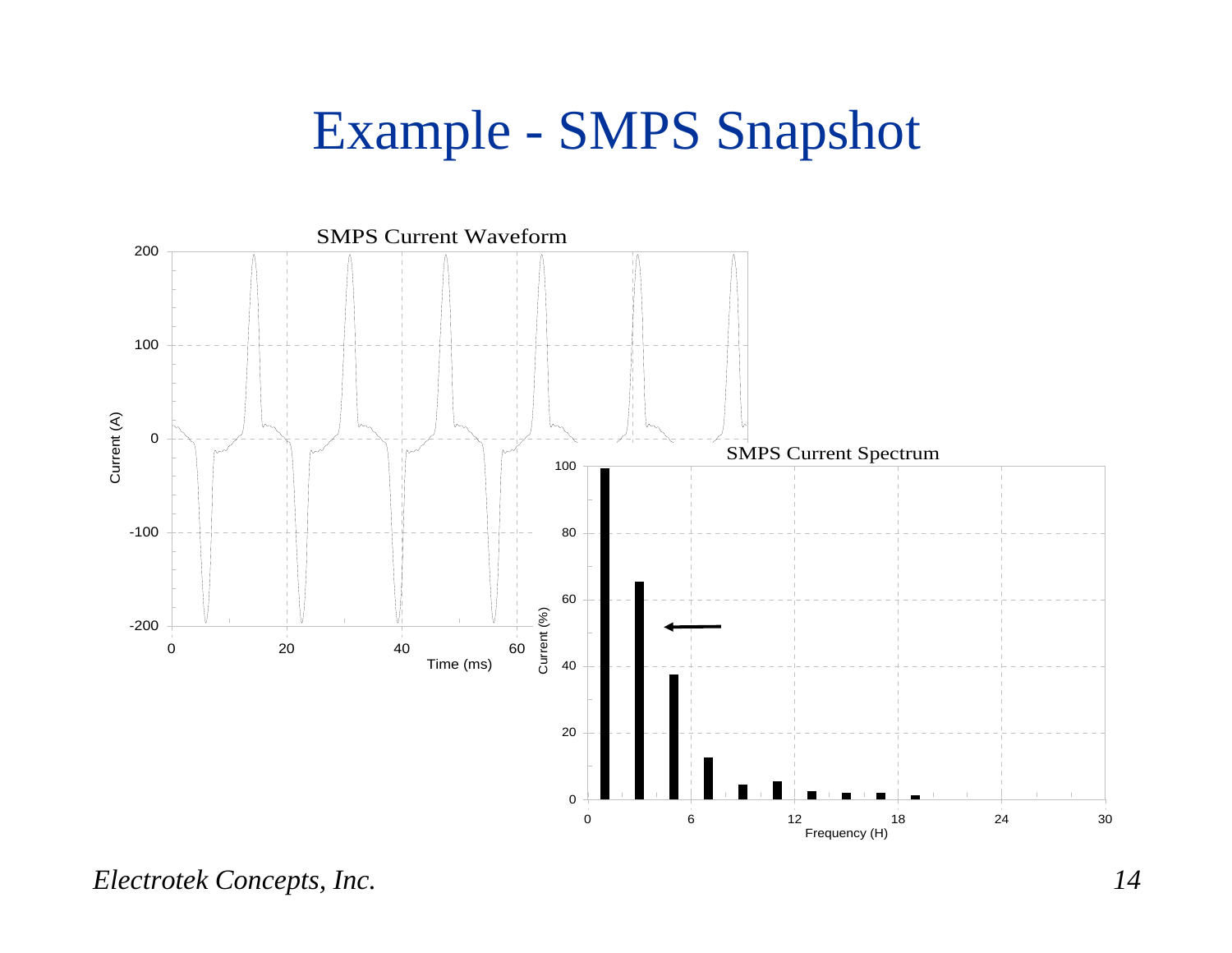## Utility Background Distortion Levels

 $\blacksquare$  Individual voltage harmonic statistics showing 5%, mean, and 95% point for each harmonic through the  $13<sup>th</sup>$ :



*All EPRI DPQ Sites, 6/1/93 to 6/1/94 (2,045,994 measurements from 222 sites)*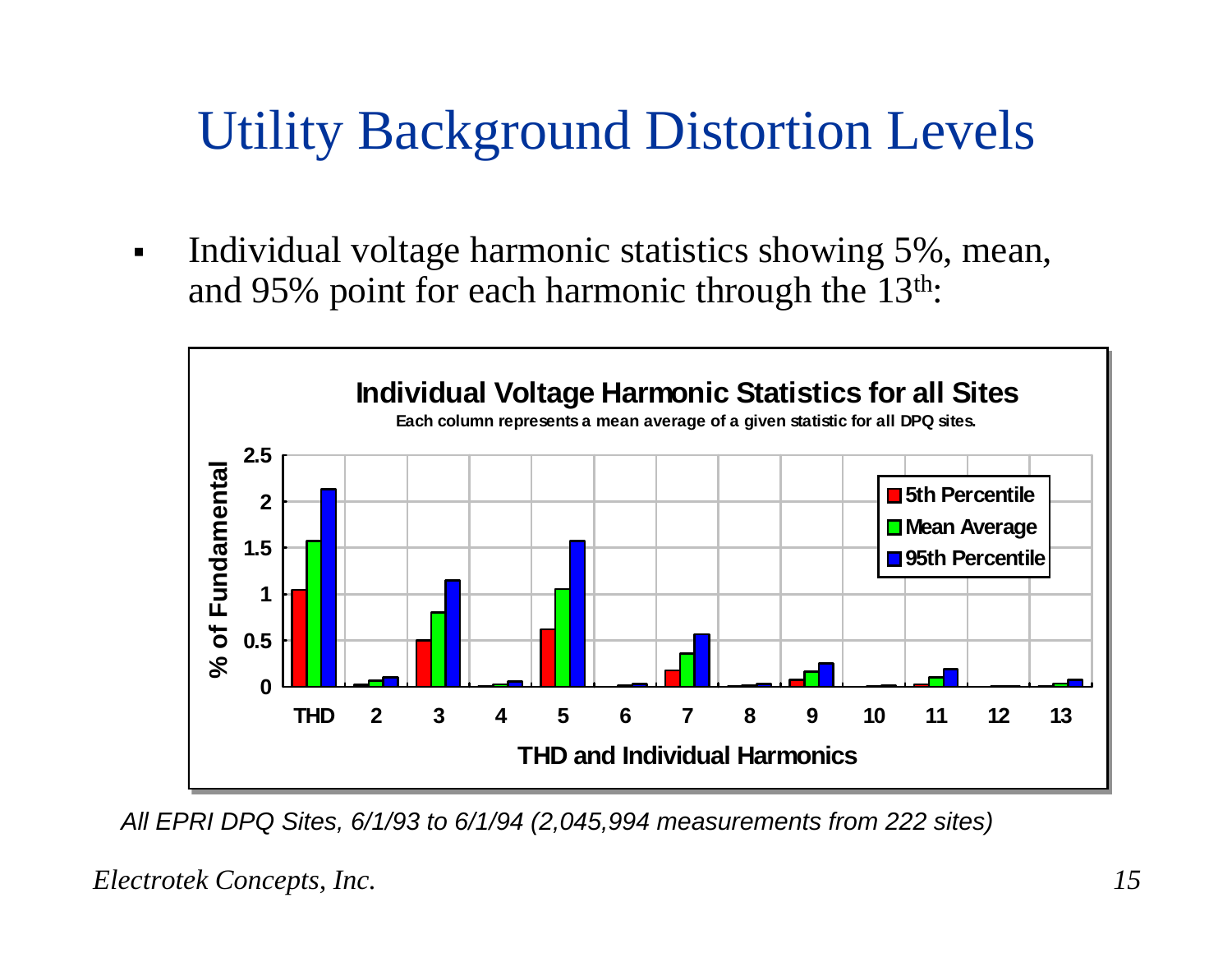## Harmonics from Different Sources / Flow

- $\blacksquare$ Low-order (e.g.,  $3^{\text{rd}}$ , $5^{\text{th}}$ , $7^{\text{th}}$ ) harmonic currents from multiple similar sources add nearly arithmetically.
- $\blacksquare$  Higher-order harmonic currents will tend to cancel each other.
- $\blacksquare$  Delta-wye transformer connections can have a significant influence on harmonic currents at the service entrance (especially 3rd).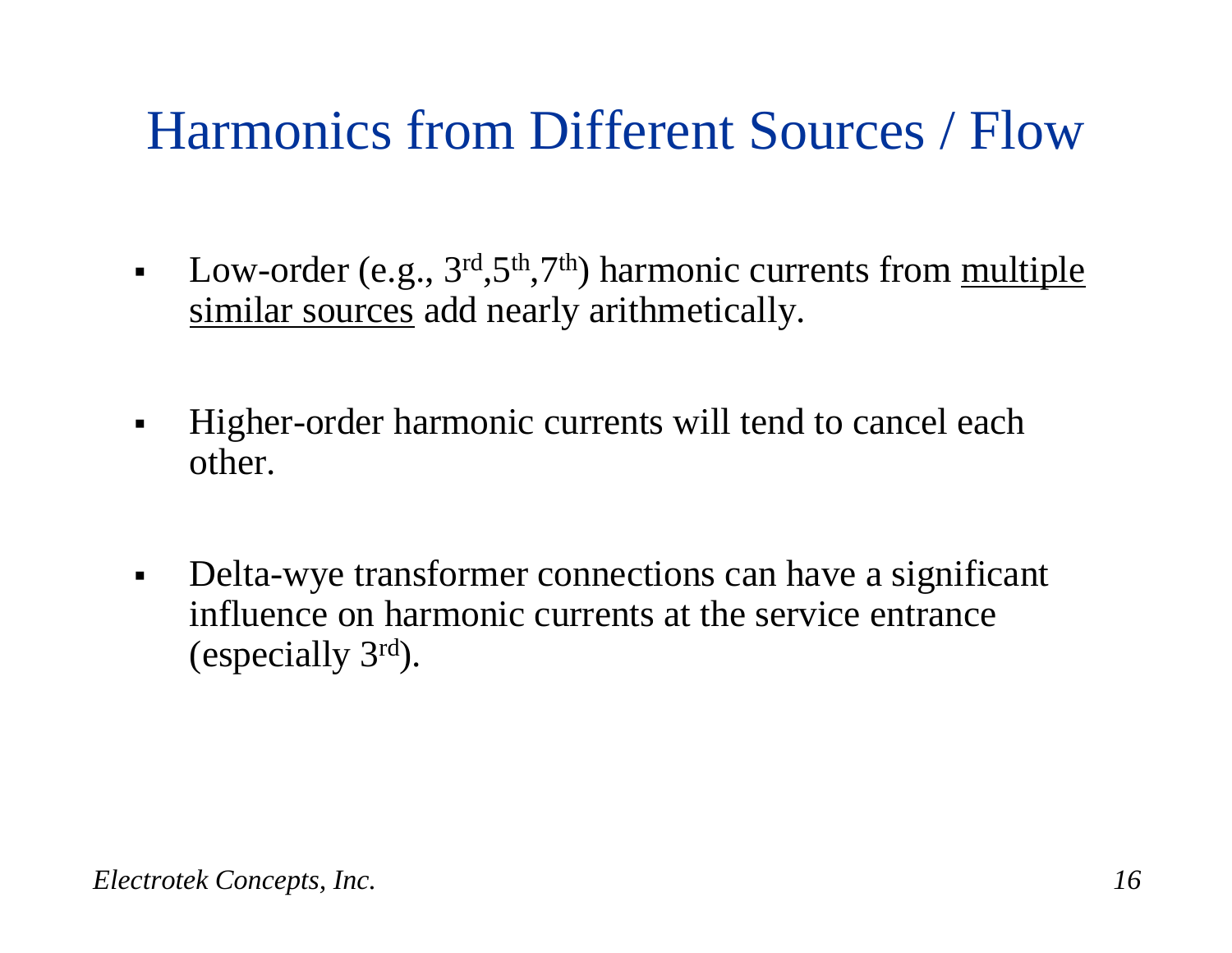## Triplen Harmonics

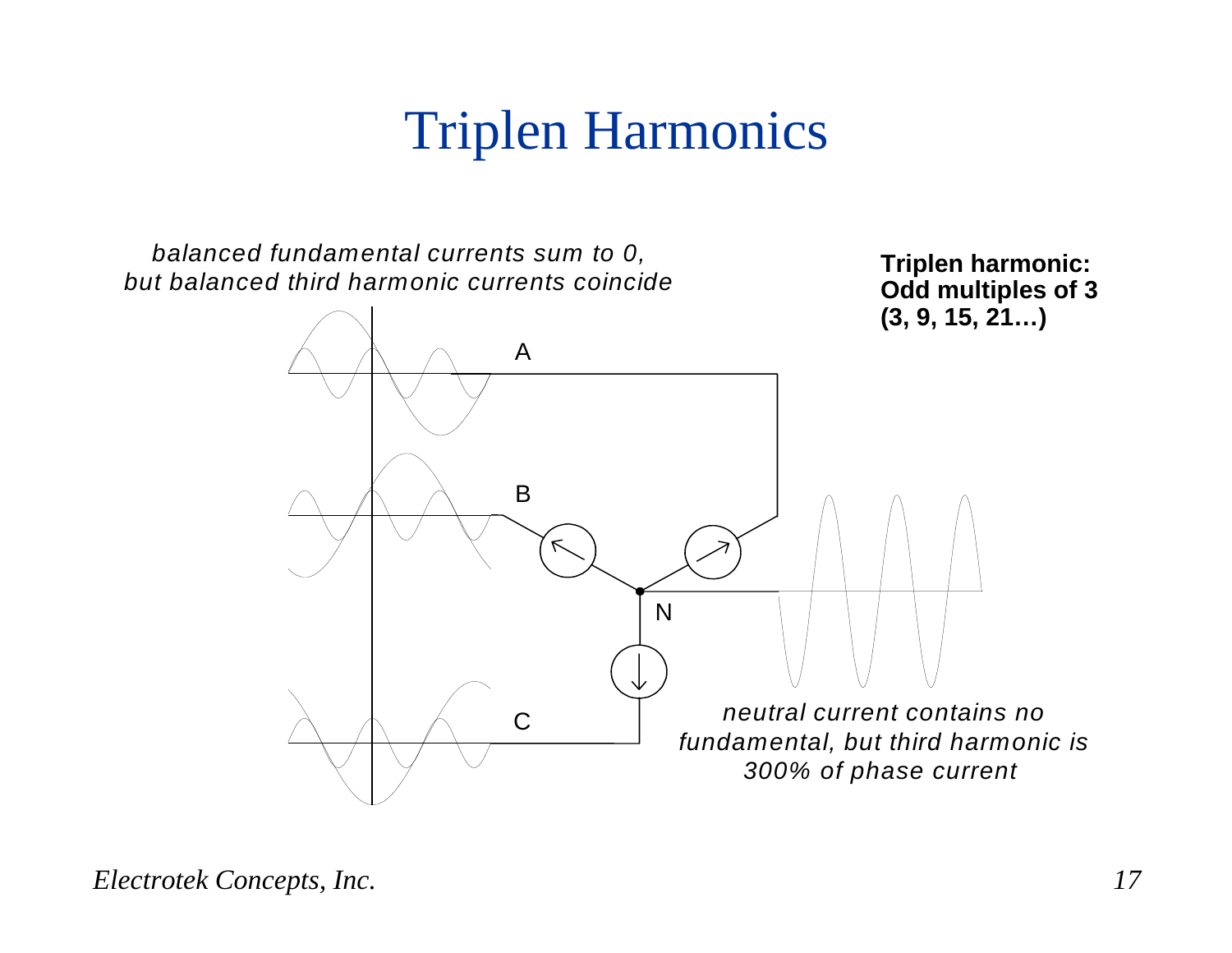## Example - SMPS Snapshots

 $\blacksquare$  Three phase and neutral currents for an example office computer circuit:

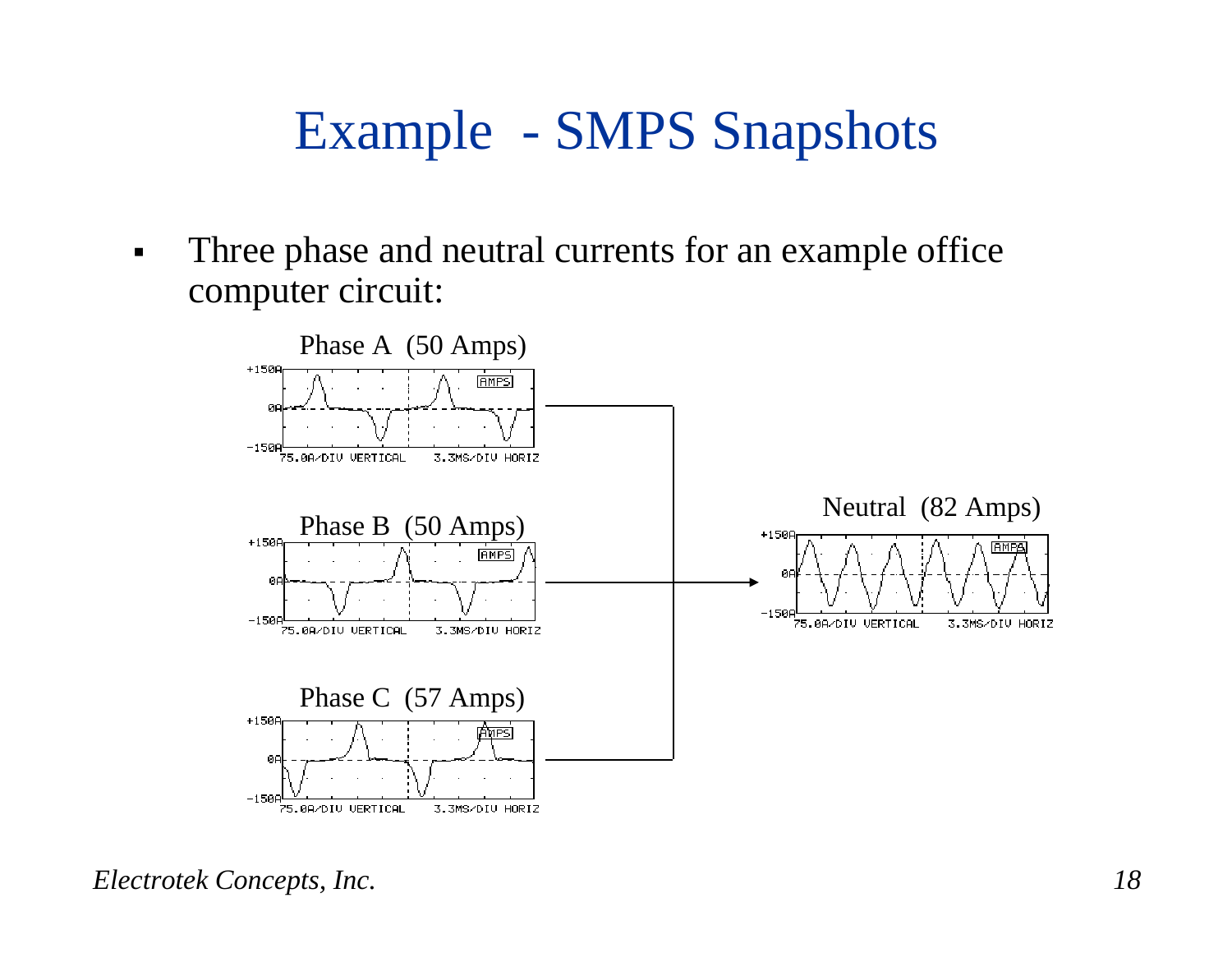## Case Study - Office Building

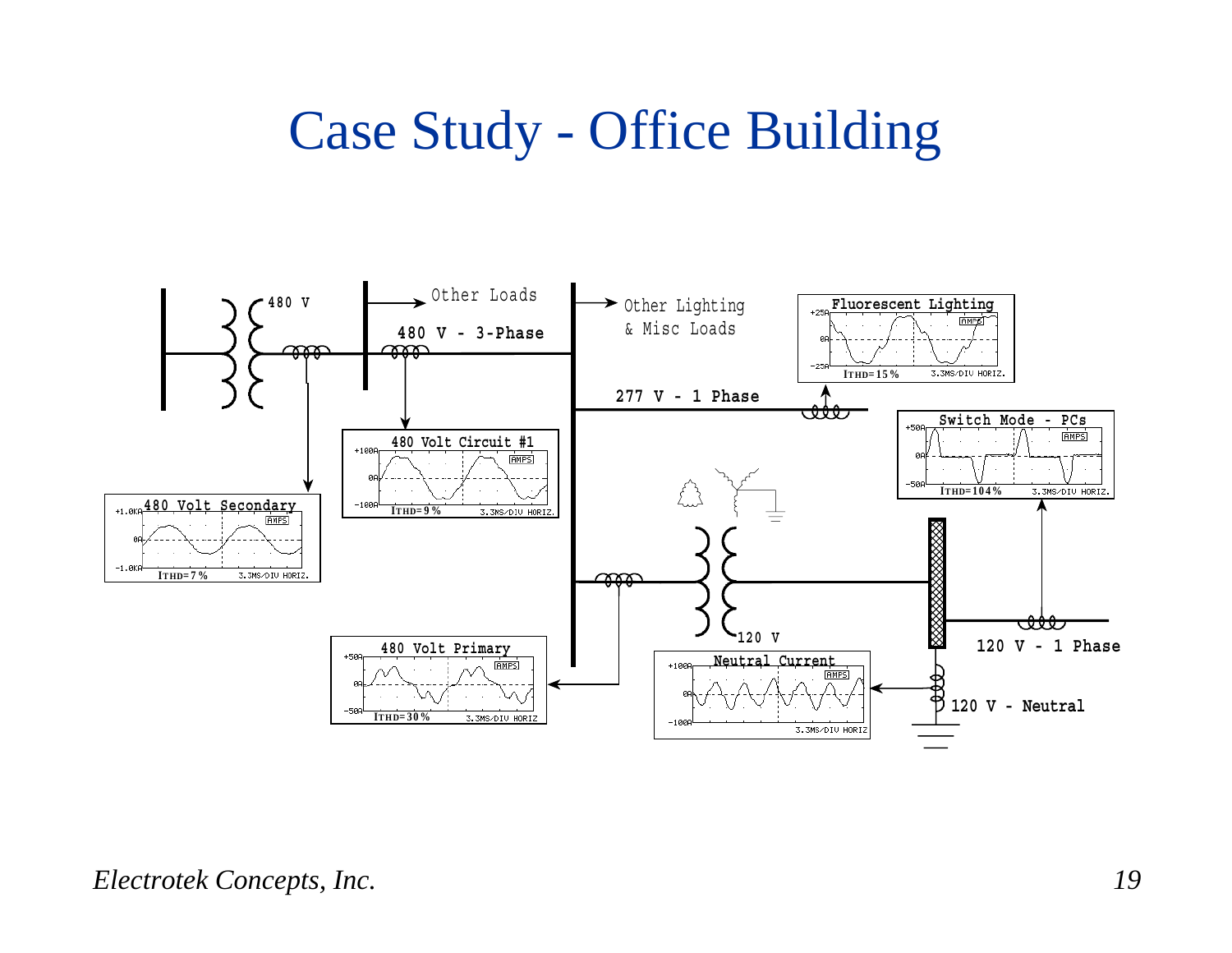## Representation of Nonlinear Loads

 $\blacksquare$  In general, a nonlinear load can be represented as a source of harmonic currents:

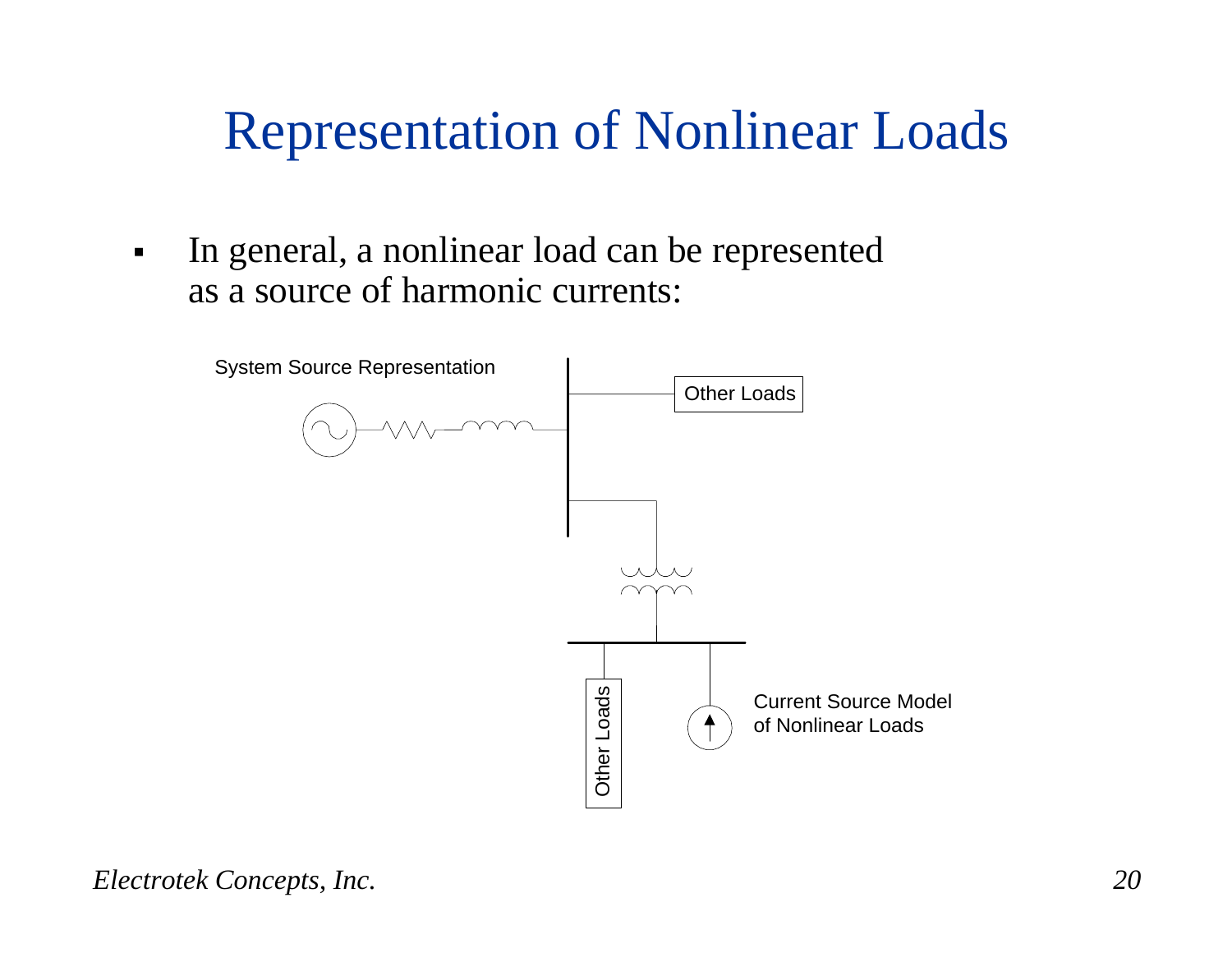## Voltage Distortion vs. Current Distortion

- $\blacksquare$  Nonlinear loads inject harmonic current components into the power system.
- $\blacksquare$ The system impedance vs. frequency characteristics determine the harmonic voltage distortion levels.

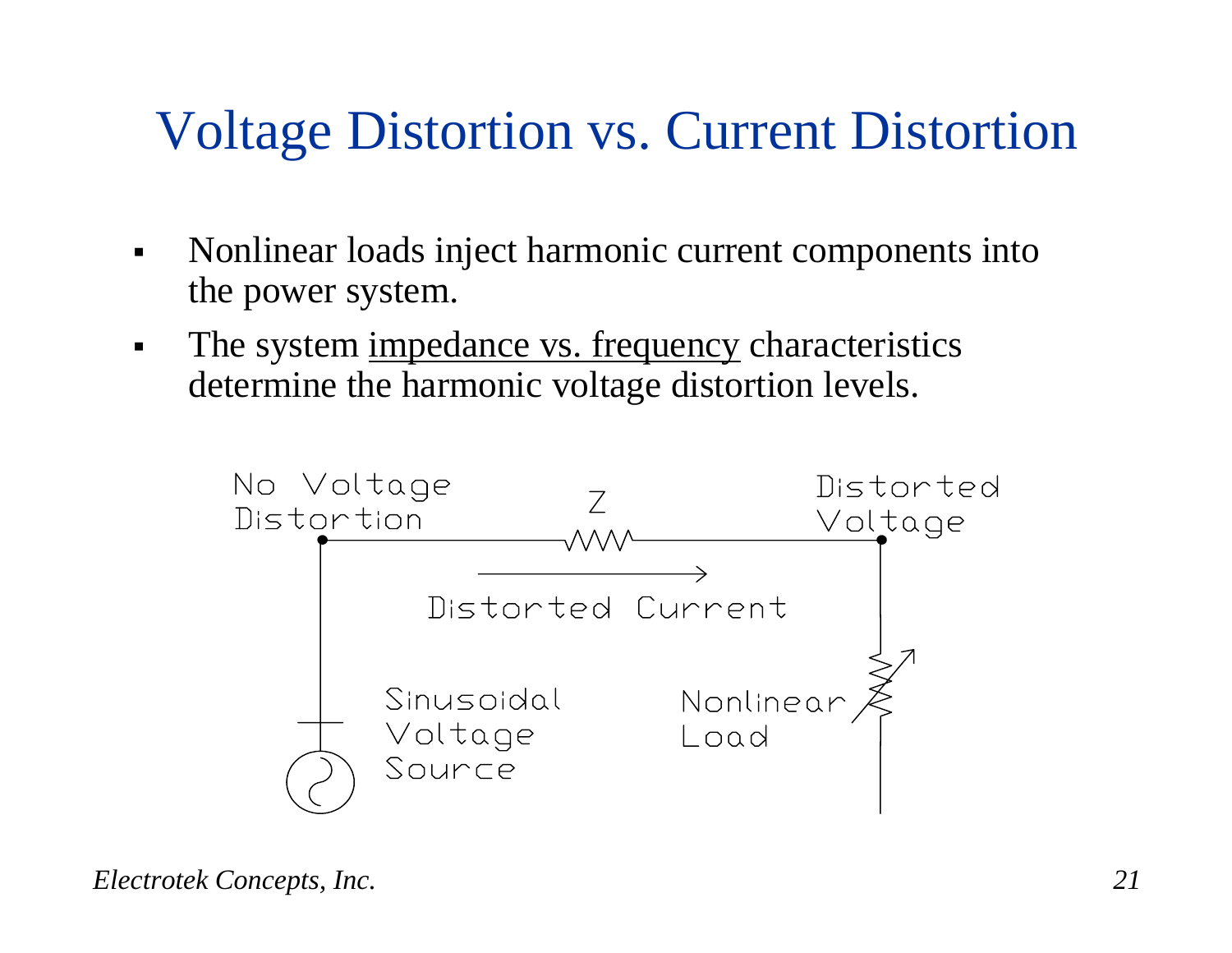## System Response Characteristics

- $\blacksquare$  Voltage distortion is a result of the voltage drop created across the equivalent power system impedance.
- $\blacksquare$  At 60 Hz, power systems are primarily inductive. The equivalent inductance can be calculated:

$$
L_{eq} = \frac{X_{sc}}{2\pi * f}
$$

 $X_{\rm sc}$  = system short circuit reactance

 $f = power$  system fundamental frequency (60 Hz)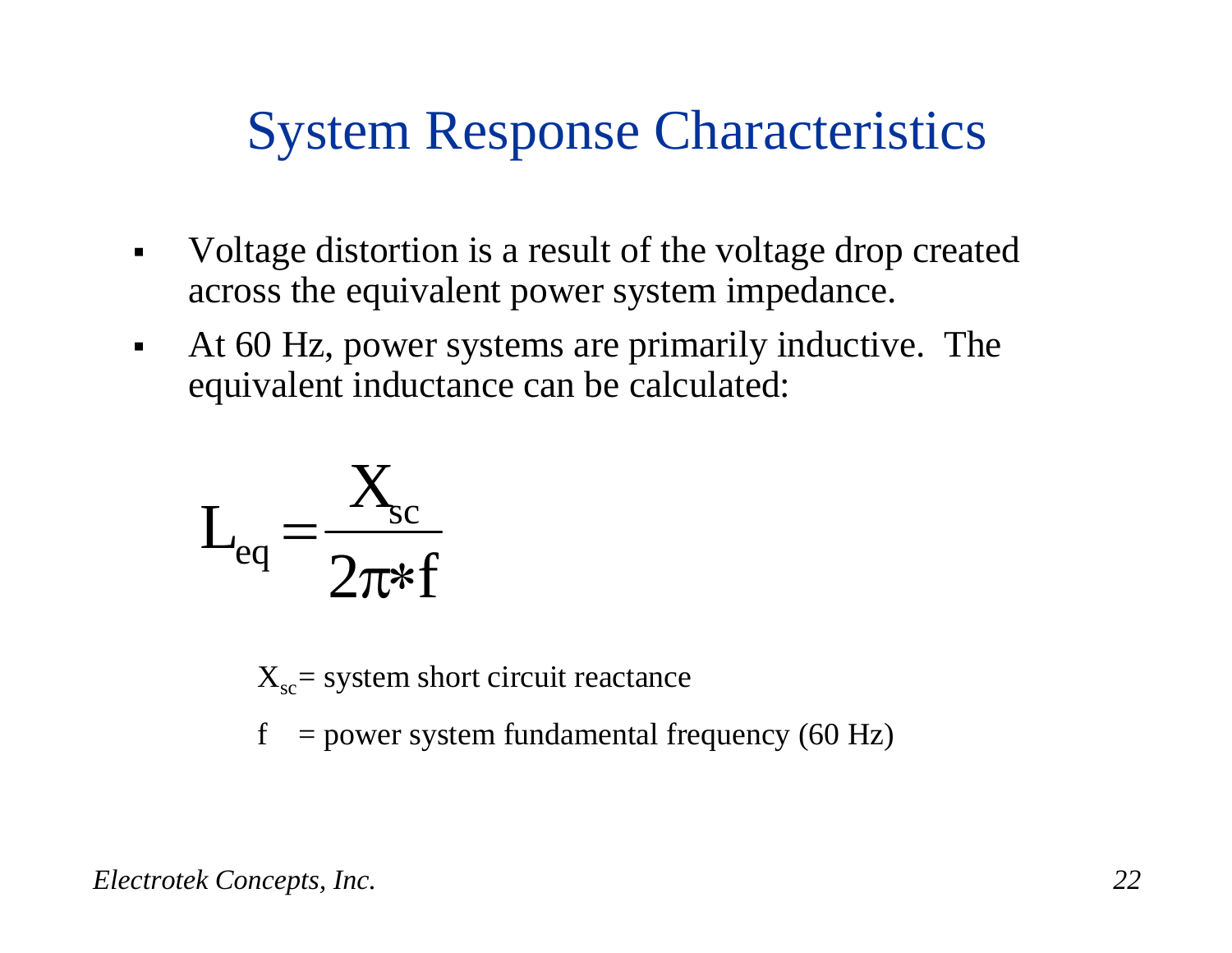#### Impedance vs. Frequency

 $\blacksquare$  At harmonic frequencies, the impedance of the equivalent inductance is:



*Electrotek Concepts, Inc. 23*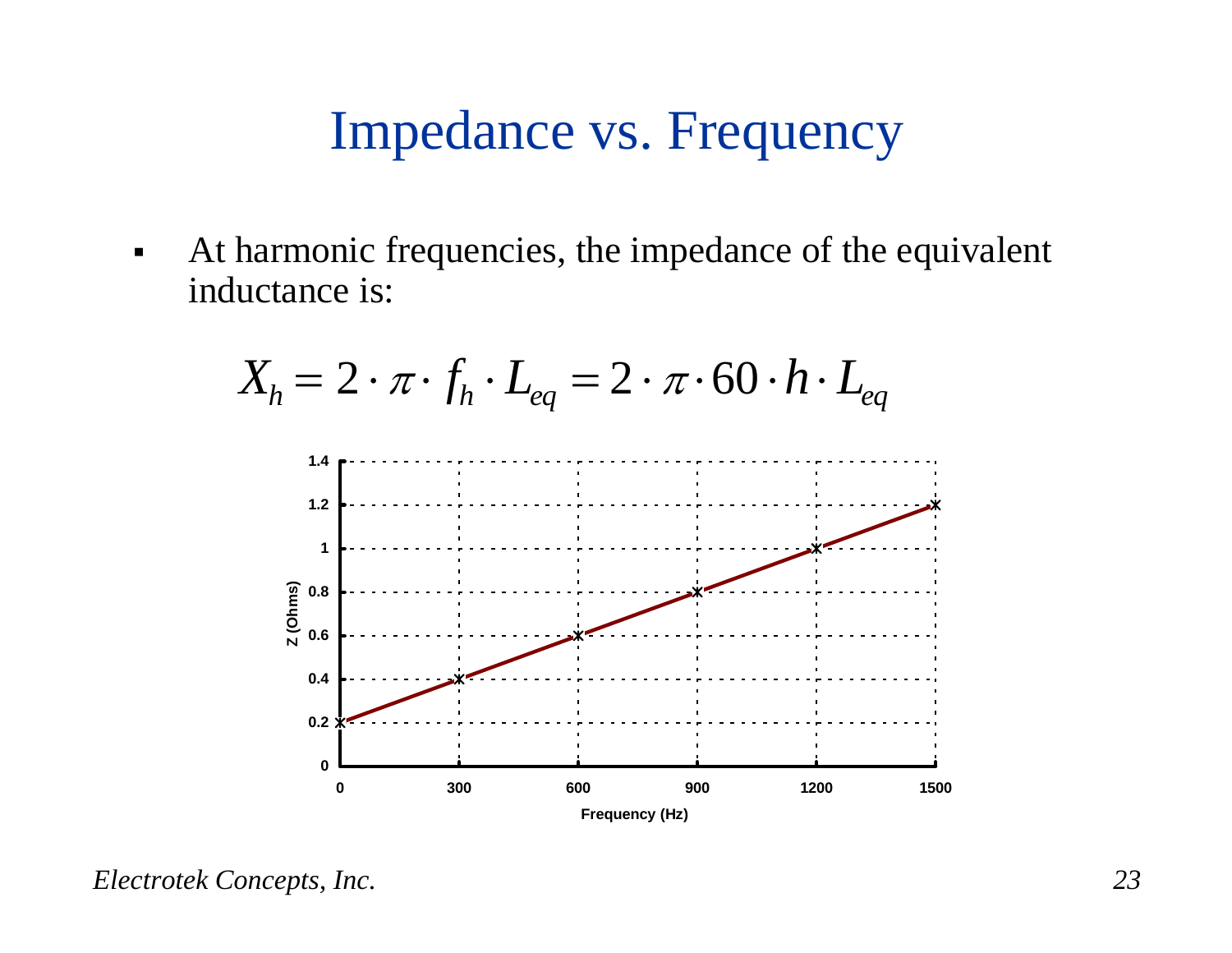#### Voltage Distortion Calculation

 $V_{\text{THD}} = \sqrt{\frac{2}{\pi}}$ V V $\sum\limits {\mathop{\rm V}\nolimits_{\rm h}}^2$ =1 2

500 HP Drive, 1500 kVA, 6% Transformer

| <b>Harmonic</b><br><b>Number</b><br>h | <b>Harmonic</b><br><b>Current</b><br>(Amps)<br><b>Th</b> | <b>System</b><br><b>Impedance</b><br>(Ohms)<br>Xh | <b>Harmonic</b><br><b>Voltage</b><br>(Volts)<br>Vh |
|---------------------------------------|----------------------------------------------------------|---------------------------------------------------|----------------------------------------------------|
| 5                                     | 186                                                      | 0.046                                             | 8.55                                               |
|                                       | 38                                                       | 0.064                                             | 2.43                                               |
| 11                                    | 61                                                       | 0.101                                             | 6.16                                               |
| 13                                    | 28                                                       | 0.119                                             | 3.33                                               |

**THD: 4.09%**

$$
V_{THD} = \sqrt{\frac{\left(8.55^{2} + 2.43^{2} + 6.16^{2} + 3.33^{2}\right)}{\left(480/\sqrt{3}\right)^{2}}} = 4.09\%
$$

**Note: No capacitors in service**

*Electrotek Concepts, Inc. 24*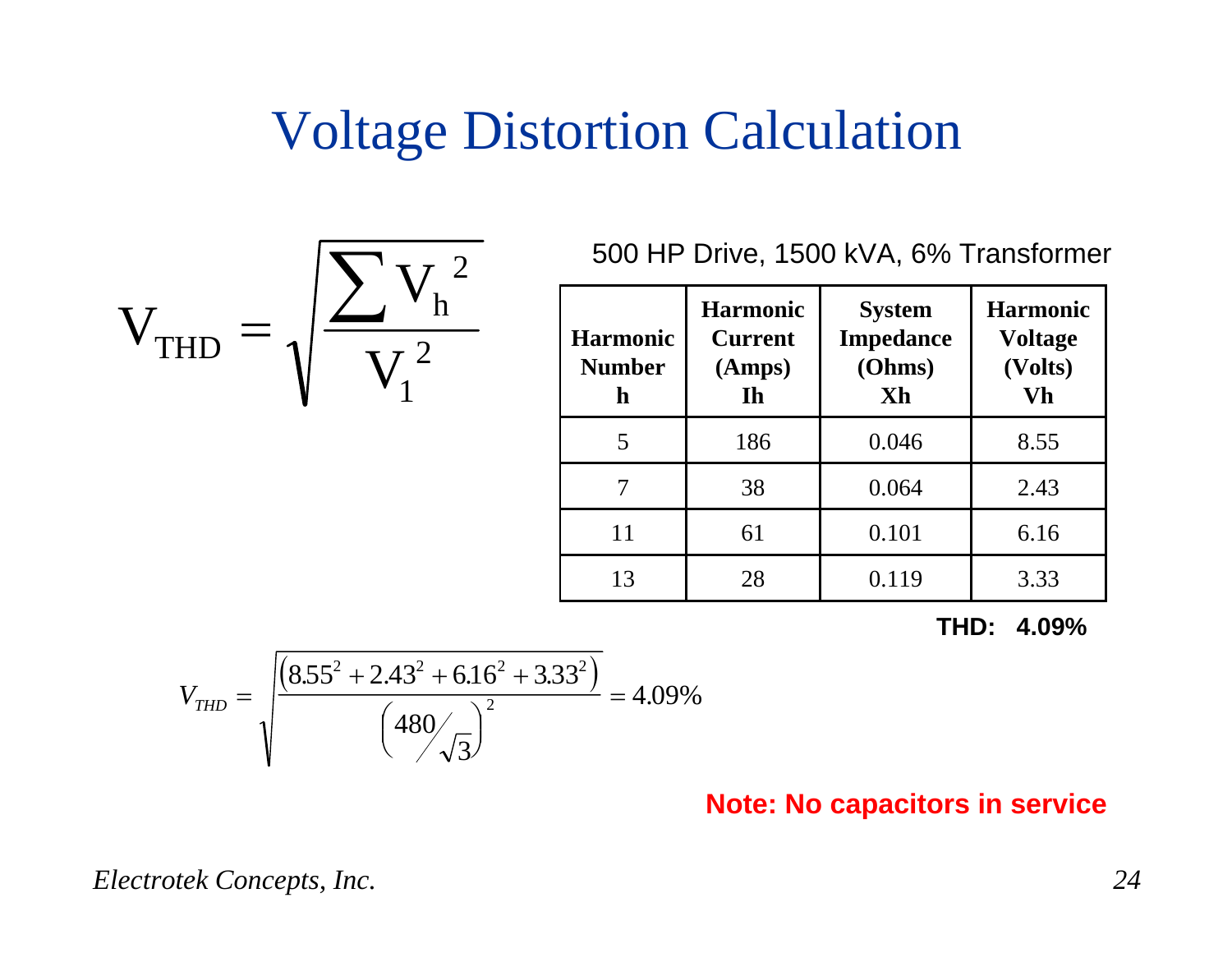## Effect of Shunt Capacitors

 $\blacksquare$  Shunt capacitors can dramatically alter the system frequency response. They create a parallel resonance that can magnify harmonic currents and increase voltage distortion levels.



*Electrotek Concepts, Inc. 25*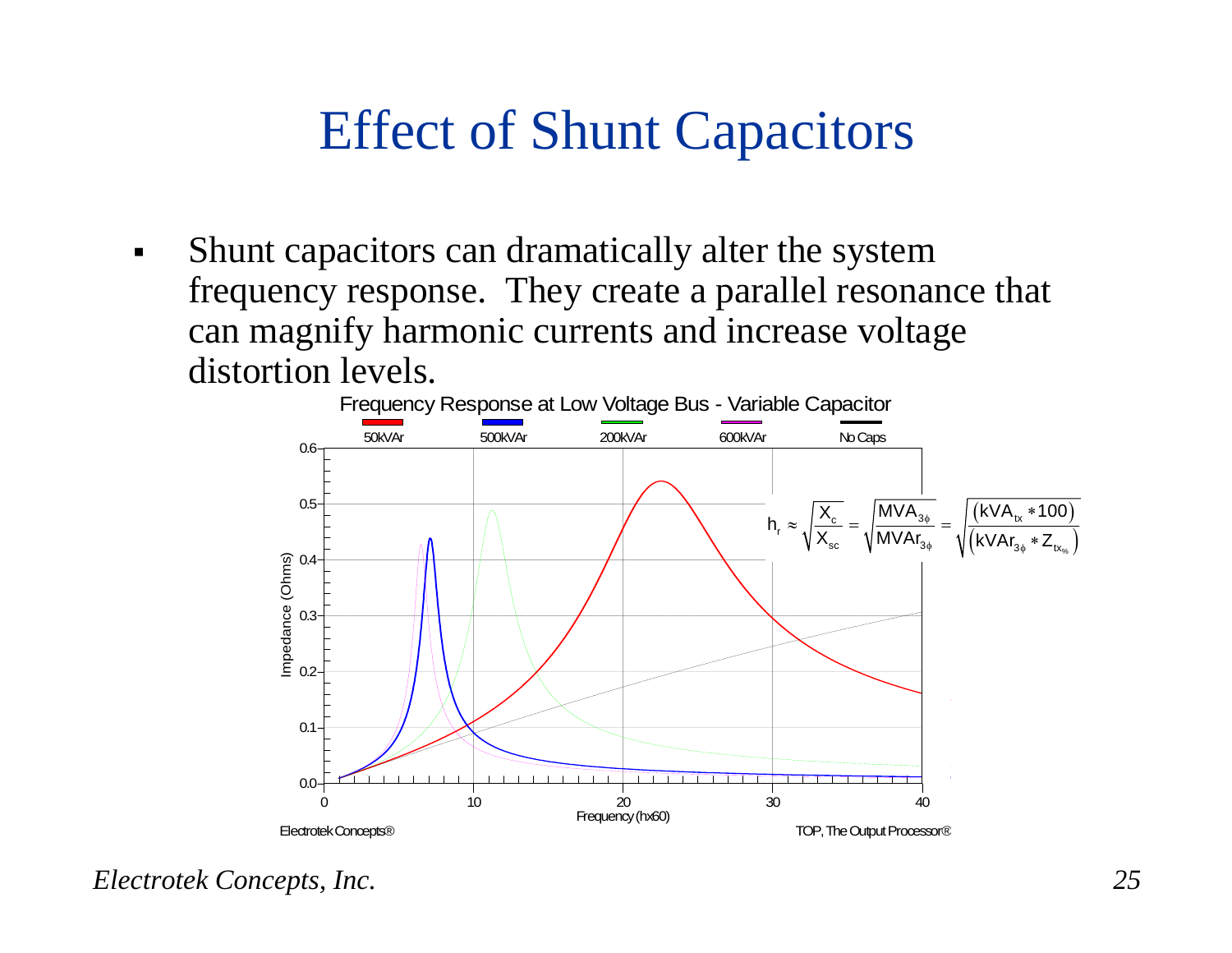## Resonant Frequency

- $\blacksquare$ At the frequency where the capacitive reactance  $(X_C)$  and the inductive reactance  $(X_L)$  are equal, the impedance seen by the nonlinear load becomes very large.
- $\blacksquare$  This is known as the parallel resonant frequency and can be approximated using:

$$
f_r = \frac{1}{2 \cdot \pi \cdot \sqrt{L \cdot C}} = \sqrt{\frac{MVA_{SC}}{MVAr_C}} \cdot 60
$$

 $\blacksquare$  If the **calculated frequency** corresponds to one of the **characteristic harmonic frequencies** of a nonlinear load, **high distortion** can occur.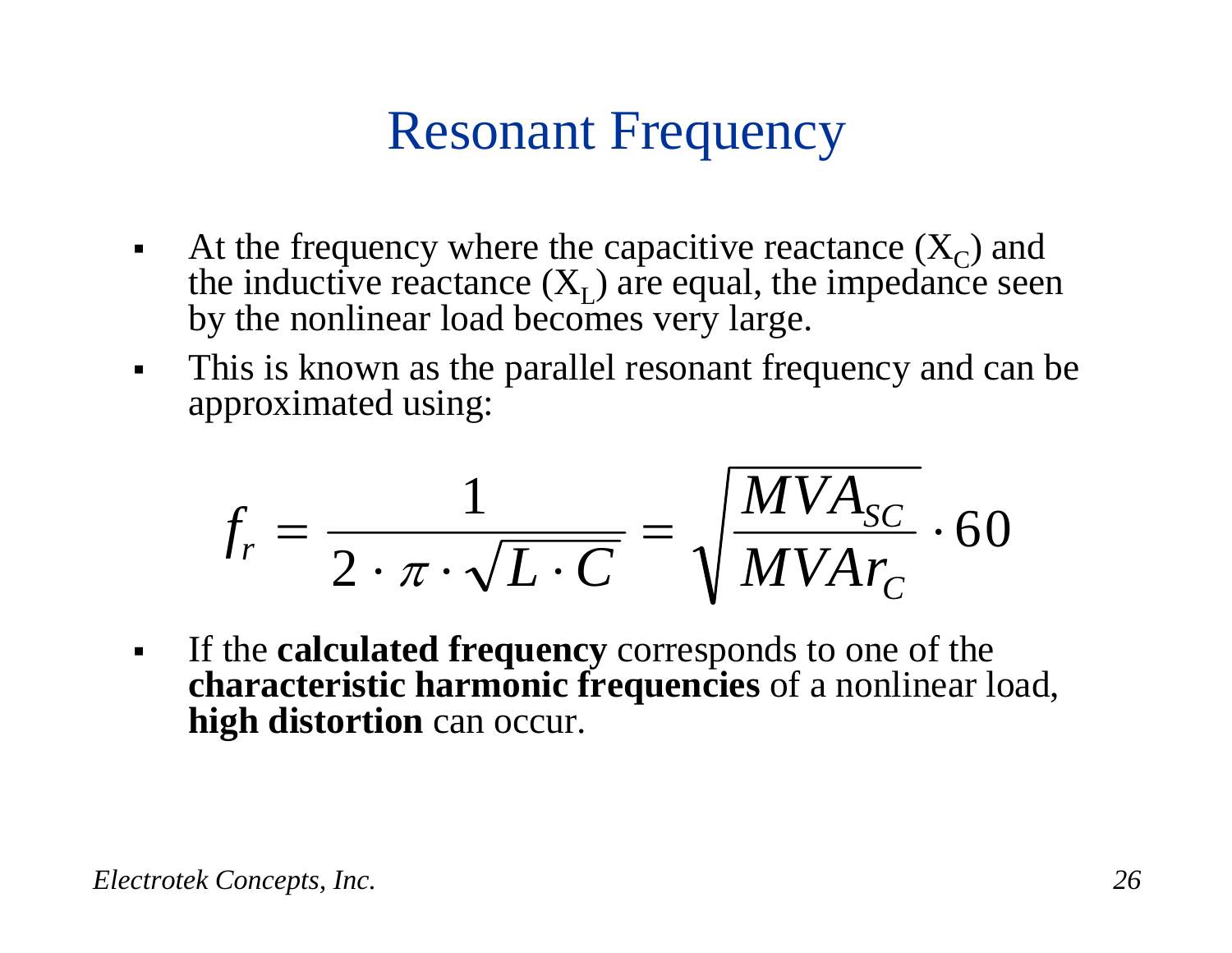#### Frequency Response Example

 $\blacksquare$ **1500kVA transformer,**  $Z_{tz} = 6\%$ **, 300, 500, 750 kVAr** 

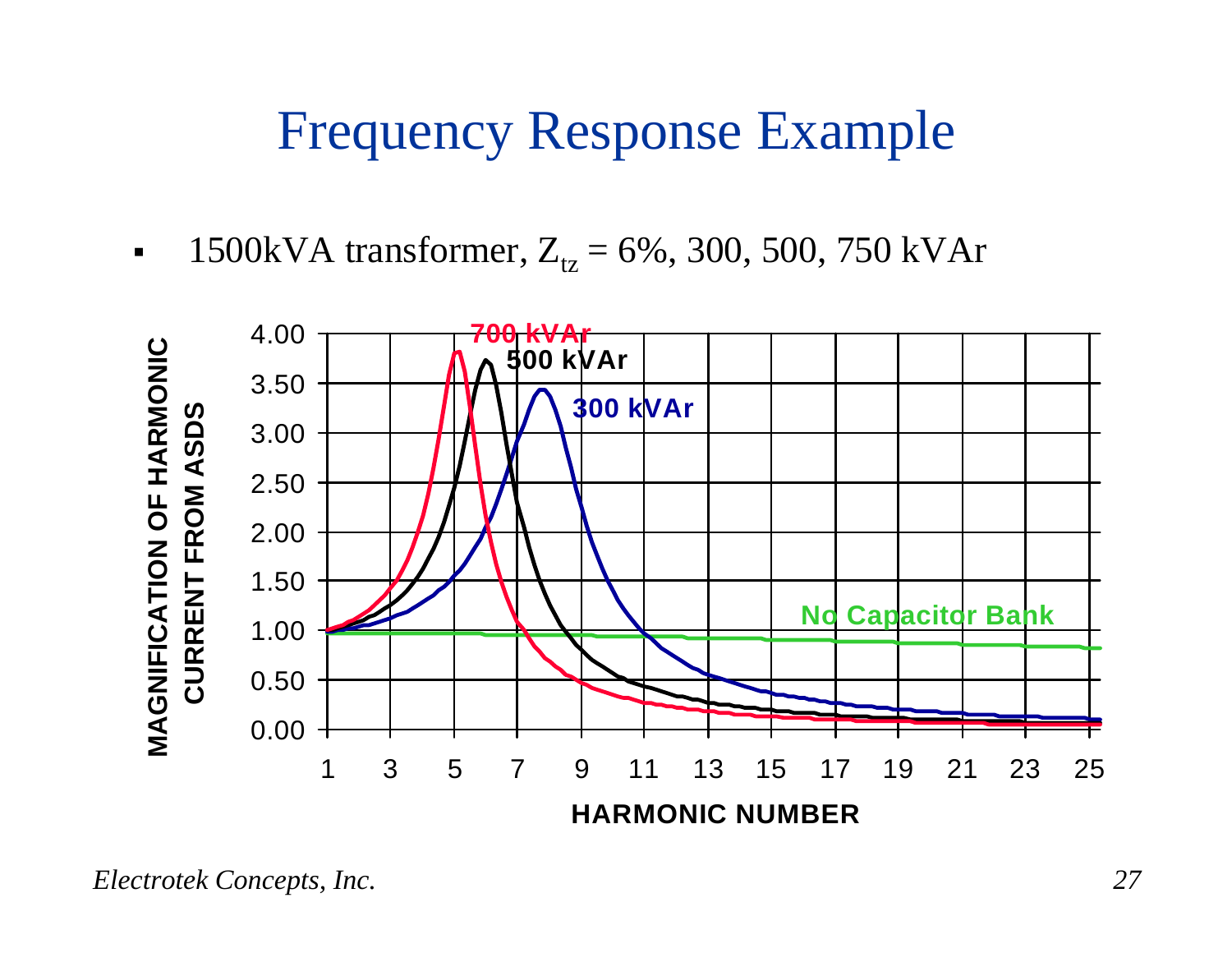## Distribution System Resonance Concerns

#### **Parallel Resonance**



*Electrotek Concepts, Inc. 28*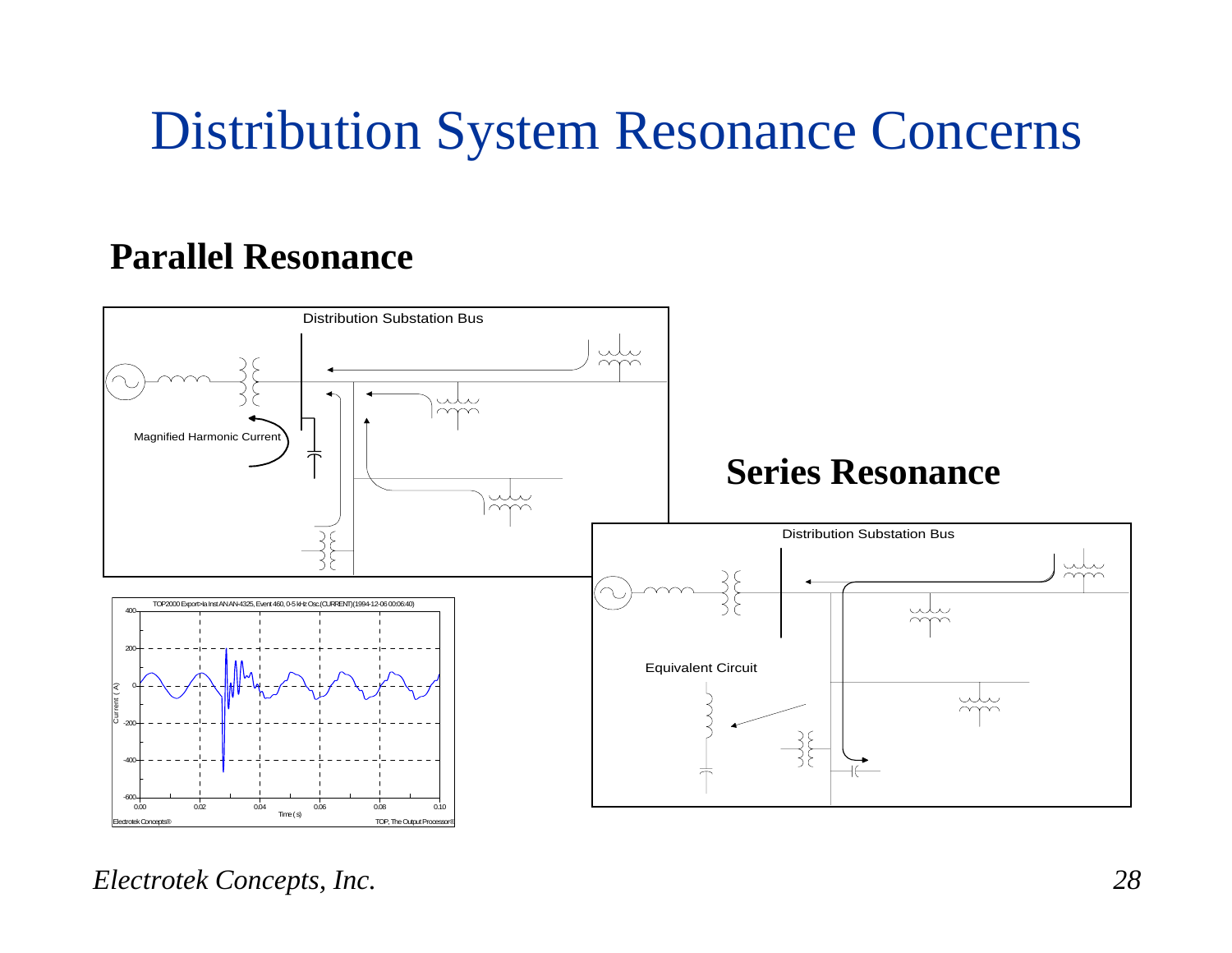## Harmonic Current Cancellation

 $\blacksquare$  Result of computer simulation illustrating harmonic current cancellation:

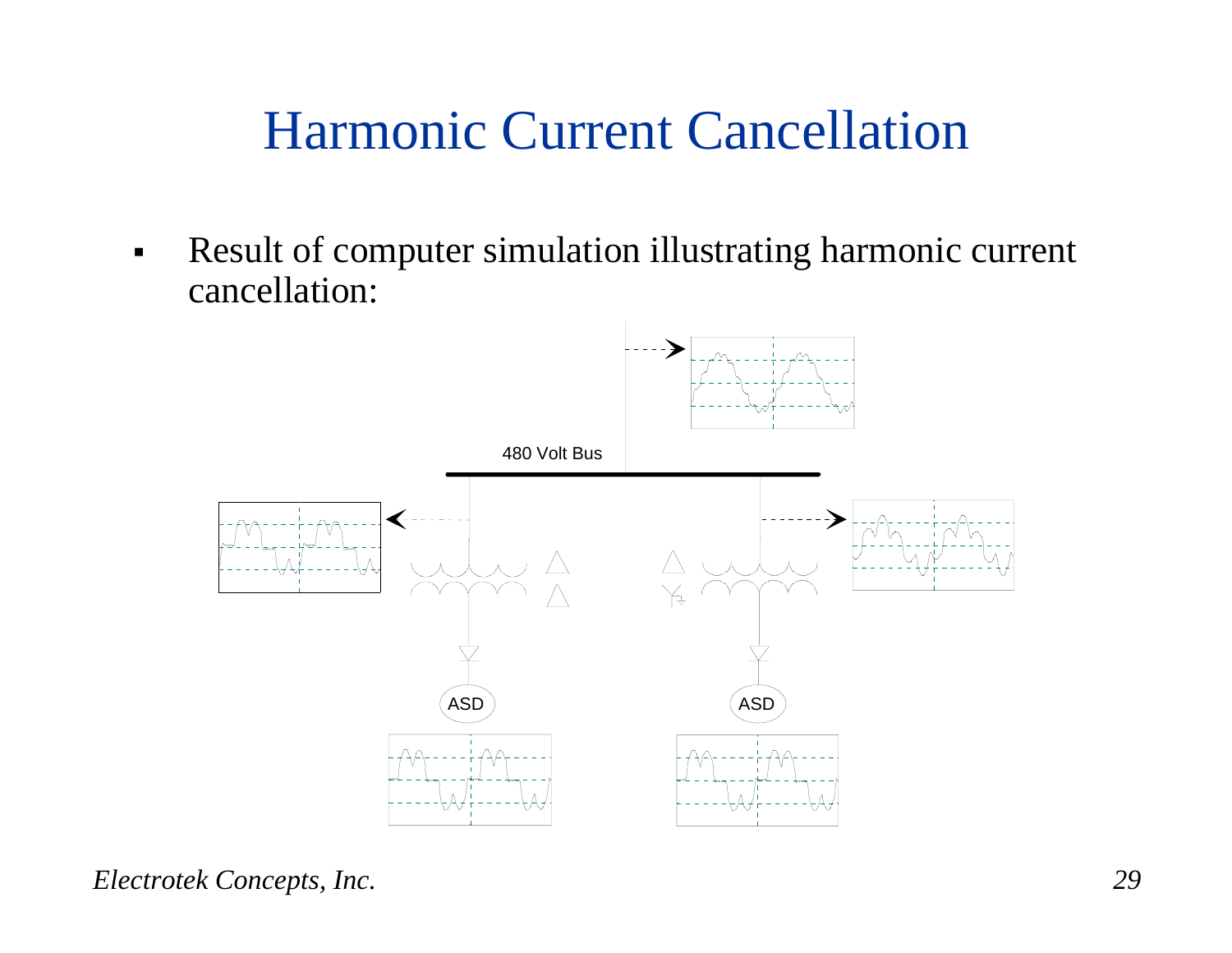## Reduction Methods - Basic Filter Design

- $\blacksquare$  Apply one single tuned filter first, and design it for the lowest generated frequency (i.e. 5<sup>th</sup> harmonic - 4.7<sup>th</sup> filter).
- $\blacksquare$  Determine the voltage distortion at the low voltage bus, 5% is the commonly applied limit.
- $\blacksquare$  Vary filter elements (tolerances) and check its effectiveness.
- $\blacksquare$  Check the frequency response characteristic to verify that the newly created parallel resonance is not close to a harmonic frequency.
- $\blacksquare$  If necessary, investigate the need for several filters, such as 5t<sup>h</sup> and 7th.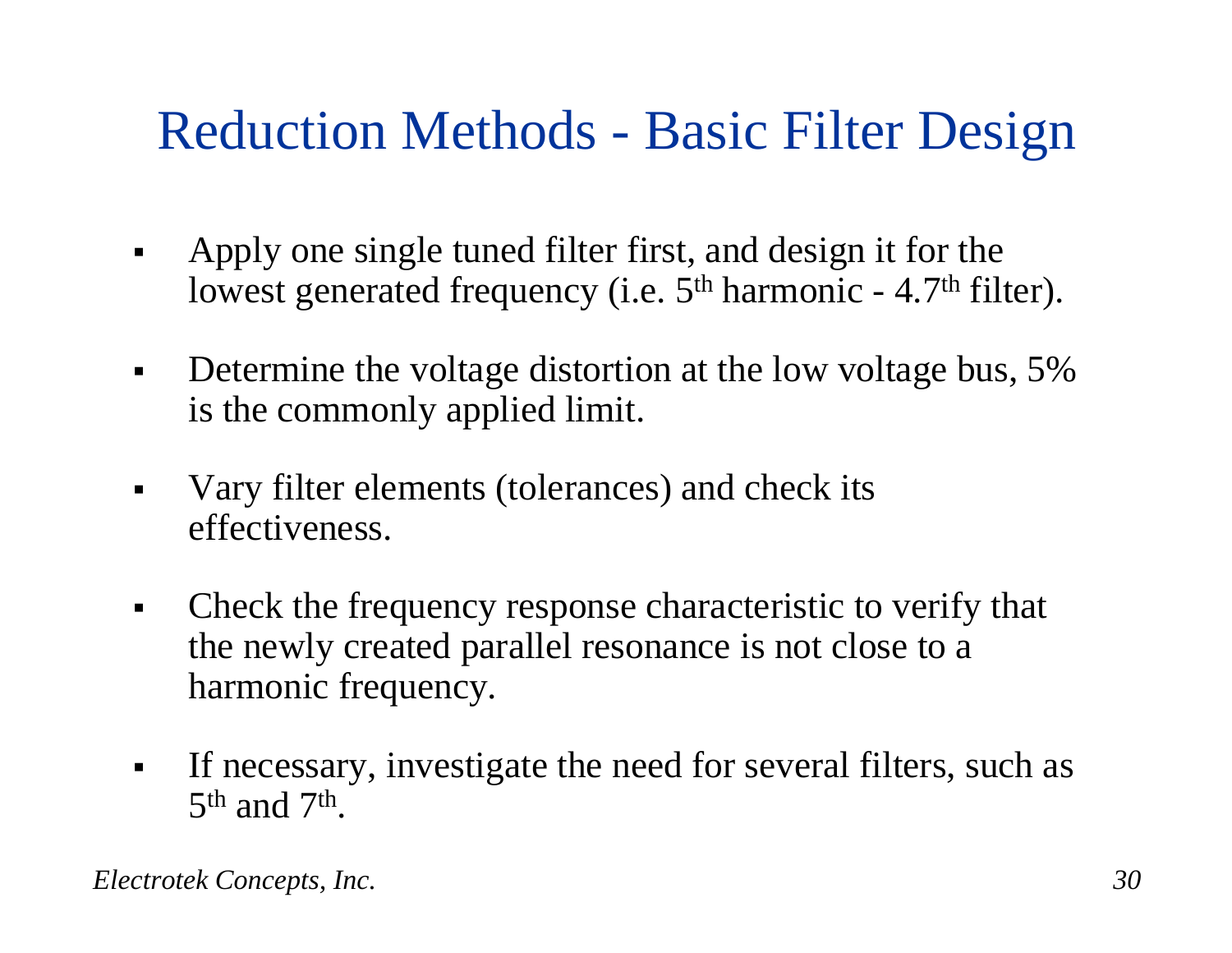### Effect of Filter on Frequency Response

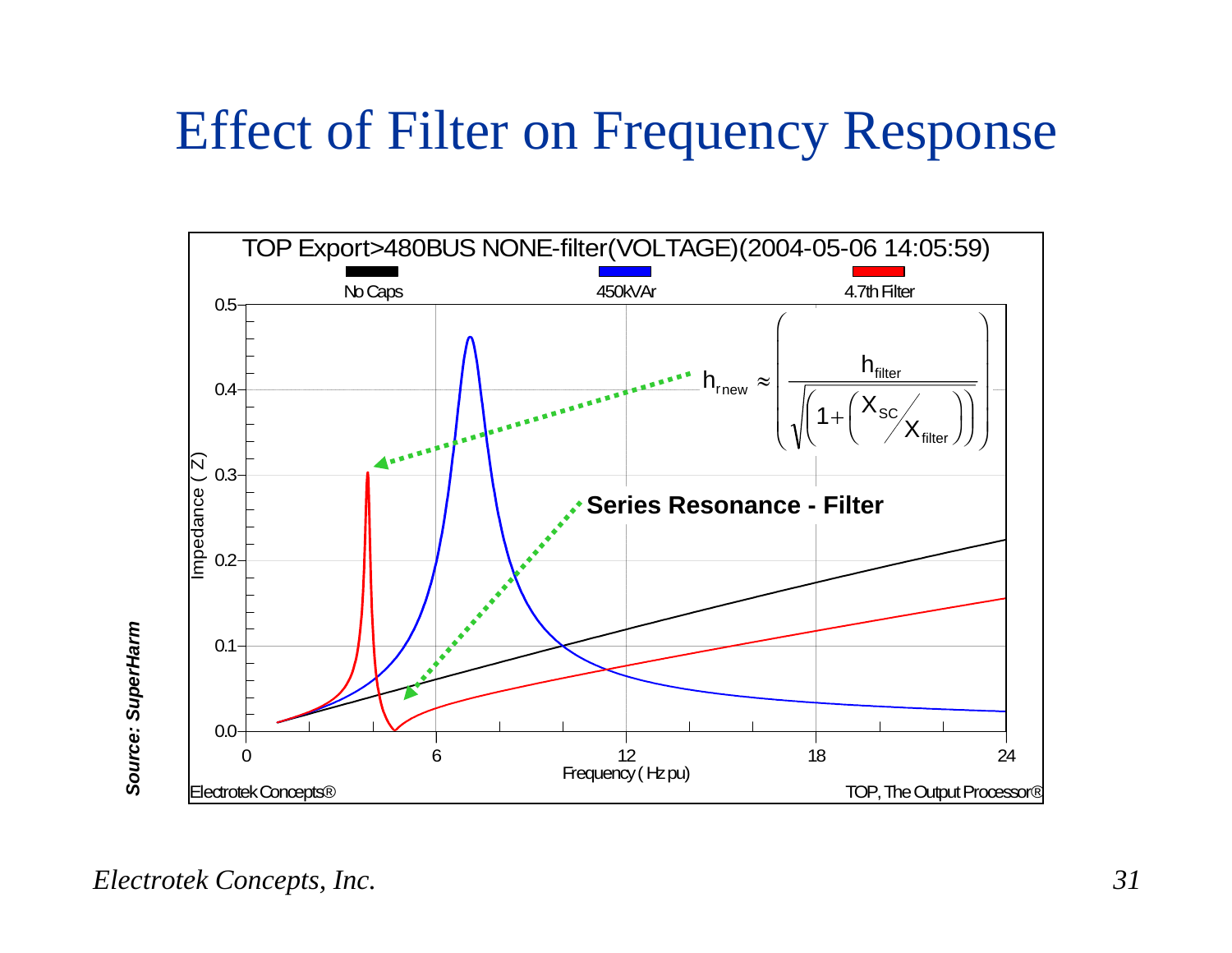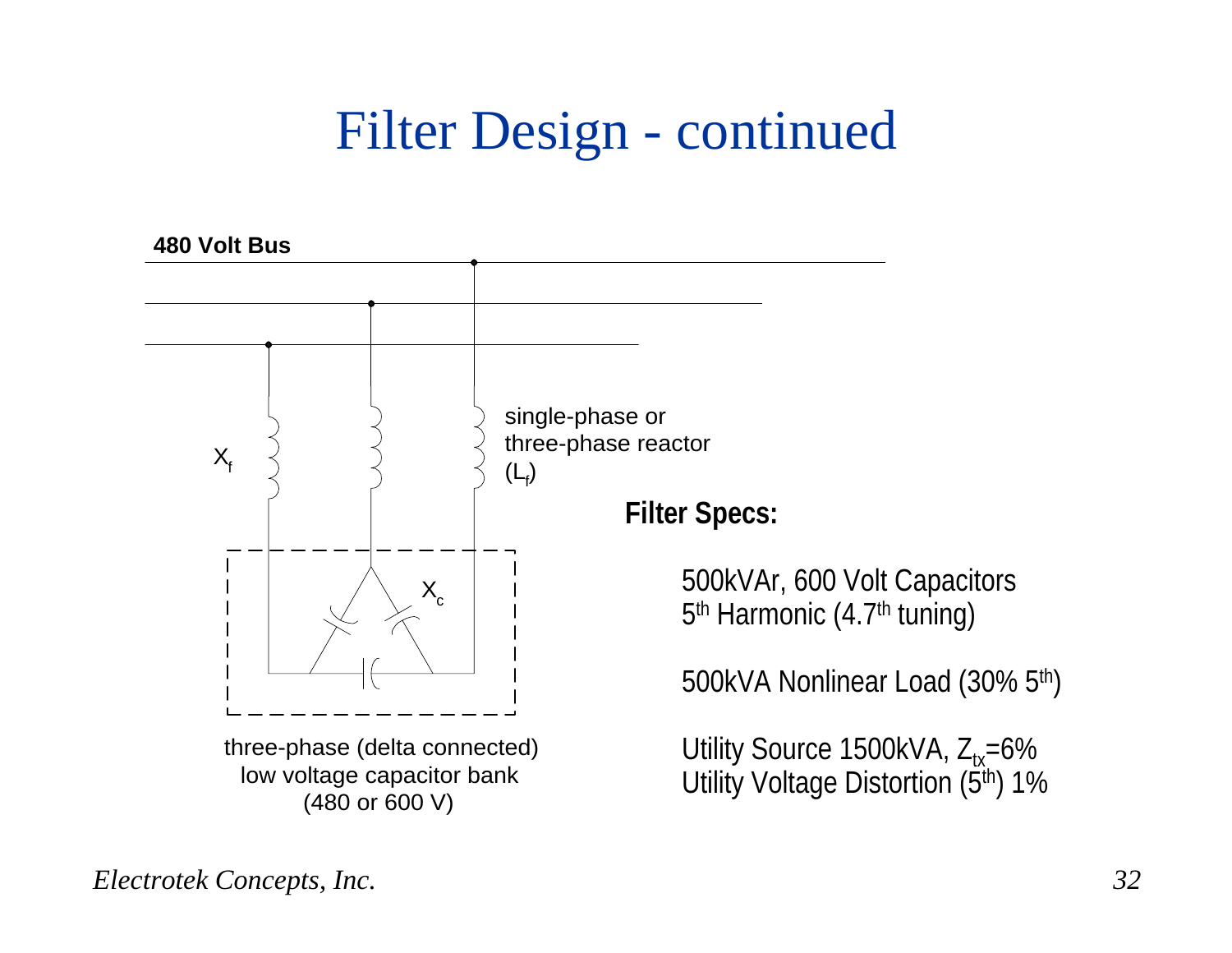$\blacksquare$ First step is to determine the filter reactor rating (mH):

$$
X_{C_Y} = \frac{kV^2_{\text{rated}}}{MVAr_{\text{rated}}}= \frac{0.600^2}{0.5} = 0.72\Omega
$$
 
$$
X_f = \frac{X_{C_Y}}{n^2} = \frac{0.72}{4.7^2} = 0.0326\Omega
$$
 
$$
L_f = \frac{X_f}{2\pi f} = \frac{0.0326}{2\pi 60} = 0.0865 \text{mH}
$$

 $\blacksquare$ Then calculate the fundamental frequency full load current:

$$
I_{FL_{filter}} = \frac{V_{bus}}{\sqrt{3}(X_{C_Y} + X_f)} = \frac{480}{\sqrt{3}(-0.72 + 0.0326)} = 403.2 \text{ amps}
$$

 $\blacksquare$ Then calculate the resultant compensation level:

 $\mathrm{kVAr}_{\text{supplied}} = \sqrt{3}$  \*  $\mathrm{V}_{\text{bus}}$  \*  $\mathrm{I}_{\mathrm{FL}_{\mathrm{filter}}} = \sqrt{3}$  \*  $480$  \*  $403.2$   $= 335.2 \mathrm{kVAr}$ 

 $\blacksquare$ Wasn't the capacitor rated 500kVAr?

$$
kVAr_{\text{actual}} = kVAr_{\text{rated}} * \left(\frac{kV_{\text{actual(bus)}}}{kV_{\text{rated}_{(\text{can})}}}\right)^2 = 500 * \left(\frac{0.480}{0.600}\right)^2 = 320 \, kVAr
$$

*Electrotek Concepts, Inc. 33*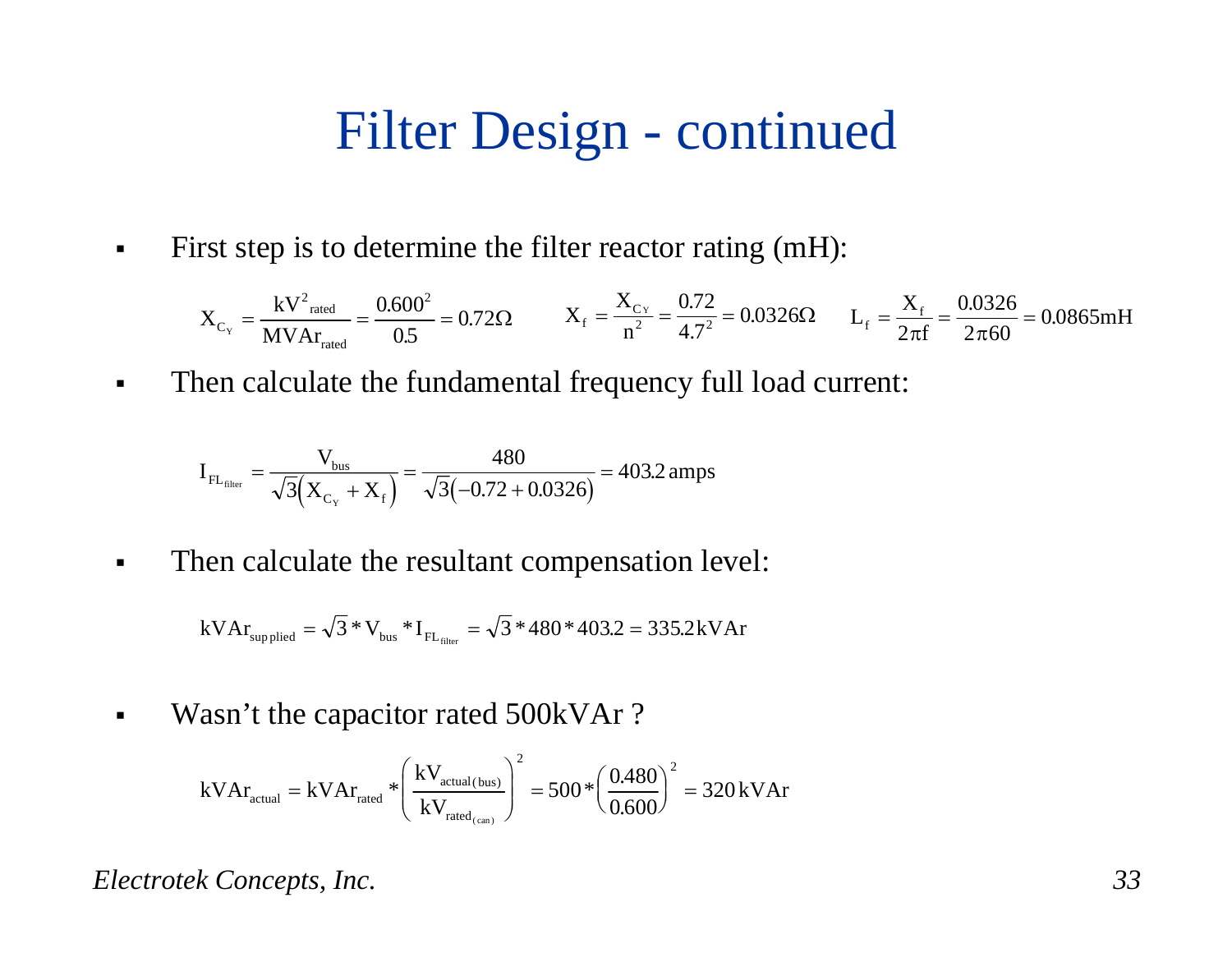- $\blacksquare$  The next step involves evaluating the harmonic limits of the filter bank:
	- $\blacksquare$ current from nonlinear load:

$$
I_{L_h} = I_{h_{\text{(96)}}} * \left(\frac{kVA_{\text{load}}}{\sqrt{3} * kV_{\text{bus}}}\right) = 30\% * \left(\frac{500}{\sqrt{3} * 0.480}\right) = 180.4 \text{ amps}
$$

 $\blacksquare$ current from utility  $(t = harmonic number for major component)$ :

$$
I_{_{h_{utility}}} = \frac{V_{_{bus}}*V_{_{harm_{(w)}}}}{\sqrt{3}\Bigg[\Big( -\frac{X_{_{C_\gamma}}}{t}\Big)+\Big(X_{_{f}}*t\Big)+\Big(\frac{Z_{_{tx_{(w)}}}*kV_{_{bus}}^2*t}{MVA_{_{tx}}}\Big)\Bigg]} = \frac{480*1\%}{\sqrt{3}\Bigg[\Big(-0.72\Bigg)+\Big(0.0326*t\Big)+\Big(\frac{6\%*0.480^2*5}{1.5}\Big)\Bigg]} = 42.6\, {\rm amps}
$$

 $\blacksquare$ assuming that the currents add, the harmonic filter load would be:

$$
I_{h_{\text{filter}(total)}} = 180.4 + 42.6 = 223.0 \, \text{amps}
$$

 $\blacksquare$ and the total rms current would be:

$$
I_{f_{rms}} = \sqrt{\left(I^2_{\text{ FL}} + I^2_{\text{ h}_{filter (total)}}\right)} = \sqrt{\left(403.2^2 + 223.0^2\right)} = 460.8 \text{ amps}
$$

#### *Electrotek Concepts, Inc. 34*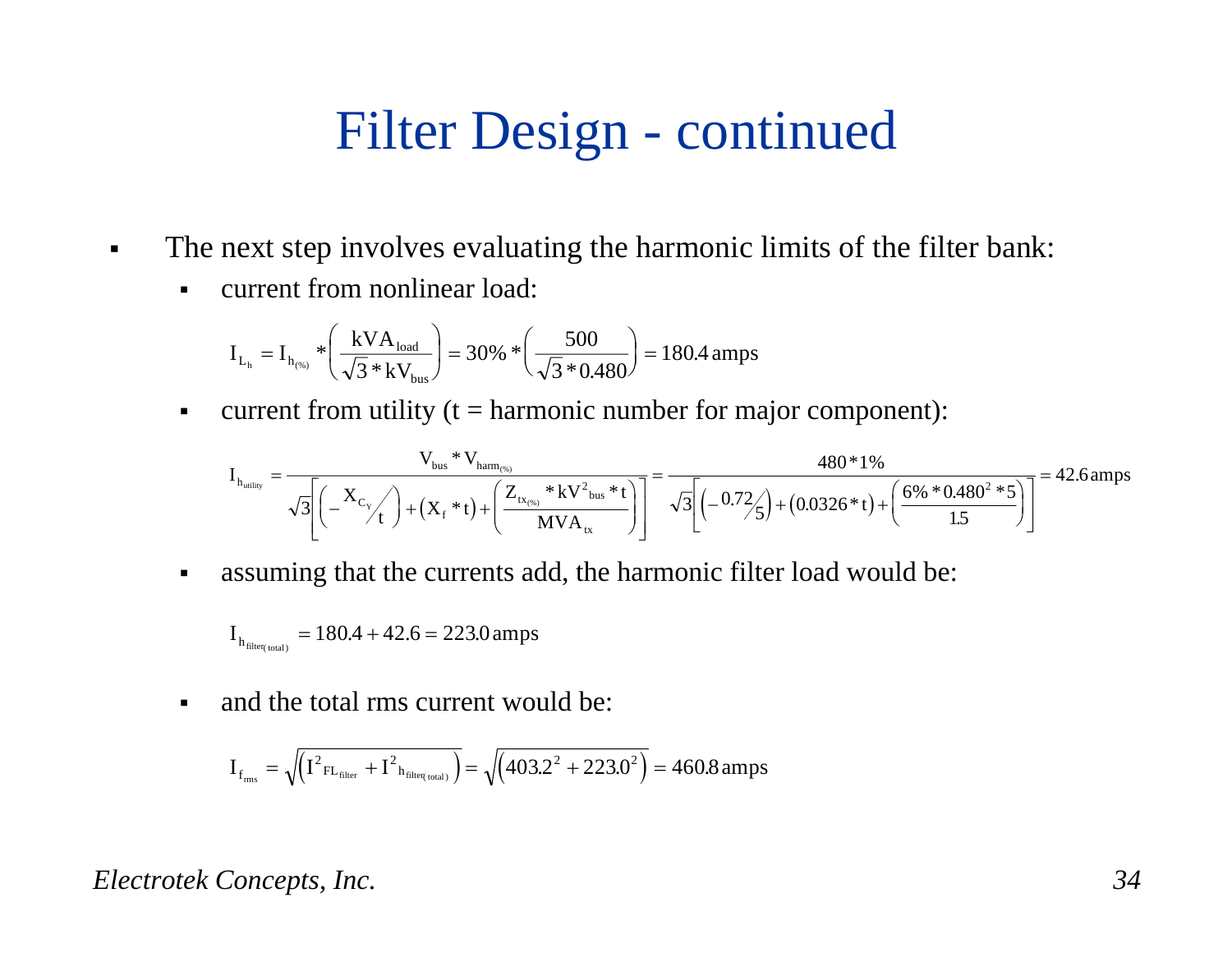- $\blacksquare$  The next step involves evaluating the harmonic limits of the filter bank:
	- $\blacksquare$ The fundamental frequency capacitor voltage is determined using:

$$
V_{\rm cap_{60}} = \sqrt{3} * I_{\rm FL_{filter}} * X_{\rm C_{\rm Y}} = \sqrt{3} * 403.2 * 0.72 = 502.8 \, {\rm volts}
$$

 $\blacksquare$ and the harmonic voltage:

$$
V_{\text{cap}_{\text{ham}}} = \sqrt{3} * I_{h_{\text{filter}(\text{total})}} * \binom{X_{C_{Y}}}{t} = \sqrt{3} * 223.0 * \binom{0.72}{5} = 55.6 \text{ volts}
$$

 $\blacksquare$ and the total rms voltage would be:

$$
V_{\text{cap}_{\text{rms}}} = \sqrt{V^2_{\text{cap}_{60}} + V^2_{\text{cap}_{\text{harm}}}} = \sqrt{(502.8^2 + 55.6^2)} = 505.9 \text{ volts}
$$

 $\blacksquare$ the peak voltage and current assume "in-phase" addition:

$$
V_{\text{cap}_{pk}} = V_{\text{cap}_{60}} + V_{\text{cap}_{harm}} = 502.8 + 55.6 = 558.4 \text{ volts}
$$

$$
I_{\text{cap}_{\text{pk}}} = I_{\text{cap}_{60}} + I_{\text{cap}_{\text{ham}}} = 403.2 + 223 = 626.2 \text{amps}
$$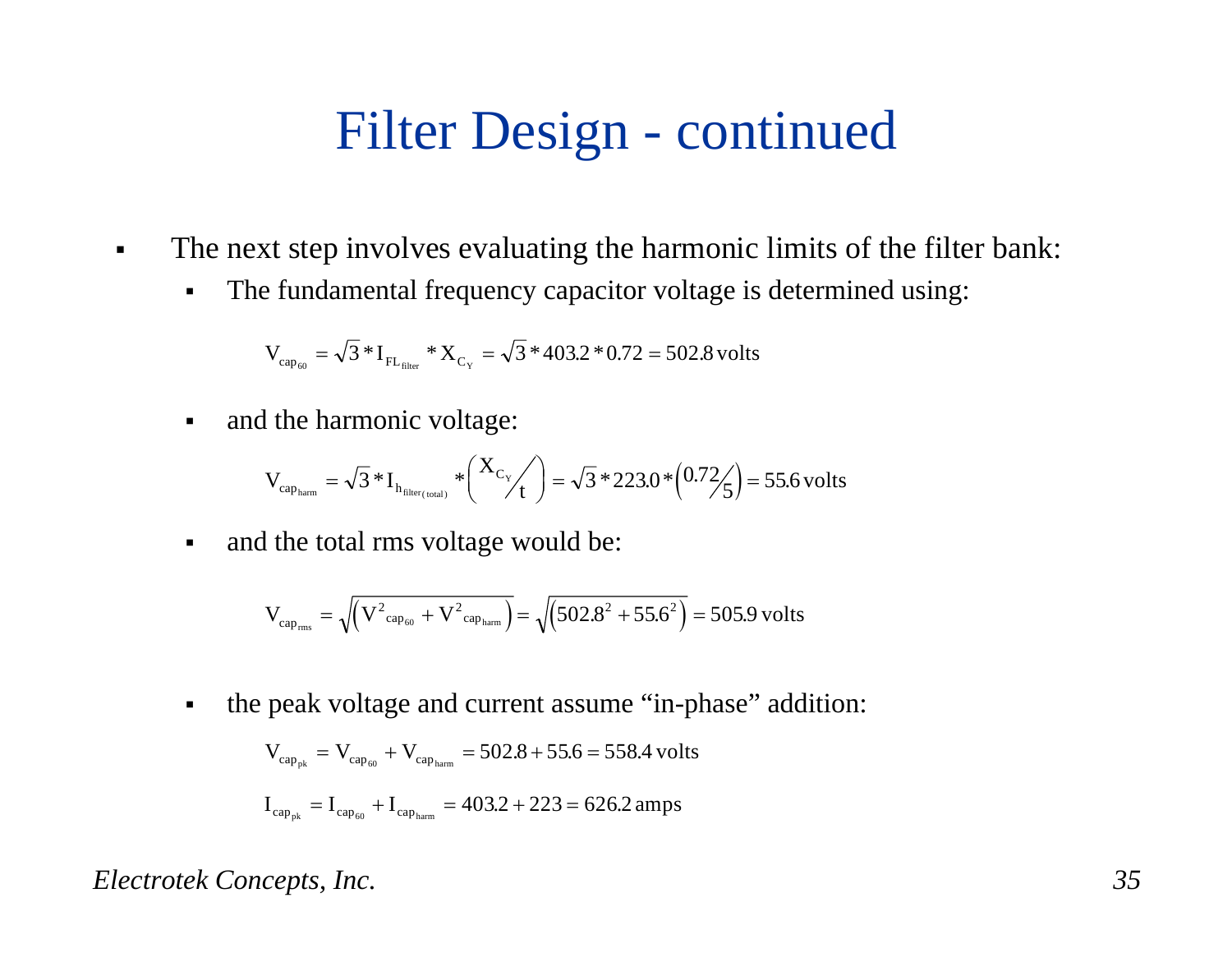- $\blacksquare$ The final step is a check against ratings (IEEE Std. 18):
	- $\blacksquare$ Peak Voltage:

$$
V_{pk} = \frac{558.4}{600} = 93.1\%
$$

 $\blacksquare$ RMS Current:

$$
I_{\rm rms} = \frac{460.8}{481} = 95.6\%
$$

where: 
$$
I_{\text{rated}} = \frac{500 \text{kVAr}}{\sqrt{3} * 600 \text{V}} = 481 \text{amps}
$$

 $\blacksquare$ RMS Voltage:

$$
V_{\rm rms} = \frac{505.8}{600} = 84.3\%
$$

 $\blacksquare$ kVAr:

$$
kVAr = \% I_{rms} * % V_{rms} = 95.6% * 84.3% = 80.6%
$$

*Electrotek Concepts, Inc. 36*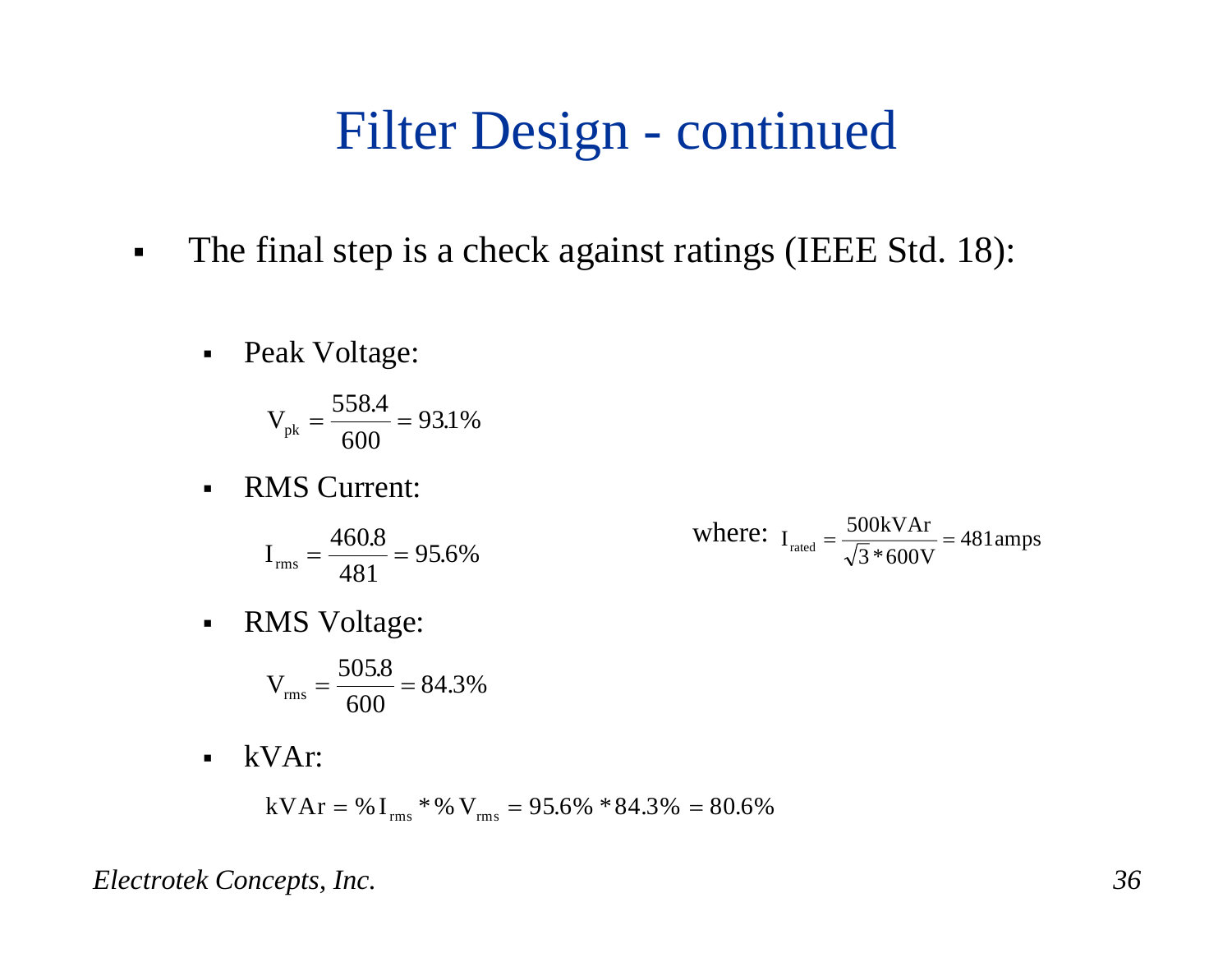### IEEE Standard 519-1992

- $\blacksquare$  Introduction to IEEE Standard 519-1992: *Recommended Practices and Requirements for Harmonic Control in Electric Power Systems:*
	- $\blacksquare$ Introduction, History, & Scope
	- $\blacksquare$ Definitions
	- $\blacksquare$ Analysis Methods / Measurements
	- $\blacksquare$ References
	- $\blacksquare$ Case Study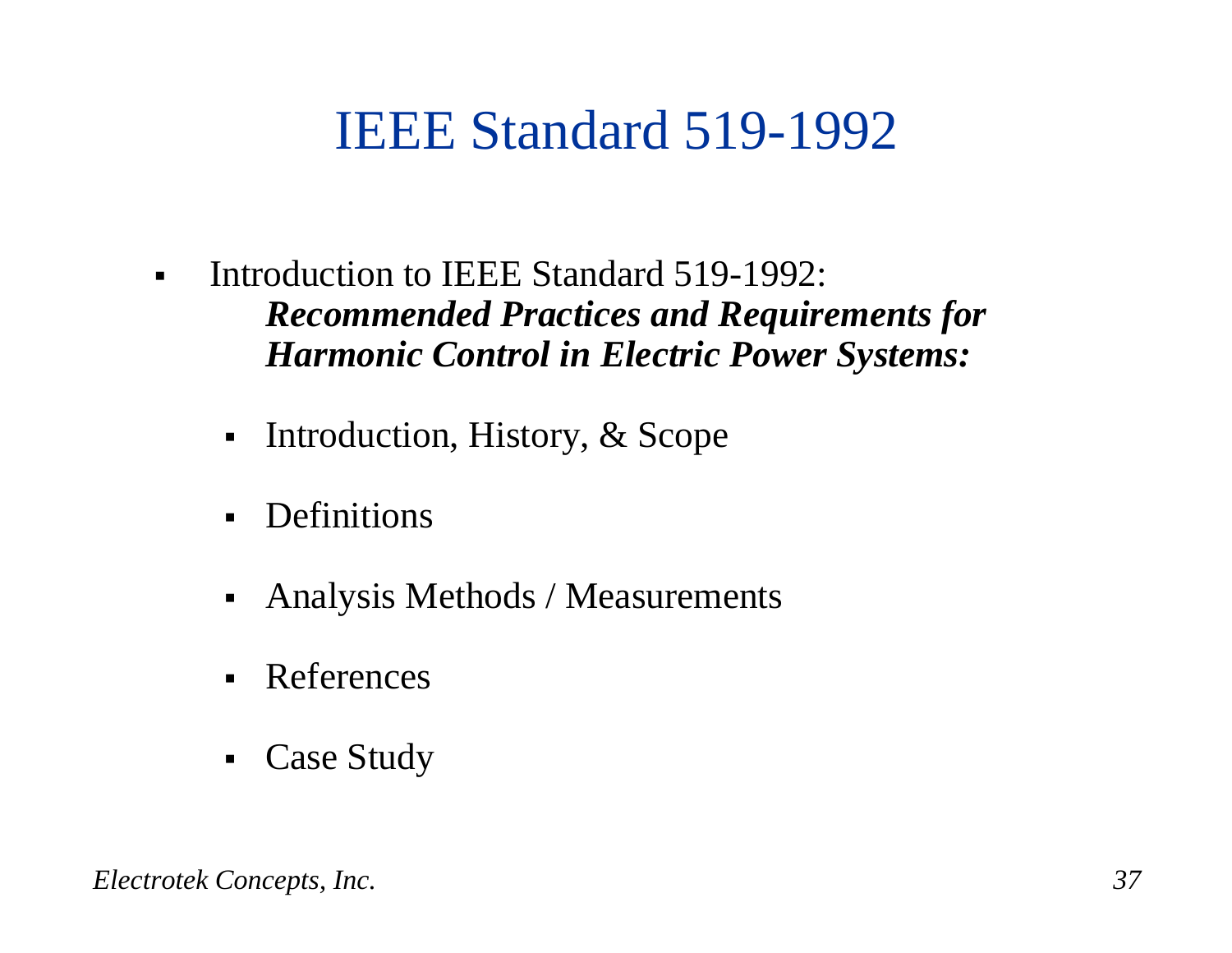## Scope of the IEEE Standard 519-1992

 $\blacksquare$  Provide methodology for controlling harmonic voltage and current distortion levels on the power system.

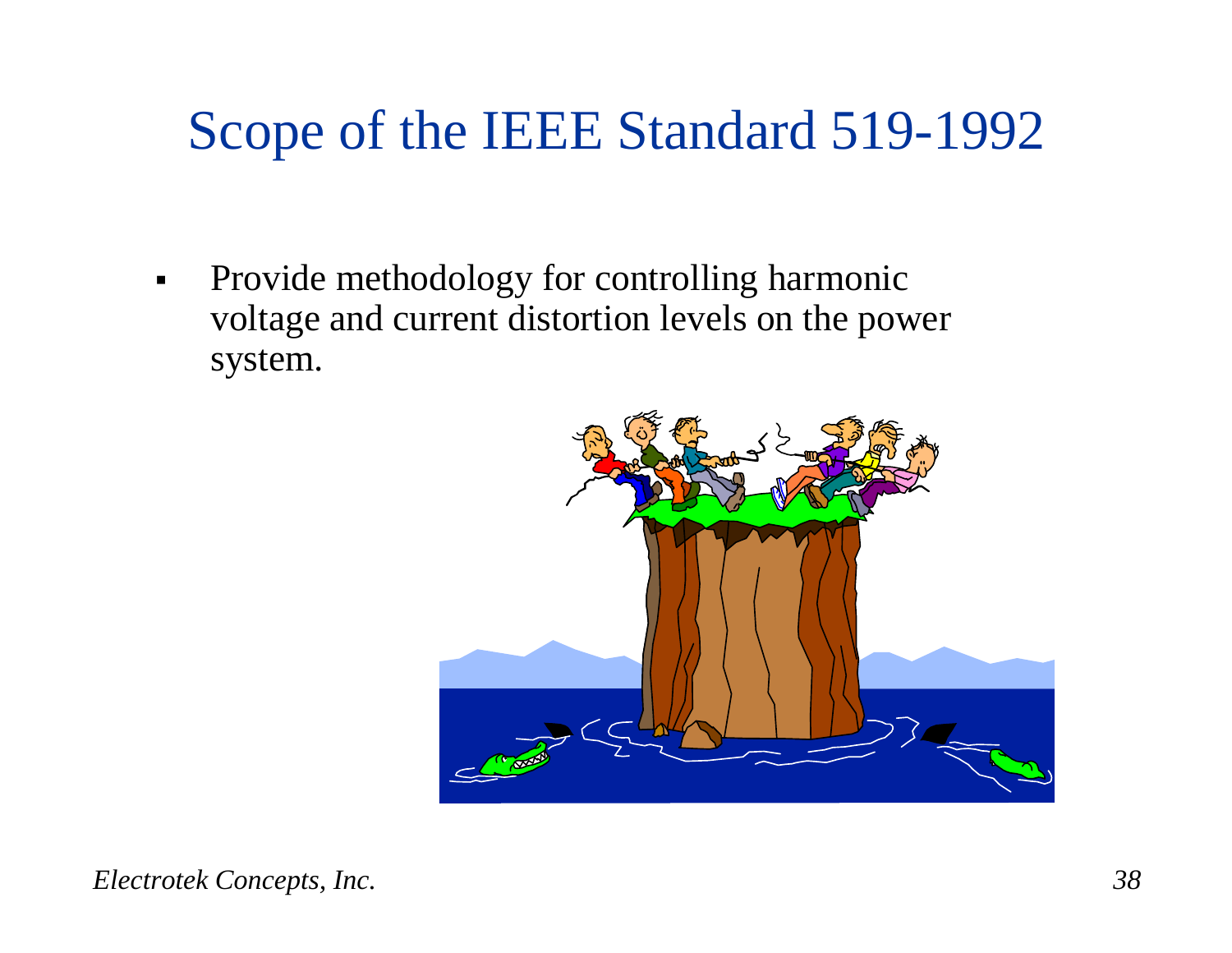## Limits on Harmonic Levels

- $\blacksquare$  Basic Philosophy:
	- $\blacksquare$  The customer is responsible for limiting harmonic currents injected onto the power system.
	- $\blacksquare$  The utility is responsible for maintaining quality of voltage waveform.

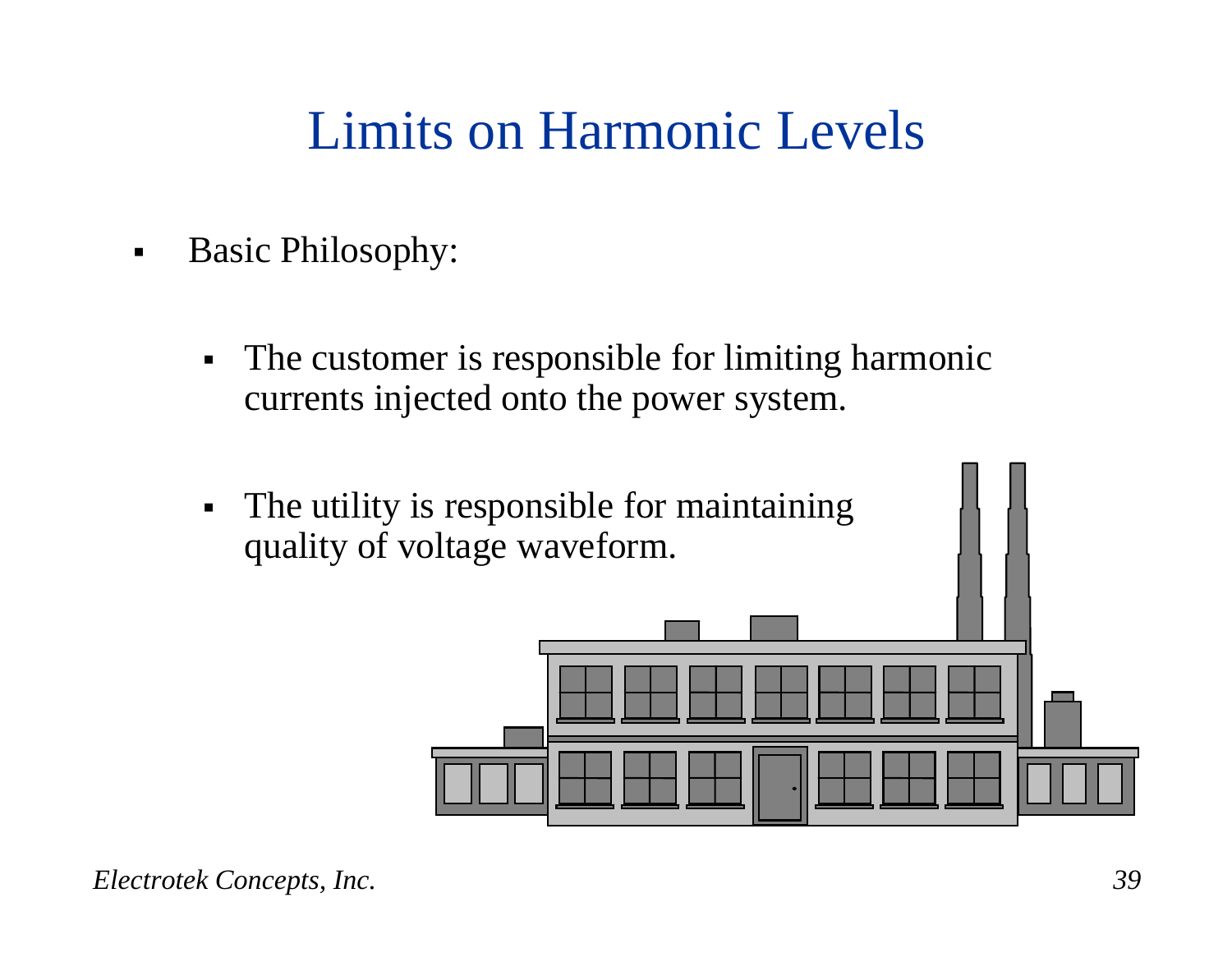### Harmonic Voltage Limits

#### **Harmonic Voltage Limits - Utility Responsibility**

| <b>Bus Voltage</b> | <b>Maximum Individual</b><br><b>Harmonic Component</b> (%) | <b>Maximum</b><br>THD $(\% )$ |  |
|--------------------|------------------------------------------------------------|-------------------------------|--|
| 69 kV and below    | $3.0\%$                                                    | $5.0\%$                       |  |
| 115 kV to 161 kV   | $1.5\%$                                                    | $2.5\%$                       |  |
| Above 161 kV       | $1.0\%$                                                    | 1.5%                          |  |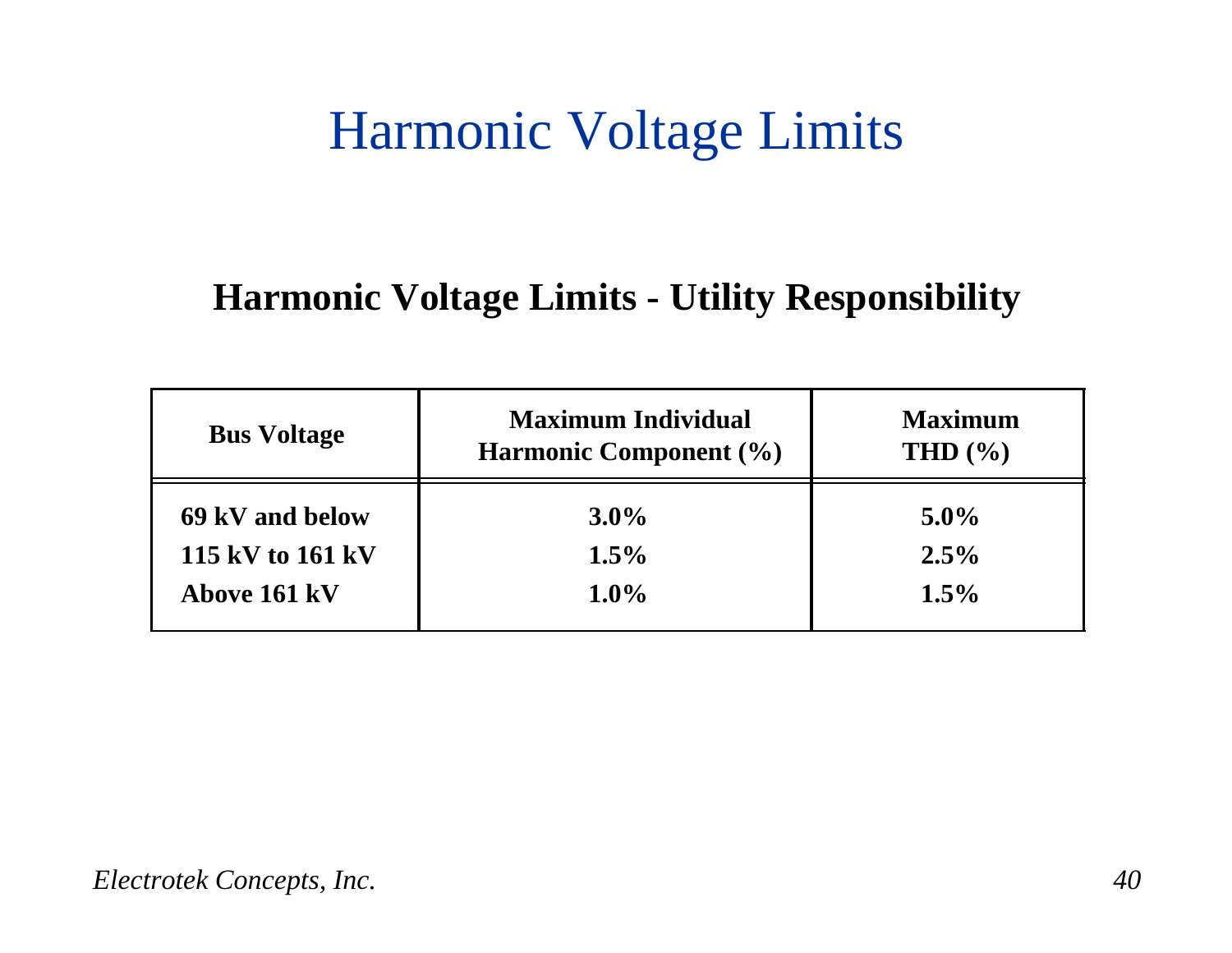## How to Meet Voltage Distortion Limits

- $\blacksquare$  Limit the harmonic currents from nonlinear devices on the system (*customer harmonic current limits*).
- $\blacksquare$  Make sure that system resonances do not result in excessive magnification of the customer harmonic currents (*utility control of system response)*.

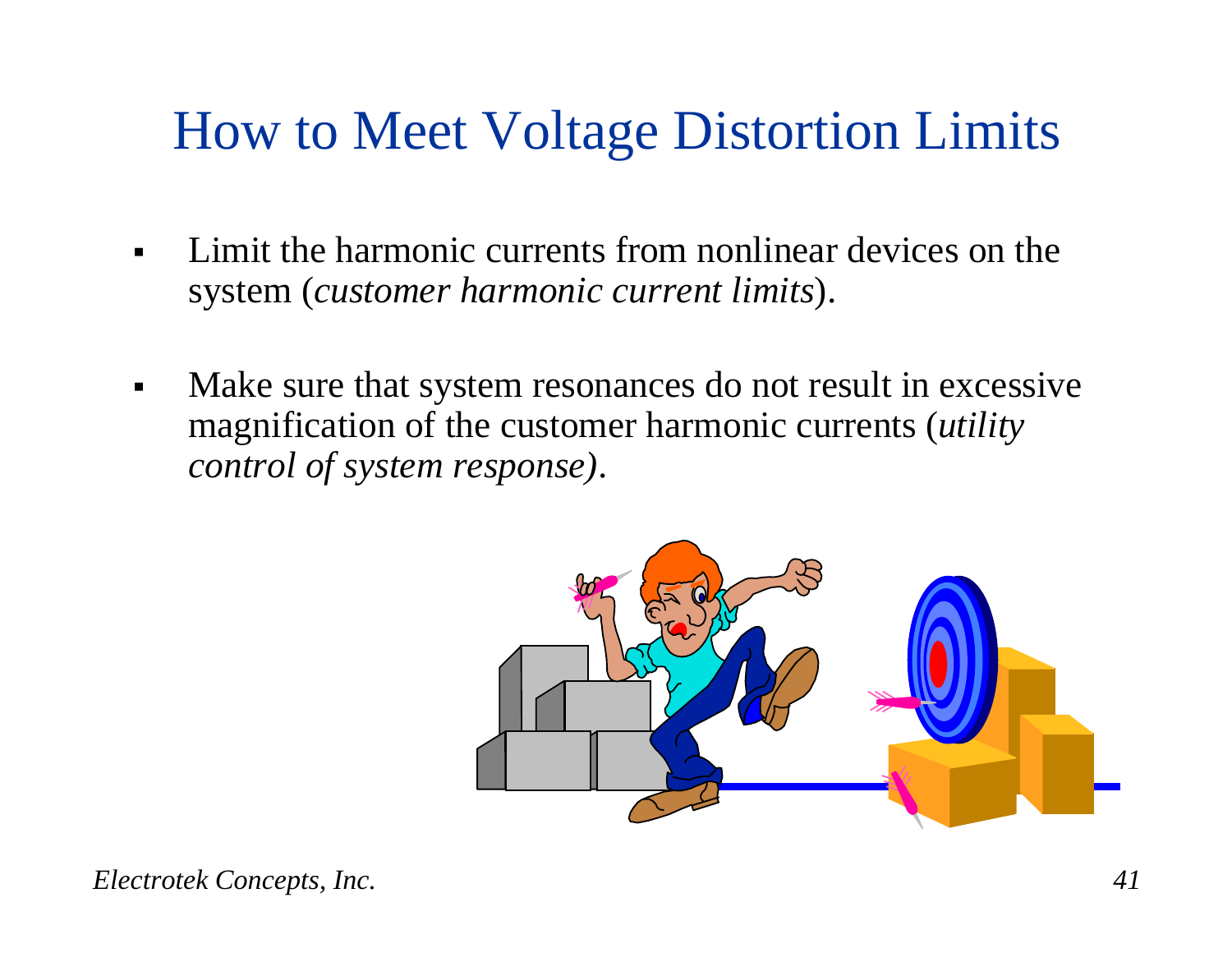## How are Current Limits Developed?

- $\blacksquare$  Assume the system can be represented by a short circuit inductance.
- $\blacksquare$  Derive current distortion limits so that voltage distortion limits will not be exceeded.
- $\blacksquare$  With diversity and cancellation, smaller customers can inject higher levels of harmonic currents.
- $\blacksquare$  Higher harmonic current levels are permitted at lower order harmonic frequencies
	- $\blacksquare$ Lower system impedance means lower voltage distortion
	- Lower frequencies have less impact on communication and transformers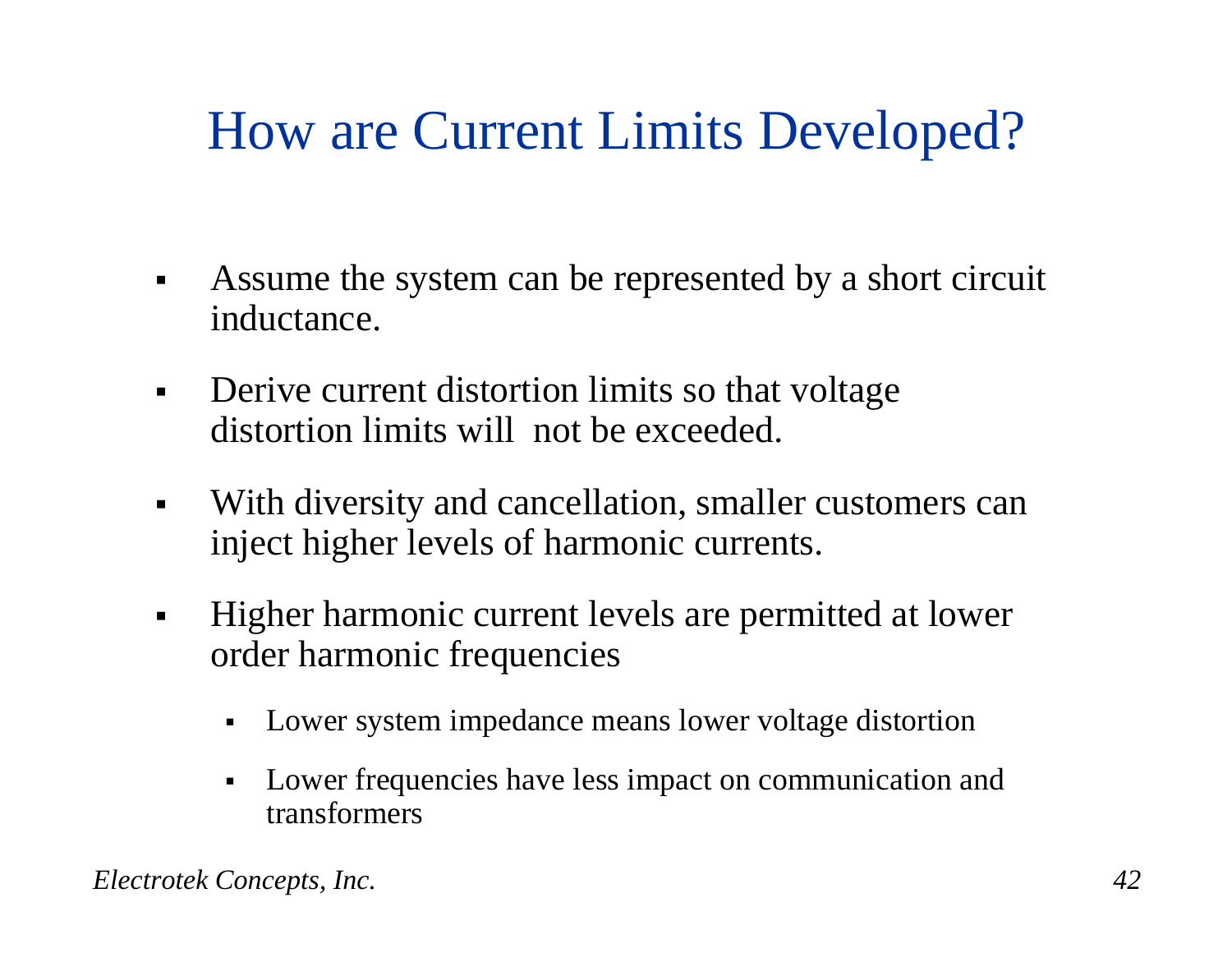#### Harmonic Current Limits

#### **Harmonic Current Limits - Customer Responsibility**

| $SCR = I_{sc}/I_{L}$ | $<$ 11 | $11$ <h <math="">&lt; 17</h> | $17$ <h <math="">&lt; 23</h> | 23 < h < 35 | $35$ $\text{ch}$ | <b>TDD</b> |
|----------------------|--------|------------------------------|------------------------------|-------------|------------------|------------|
| $<$ 20               | 4.0    | 2.0                          | 1.5                          | 0.6         | 0.3              | 5.0        |
| $20 - 50$            | 7.0    | 3.5                          | 2.5                          | 1.0         | 0.5              | 8.0        |
| $50 - 100$           | 10.0   | 4.5                          | 4.0                          | 1.5         | 0.7              | 12.0       |
| $100 - 1000$         | 12.0   | 5.5                          | 5.0                          | 2.0         | 1.0              | 15.0       |
| >1000                | 15.0   | 7.0                          | 6.0                          | 2.5         | 1.4              | 20.0       |

Values shown are in percent of "average maximum demand load current" SCR = short circuit ration (utility short circuit current at point of common coupling divided by customer average maximum demand load current)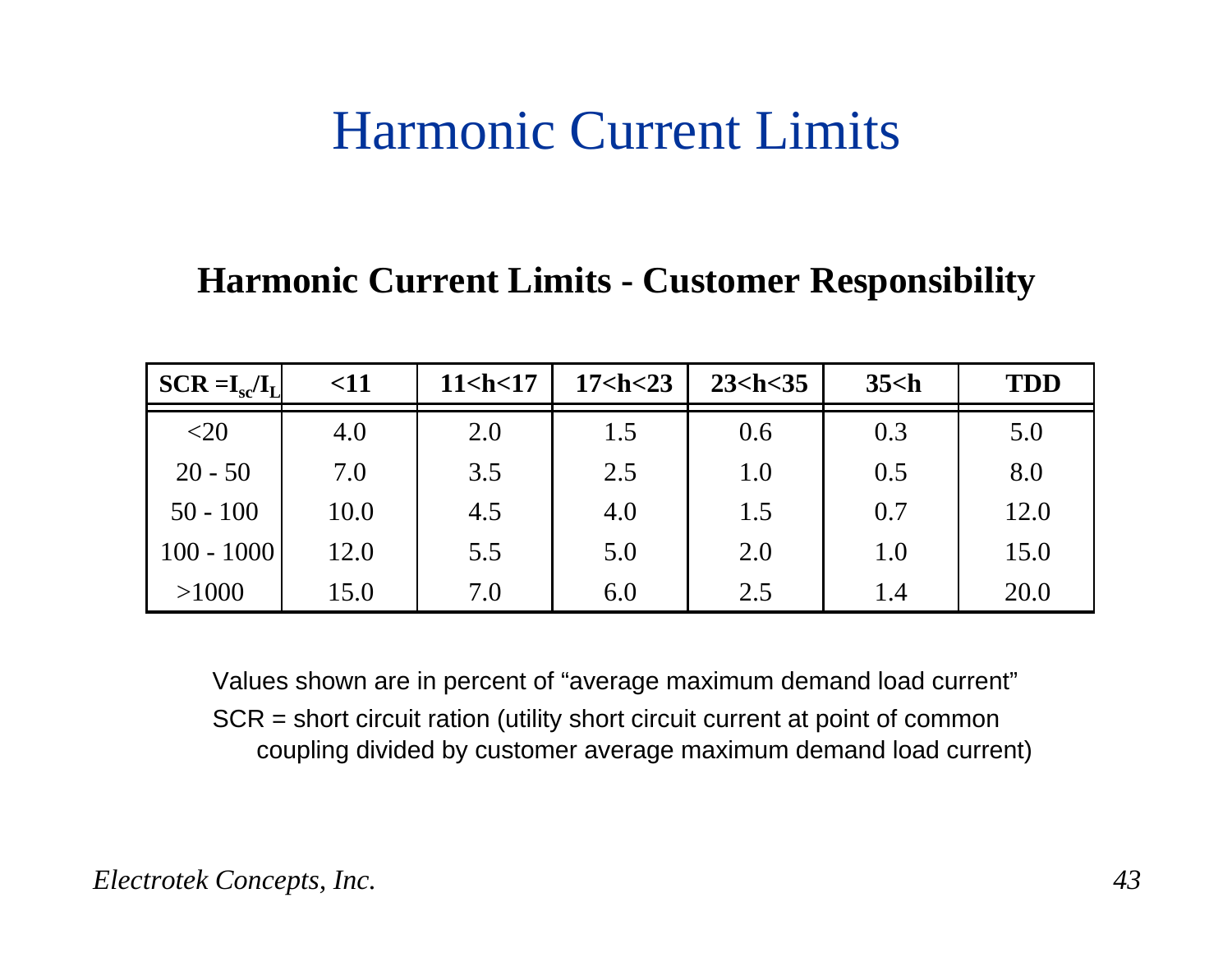# Important Concepts

- $\blacksquare$  Point of Common Coupling:
	- $\blacksquare$ Interface between the utility and the customer
	- $\blacksquare$  This is where limits are applied (NOT AT INDIVIDUAL PIECES OF EQUIPMENT)
- $\blacksquare$  Average Maximum Demand Load Current:
	- Maximum monthly demand load current averaged over 12 months
	- All percentages in the table are based on this current (NOT THE FUNDAMENTAL)
- $\blacksquare$  SCR - Short Circuit Ratio:
	- $\blacksquare$  Ratio of the short circuit current at the point of common coupling to the "average maximum demand load current"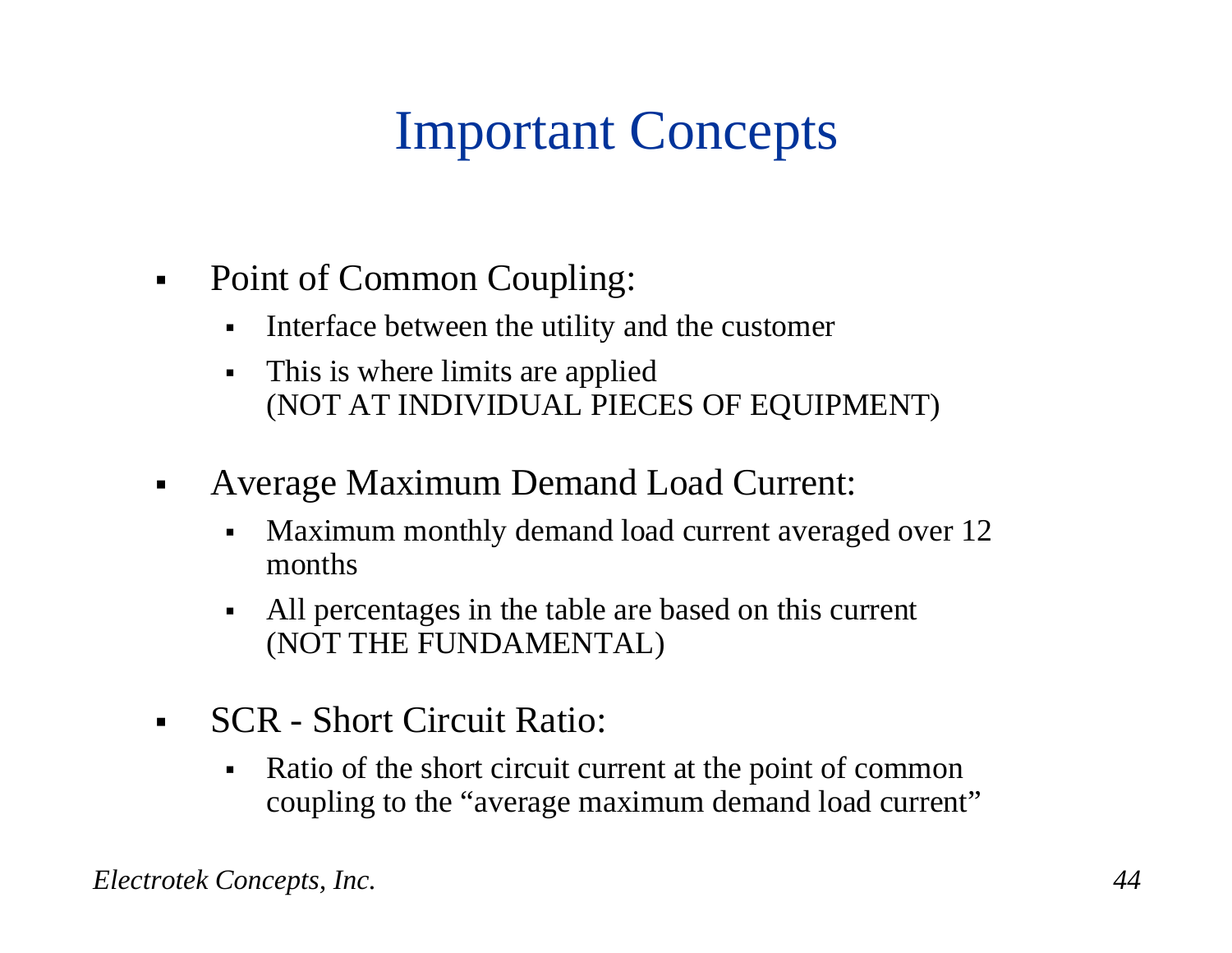## Evaluating a Customer

- $\blacksquare$  Customer load characteristics from billing information, estimates of future loads.
- $\blacksquare$  Measurements to characterize the customer harmonic currents.
- $\blacksquare$  Evaluate impact of present power factor correction procedures.
- $\blacksquare$ Evaluate levels with respect to standard.
- $\blacksquare$  Joint development of solutions if there is a problem
	- $\blacksquare$ Exception
	- $\blacksquare$ Customer filters
	- System modifications

*Electrotek Concepts, Inc. 45*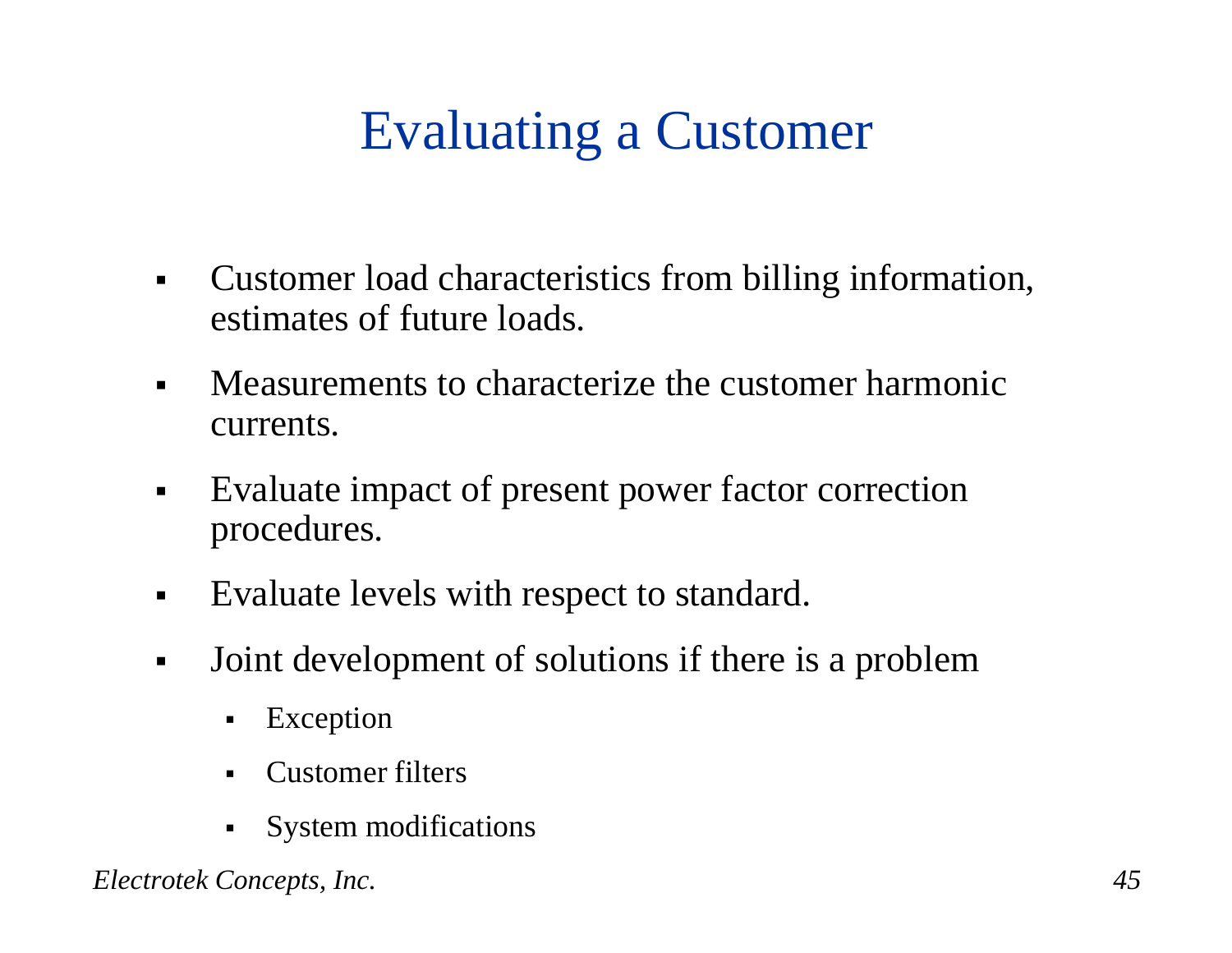## How to Use Standard

- $\blacksquare$ Use it to prevent distortion problems from occurring.
- $\blacksquare$ Use it as a starting point for evaluation of problems.
- $\blacksquare$ Use the numbers as guidelines.
- $\blacksquare$ Engineering judgement needed!!!

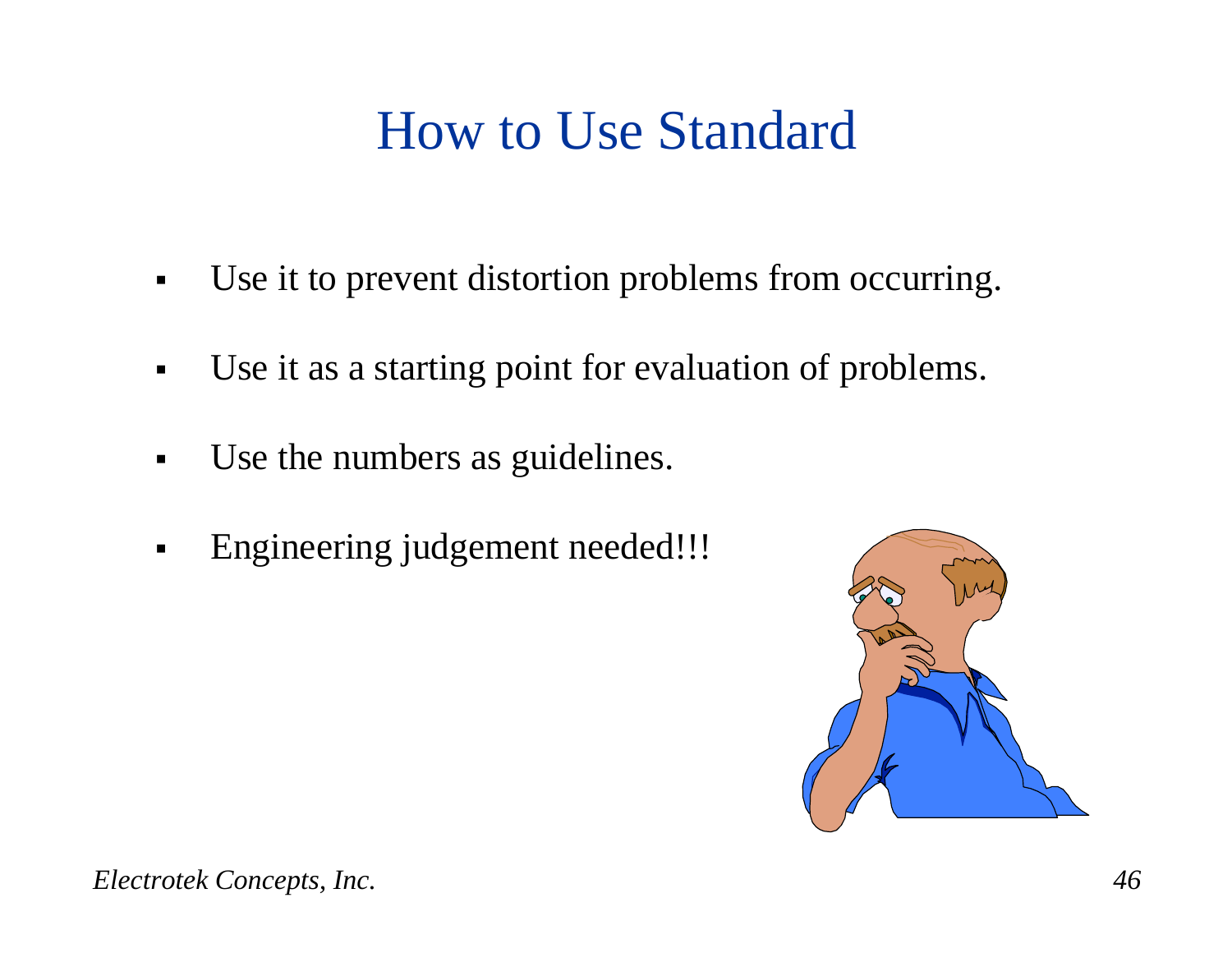## IEEE 519A - Application Guide

- $\blacksquare$  IEEE Harmonics Working Group - ongoing development
	- $\blacksquare$ Introduction and Scope
	- $\blacksquare$ References / Background
	- $\blacksquare$  General Procedure for Applying Harmonic Limits
		- $\blacksquare$  General Evaluation Procedure
			- Stage 1 Automatic Acceptance
			- Stage 2 Evaluation According to the Current Limits
		- Evaluating the Time Varying Characteristics of Harmonics
			- Probability Distributions
			- $\blacksquare$ Magnitude / Duration Limits for Short Duration Harmonic Levels
		- L Measurement Considerations
	- $\blacksquare$  Applying Harmonic Limits:
		- ▛ Industrial / Commercial / Residential Customers
	- $\blacksquare$ Utility System Considerations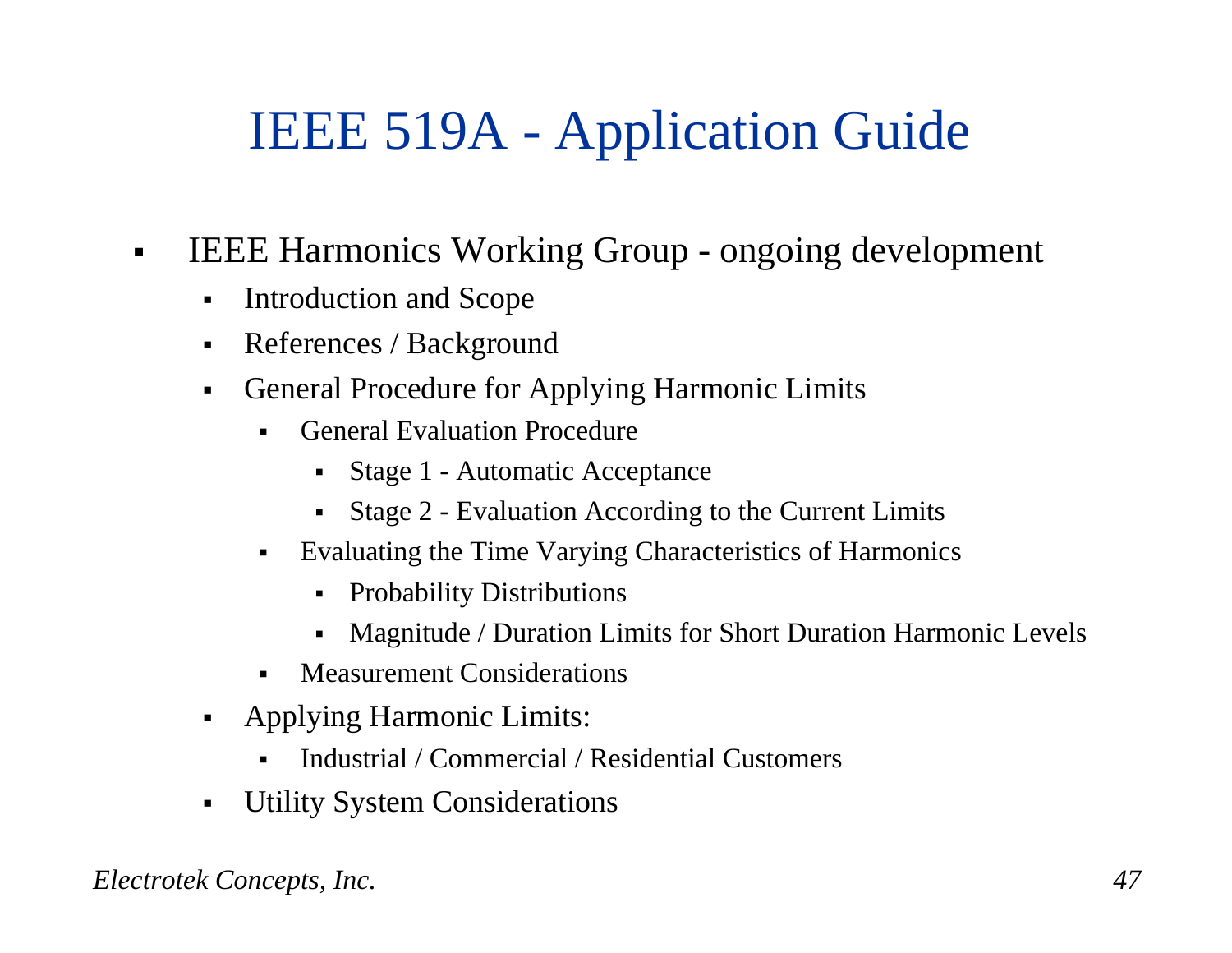## Case Study - Wastewater Treatment Plant

- $\blacksquare$  Waste water treatment plant will have three pumping stations.
- $\blacksquare$  Each pumping station will use four 125 HP PWM ASDs to control pumps.
- Each pumping station must meet new IEEE Std. 519  $\blacksquare$ harmonic current limits during both normal and backup generator operation.480 Volts  $\overline{x}$

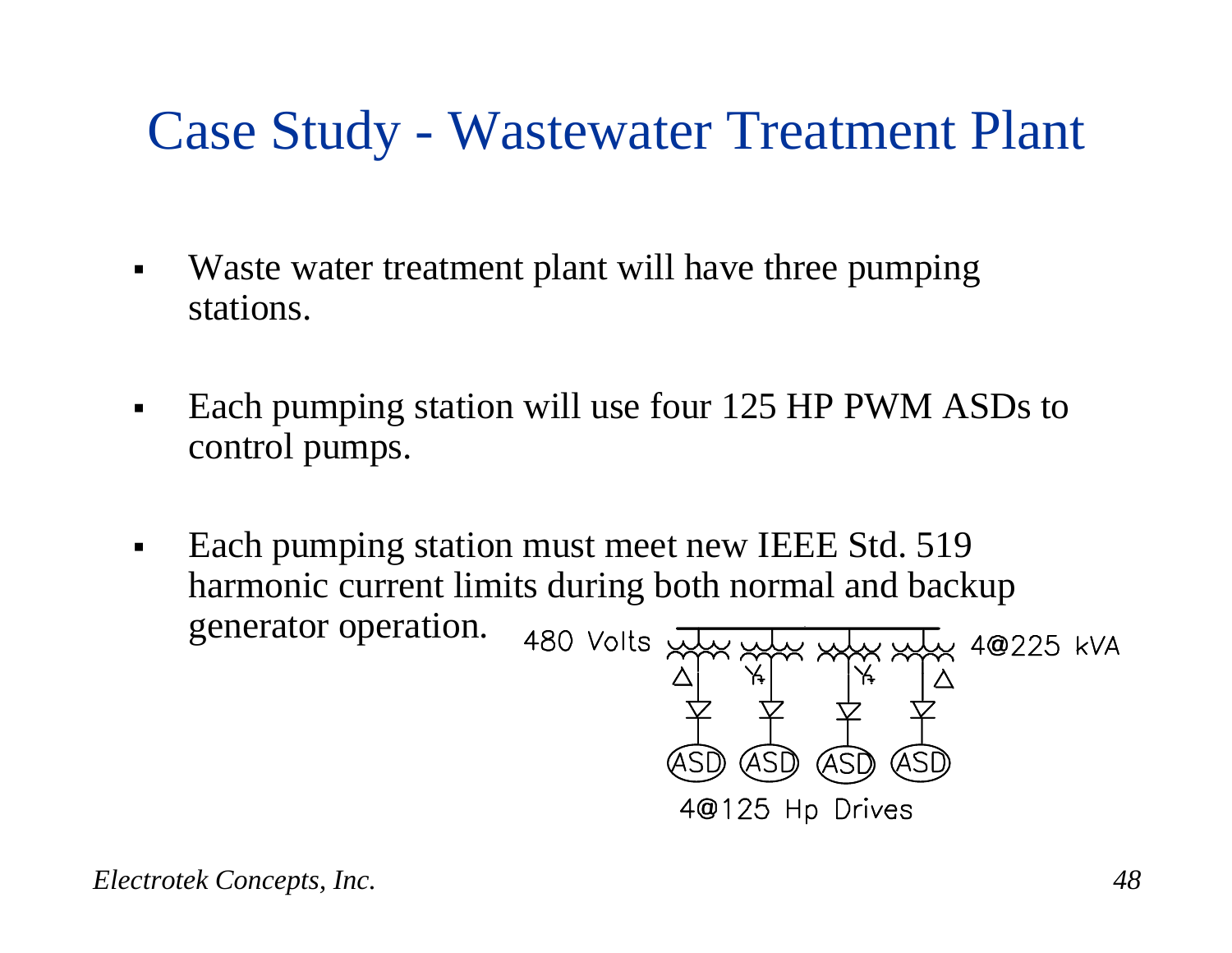# Assumptions

- Drives run in pairs
- $\blacksquare$  Isolation transformers on ASDs are connected wye-wye and wye-delta for each pair of ASDs
	- $\blacksquare$ 5<sup>th</sup> and 7<sup>th</sup> components will cancel
	- $\blacksquare$ For study purposes it was assumed 10% of  $5<sup>th</sup>$  and  $7<sup>th</sup>$  harmonic components do not cancel
- $\blacksquare$  Two operating conditions analyzed
	- $\blacksquare$ 2 drives running at same speed
	- 4 drives running at same speed
- $\blacksquare$  Maximum average demand current assumed to be 250 kVA (300 Amps at 480 Volts)
- $\blacksquare$ ASD harmonic levels provided by manufacturer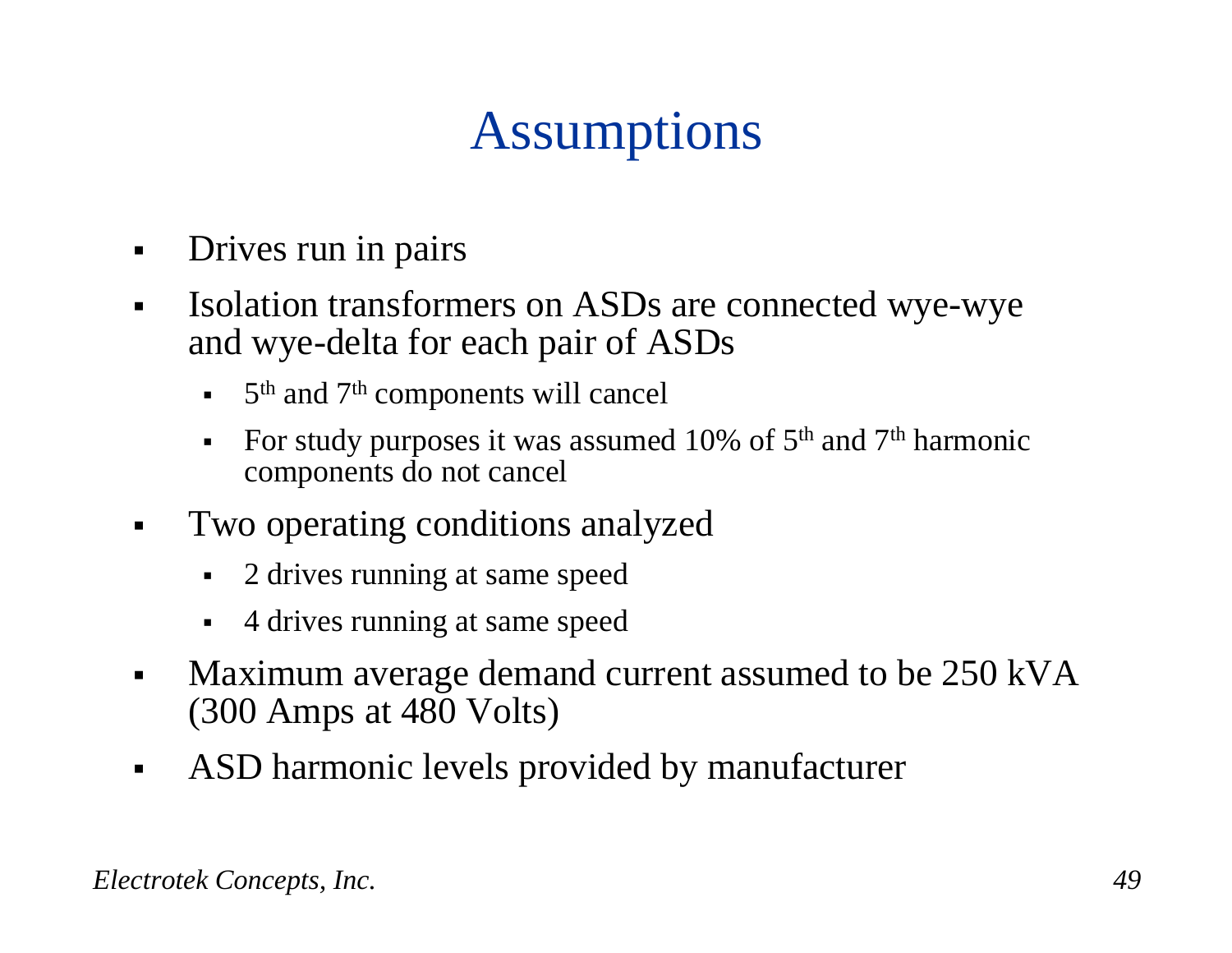### Backup Generator - Where's the PCC?

- $\blacksquare$  If no other information is available, the IEEE limits may be reasonable to apply for the backup generator loading.
- $\blacksquare$  However, it would be better to get information from the generator manufacturer.

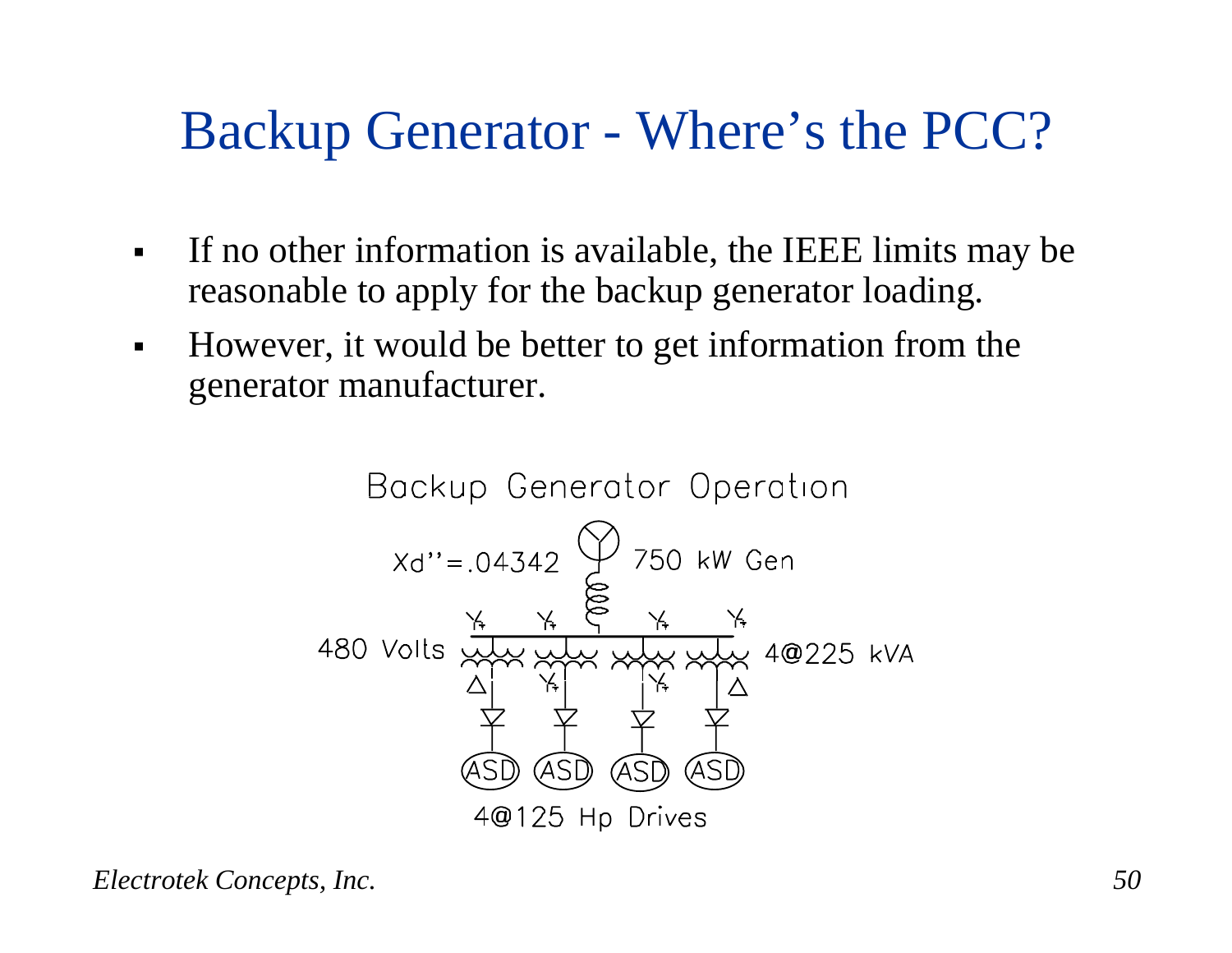## 519 Current Limits - Two Drives Running

- $\blacksquare$ 5<sup>th</sup> harmonic component may exceed limit even with cancellation assumed
- $\blacksquare$ The condition of 4 drives running will clearly be worse

| <b>Harmonic</b><br><b>Number</b> | <b>Frequency</b><br>(Hz) | <b>Load Curr</b><br>(Amps) | <b>IEEE</b><br>Limit % | <b>Current</b><br>(% Demand) | <b>Exceeds</b><br>Limit |
|----------------------------------|--------------------------|----------------------------|------------------------|------------------------------|-------------------------|
|                                  | 60                       | N/A                        | N/A                    | N/A                          | N/A                     |
| 5                                | 300                      | 12.05                      | 4.0                    | 4.0                          | <b>Exceeds</b>          |
| 7                                | 420                      | 4.14                       | 4.0                    | 1.4                          | <b>OK</b>               |
| 11                               | 660                      | 10.74                      | 2.0                    | 3.6                          | <b>Exceeds</b>          |
| 13                               | 780                      | 4.02                       | 2.0                    | 1.3                          | <b>OK</b>               |
| 17                               | 1020                     | 3.71                       | 1.5                    | 1.2                          | <b>OK</b>               |
| 19                               | 1140                     | 5.48                       | 1.5                    | 1.8                          | <b>Exceeds</b>          |
|                                  |                          |                            | 5.0                    | 6.1                          | <b>Exceeds</b>          |

#### **PCC: Generator Terminals**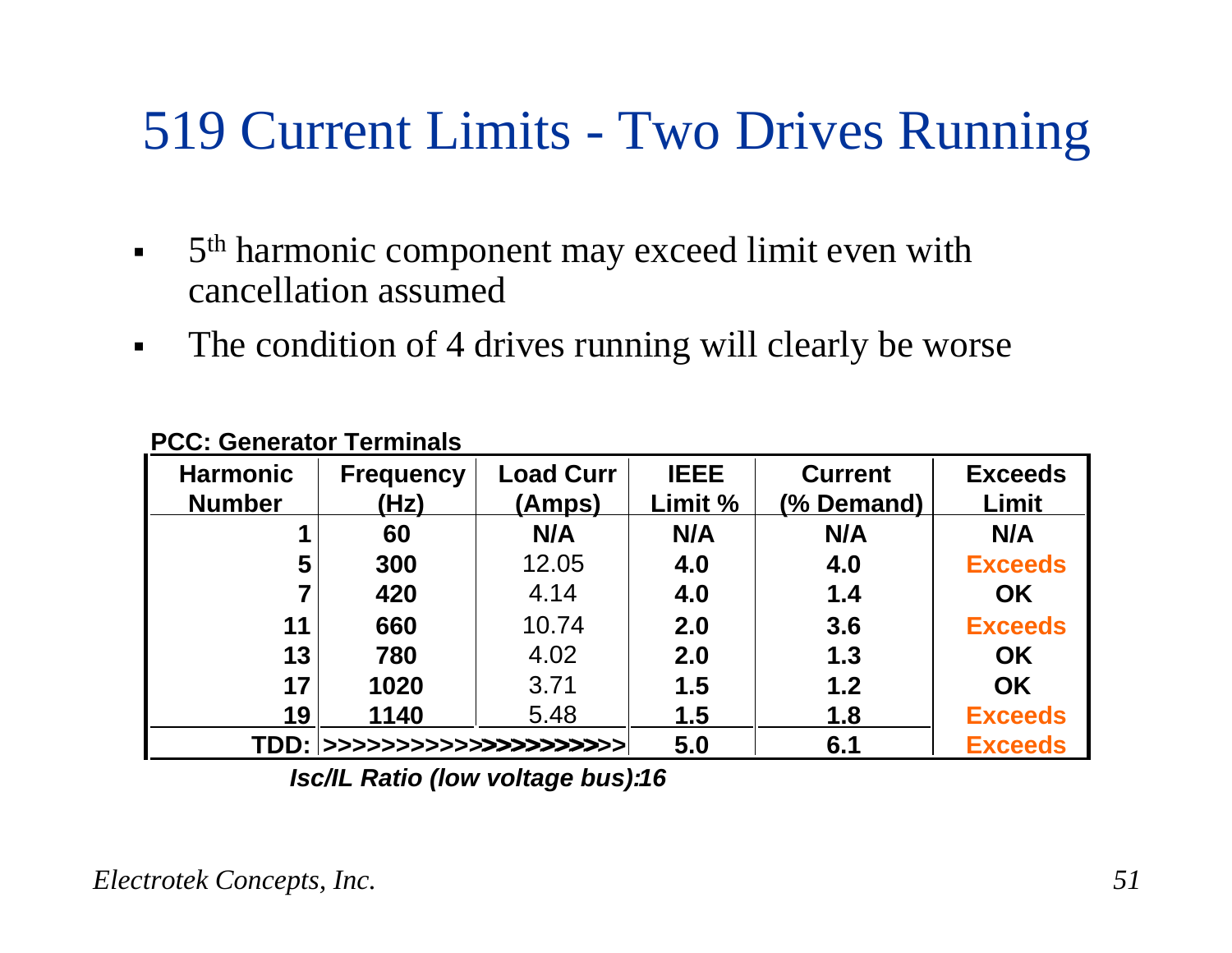# Harmonic Filter Design

- $\blacksquare$  5<sup>th</sup> harmonic filter:
	- $\blacksquare$  This filter must be able to handle the emergency condition of one drive running at full speed, no harmonic cancellation
- $\blacksquare$  11<sup>th</sup> harmonic filter:
	- $\blacksquare$ 5<sup>th</sup> harmonic filter reduces the overall system impedance at higher frequencies but the harmonic control is not sufficient to handle the  $11<sup>th</sup>$  and  $13<sup>th</sup>$  components when two drives are running
- $\blacksquare$  No 7<sup>th</sup> harmonic filter:
	- $\blacksquare$  Not needed in this case, although care must be taken to avoid a condition where resonance results at the 7<sup>th</sup> harmonic due to the addition of the  $11<sup>th</sup>$  harmonic filter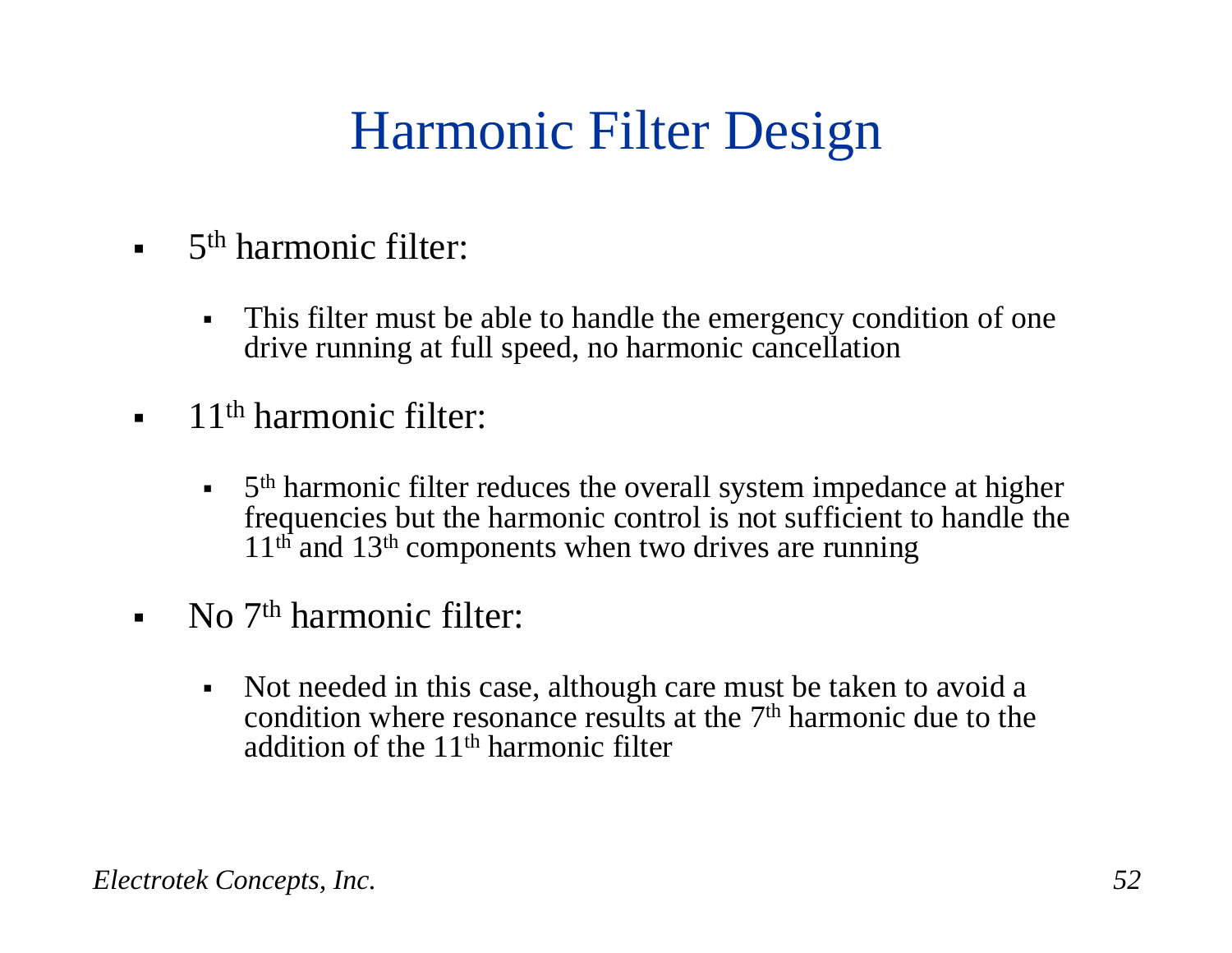## Harmonic Filter Design - continued

- $\blacksquare$  Since the filters should be the minimum possible size to avoid leading power factor problems, the component tolerances can be very important.
- $\blacksquare$  Filters must be tuned very close to the desired frequency in order to work effectively
- $\blacksquare$ With a capacitor tolerance of 0 to  $+10\%$  and a reactor tolerance of  $+/- 5\%$ , the filter performance could easily be unacceptable
- $\blacksquare$  For this reason, the filter reactors were specified with taps at +5% and -5% reactance values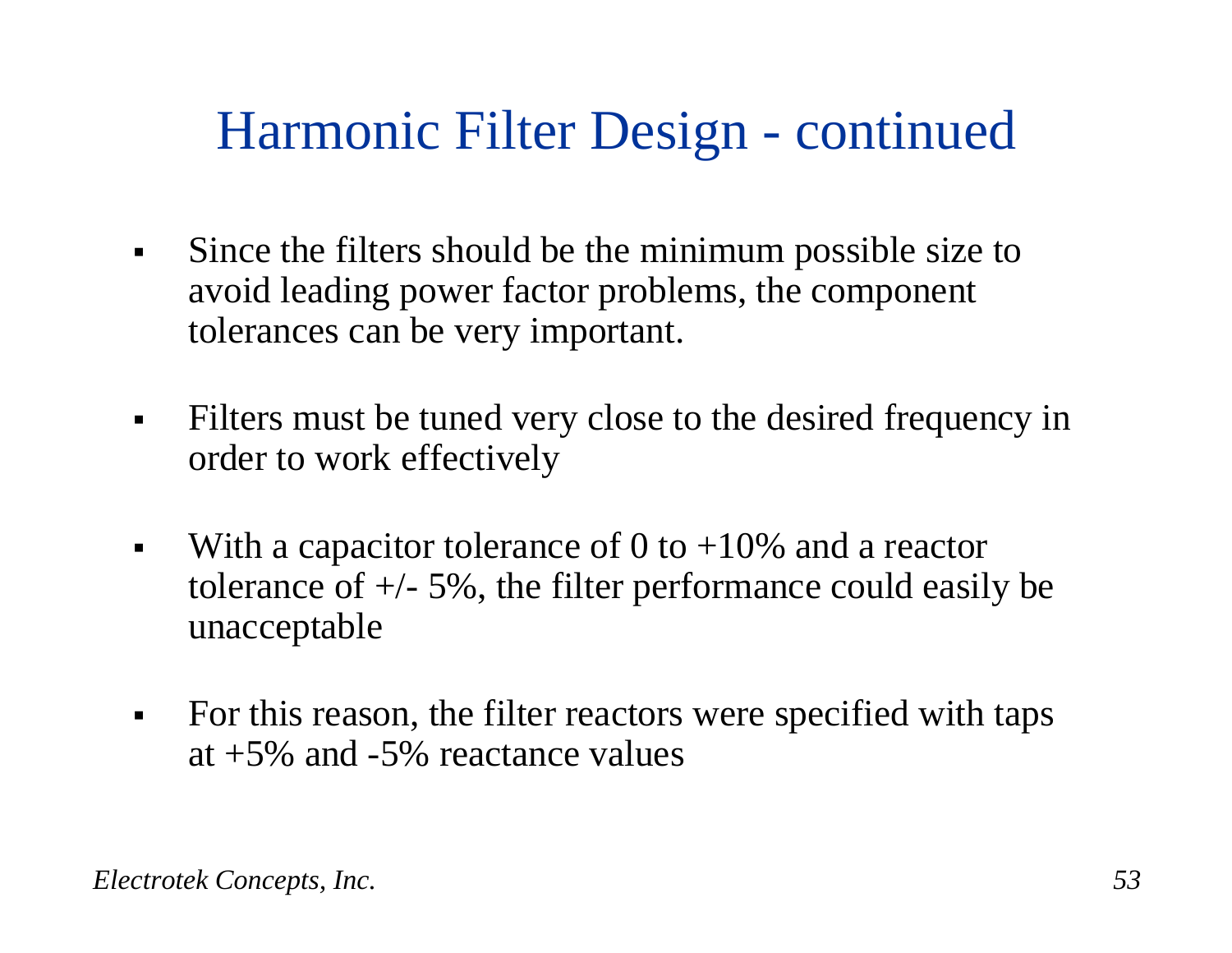## Frequency Response with Filters



*Electrotek Concepts, Inc. 54*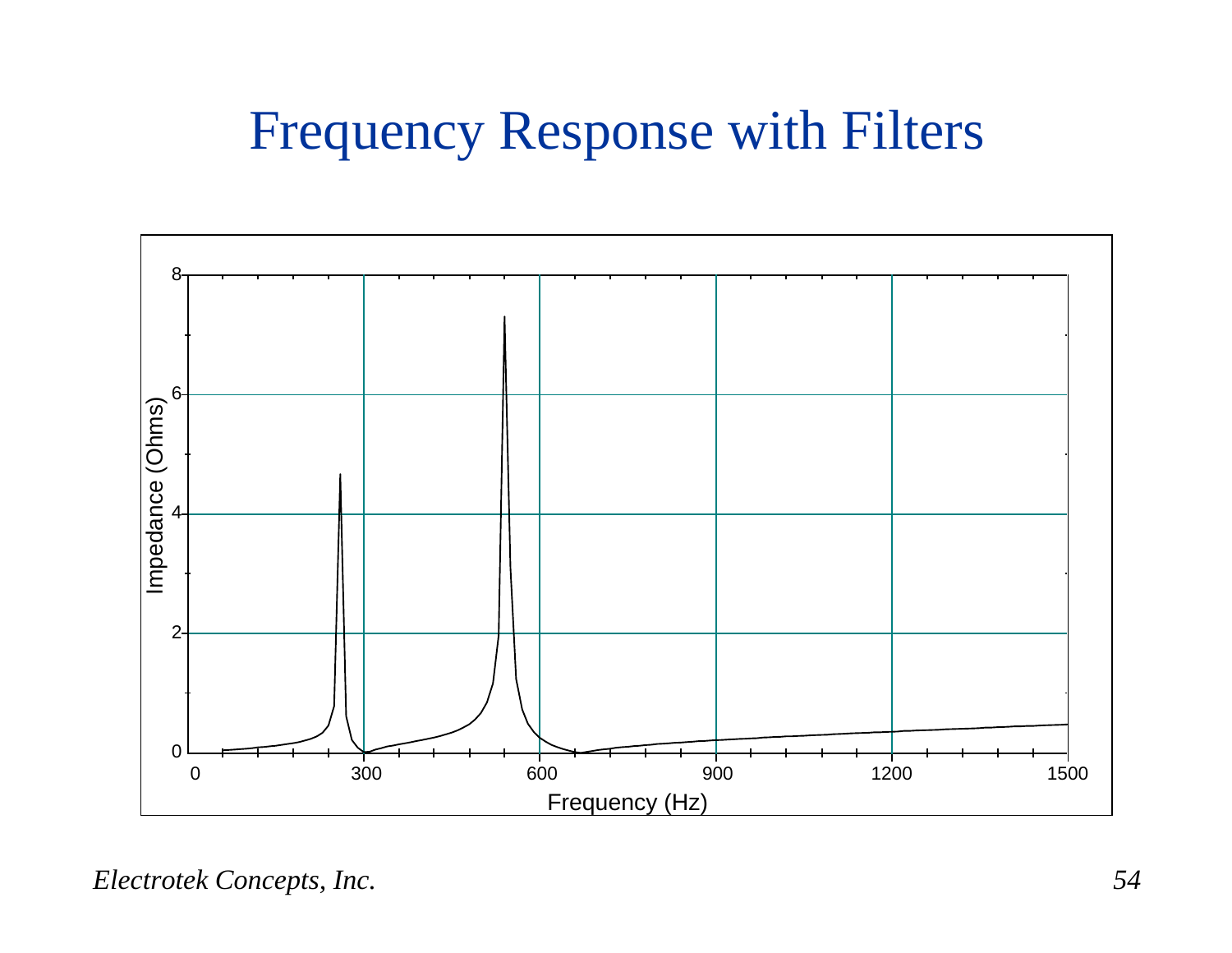## Measurement Results

- $\blacksquare$  After the stations were built, harmonic measurements were taken
- $\blacksquare$  Measurements showed that the assumptions were a bit on the conservative side
- $\blacksquare$ Almost all 5<sup>th</sup> and 7<sup>th</sup> harmonic components canceled resulting in extremely low current distortion
- $\blacksquare$  IEEE Std. 519 Limits were met during normal and backup generator operation with 2 drives running even without the filters in
- $\blacksquare$ However, with 4 drives running the filters were needed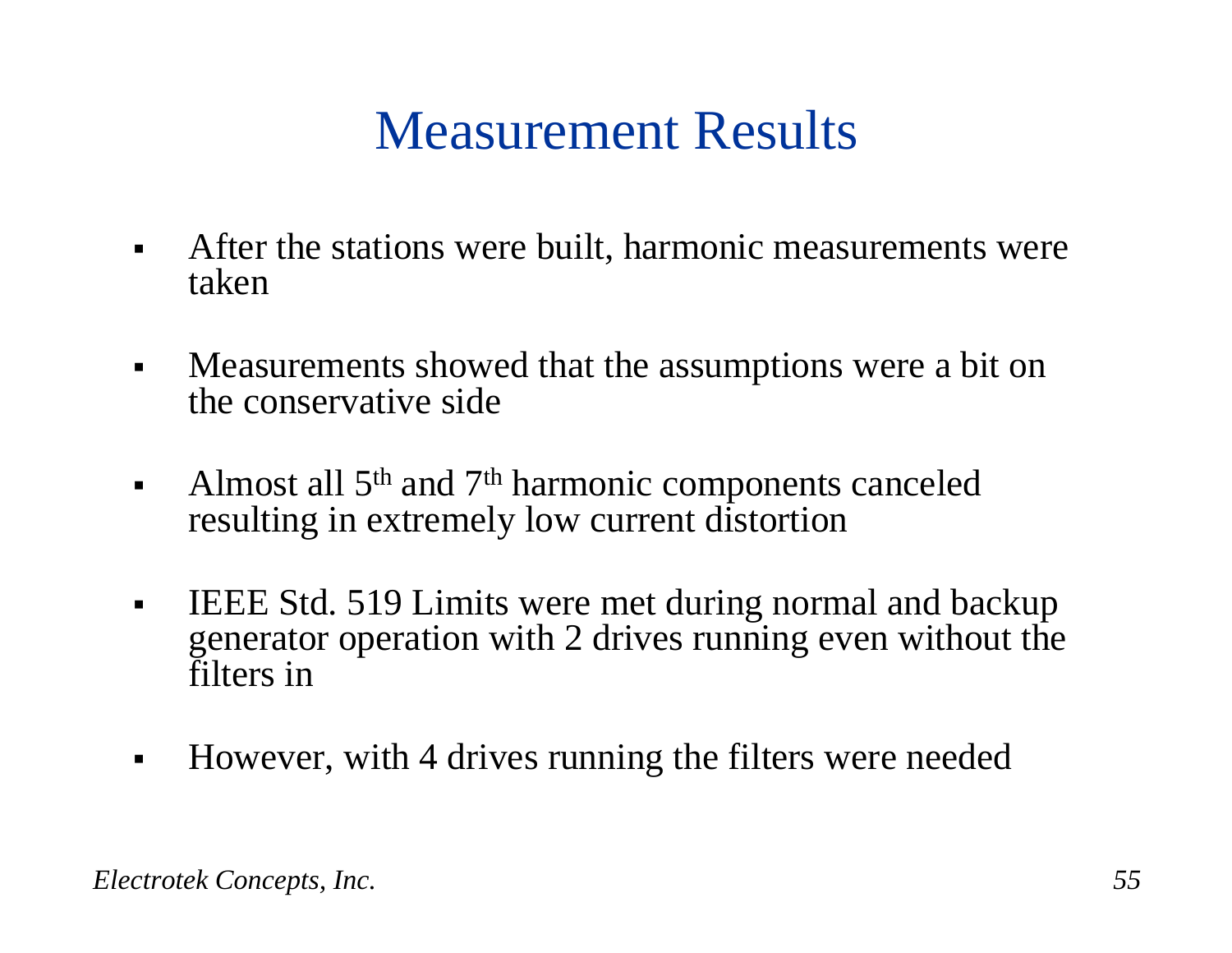#### Measurement Results - continued

 $\blacksquare$  2 Drives Running at 30 Hz - No Filters, Backup Generator Operation:

|                 |                                                           |                    | CAROL BCK SE NL        Apr 27 1993 (Tue)                              |               |                                 |
|-----------------|-----------------------------------------------------------|--------------------|-----------------------------------------------------------------------|---------------|---------------------------------|
|                 |                                                           |                    | PHASE A CURRENT SPECTRUM - 4:57:05 PM<br>Fundamental amps: 46.7 A rms |               |                                 |
|                 |                                                           |                    |                                                                       |               |                                 |
|                 |                                                           |                    | Fundamental freq: 60.1 Hz                                             |               |                                 |
|                 |                                                           | SINE               | HARM PCT PHASE HARM PCT PHASE                                         |               | SINE                            |
|                 |                                                           |                    |                                                                       |               |                                 |
|                 | FUND 100.0% -39°                                          |                    | 2nd                                                                   |               | $8.6%$ 39°                      |
| 3rd             |                                                           | $11.3\%$ 173°      | 4th                                                                   |               | $4.7\% - 140$                   |
|                 | 5th $7.4\%$ 85 <sup>*</sup><br>7th 11.3% 117 <sup>*</sup> |                    | 6th                                                                   |               | $0.6\% -75$ *                   |
|                 |                                                           |                    | 8th                                                                   |               | $2.2% -142*$                    |
| 9th -           |                                                           | $0.6\% - 45$       | 10th                                                                  |               | $1.0% -28$                      |
|                 | 11th 7.6% 72°                                             |                    | 12th                                                                  |               | $0.4%$ 76°                      |
|                 | $13th$ $3.0\%$ $168$ <sup>*</sup>                         |                    | 14th                                                                  |               | $0.3$<br>$0.3$<br>$0.1$<br>$12$ |
| $15\mathrm{th}$ | $0.2%$ 176 $^*$                                           |                    | 16th                                                                  |               | $12*$                           |
| 17th            | $0.7\% -165$ *                                            |                    | 18th                                                                  |               |                                 |
| 19th            | $0.8\%$ $-122\degree$                                     |                    | 20th                                                                  |               | $0.3% -34*$                     |
|                 | $21st$ $0.2%$ $-60*$                                      |                    | 22nd                                                                  |               | $0.3% -4*$                      |
| 23rd            |                                                           | $1.0\%$ 163°       | 24th                                                                  |               |                                 |
| 25th            |                                                           | $1.0\% - 143$      | 26th                                                                  |               | $0.2\% -161\degree$             |
| 27th            |                                                           | $0.1\% - 163$      | 28th                                                                  |               | $0.1% -156*$                    |
| 29th            |                                                           | $0.4% -103*$       | 30th                                                                  |               |                                 |
| 31st            |                                                           | $0.5% -40^*$       | 32nd                                                                  |               | $0.2% -47*$                     |
| 33rd            |                                                           | $0.2% 11*$         | 34th                                                                  |               | $0.2%$ 89°                      |
| 35th            |                                                           | $0.2\% -147$       | 36th                                                                  |               |                                 |
| 37th<br>39th    |                                                           | $0.3% -64*$        | 38th                                                                  |               | $0.1% -31"$                     |
| 41st            |                                                           | $0.3\% -32\degree$ | 40th<br>42nd                                                          |               |                                 |
| 43rd            |                                                           |                    | 44th                                                                  |               |                                 |
| 45th            | $0.2%$ 6 <sup>*</sup><br>$0.3%$ 74*                       |                    | 46th                                                                  |               |                                 |
| 47th            |                                                           | $0.2\% -105$ $^*$  | 48th                                                                  |               |                                 |
| 49th            | 0.3%                                                      | $15*$              | 50th                                                                  | $0.2\% -62^*$ |                                 |
|                 |                                                           |                    |                                                                       |               |                                 |
|                 | ODD 19.5%                                                 |                    | EVEN 10.1%                                                            |               |                                 |
| THD:            | 21.9%                                                     |                    |                                                                       |               |                                 |

IEEE 519 Current Distortion Limits:

#### **PCC: Generator Terminals**

| <b>Harmonic</b> | <b>Frequency</b>                                                                       | <b>Load Curr</b> | <b>IEEE</b> | <b>Current</b> | <b>Exceeds</b> |
|-----------------|----------------------------------------------------------------------------------------|------------------|-------------|----------------|----------------|
| <b>Number</b>   | (Hz)                                                                                   | (Amps)           | Limit %     | (% Demand)     | Limit          |
|                 | 60                                                                                     | N/A              | N/A         | N/A            | N/A            |
| 3               | 180                                                                                    | 5.3              | 4.0         | 1.8            | <b>OK</b>      |
| 5               | 300                                                                                    | 3.5              | 4.0         | 1.1            | <b>OK</b>      |
| 7               | 420                                                                                    | 5.3              | 4.0         | 1.8            | <b>OK</b>      |
| 9               | 540                                                                                    | 0.3              | 4.0         | 0.1            | <b>OK</b>      |
| 11              | 660                                                                                    | 3.5              | 2.0         | 1.2            | <b>OK</b>      |
| 13              | 780                                                                                    | 1.4              | 2.0         | 0.5            | <b>OK</b>      |
| 17              | 1020                                                                                   | 0.3              | 1.5         | 0.1            | <b>OK</b>      |
| 19              | 1140                                                                                   | 0.4              | 1.5         | 0.1            | <b>OK</b>      |
| 21              | 1260                                                                                   | 0.1              | 1.5         | 0.0            | <b>OK</b>      |
| 23              | 1380                                                                                   | 0.5              | 0.6         | 0.2            | <b>OK</b>      |
| 25              | 1500                                                                                   | 0.5              | 0.6         | 0.2            | <b>OK</b>      |
| 29              | 1740                                                                                   | 0.2              | 0.6         | 0.1            | <b>OK</b>      |
|                 | TDD: >>>>>>>>>>>>>> <b>&gt;&gt;&gt;&gt;&gt;&gt;&gt;&gt;&gt;&gt;&gt;&gt;&gt;&gt;</b> >> |                  | 5.0         | 3.0            | OK             |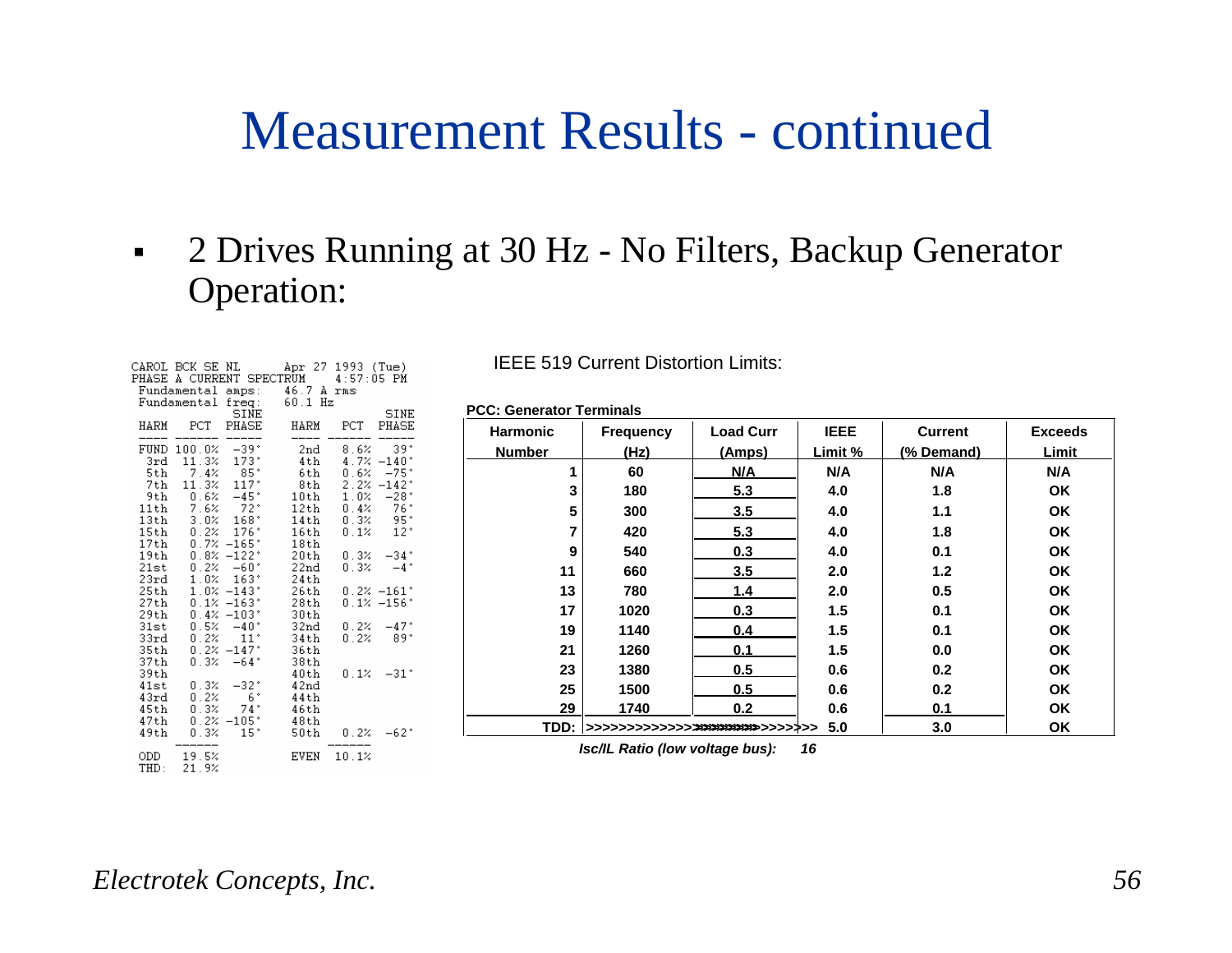#### Measurement Results - continued

#### $\blacksquare$  4 Drives Running at 60 Hz - No Filters, Backup Generator Operation



IEEE 519 Current Distortion Limits:

**PCC: Generator Terminals**

| <b>Harmonic</b> | <b>Frequency</b>                                                             | <b>Load Curr</b> | <b>IEEE</b> | <b>Current</b> | <b>Exceeds</b> |
|-----------------|------------------------------------------------------------------------------|------------------|-------------|----------------|----------------|
| <b>Number</b>   | (Hz)                                                                         | (Amps)           | Limit %     | (% Demand)     | Limit          |
|                 | 60                                                                           | N/A              | N/A         | N/A            | N/A            |
| 3               | 180                                                                          | 2.9              | 4.0         | 1.0            | <b>OK</b>      |
| 5               | 300                                                                          | 4.2              | 4.0         | 1.4            | <b>OK</b>      |
| 7               | 420                                                                          | 3.4              | 4.0         | 1.1            | <b>OK</b>      |
| 9               | 540                                                                          | 0.4              | 4.0         | 0.1            | <b>OK</b>      |
| 11              | 660                                                                          | 8.0              | 2.0         | 2.7            | <b>Exceeds</b> |
| 13              | 780                                                                          | 7.6              | 2.0         | 2.5            | <b>Exceeds</b> |
| 17              | 1020                                                                         |                  | 1.5         |                | <b>OK</b>      |
| 19              | 1140                                                                         |                  | 1.5         |                | <b>OK</b>      |
| 21              | 1260                                                                         |                  | 1.5         |                | <b>OK</b>      |
| 23              | 1380                                                                         | 1.3              | 0.6         | 0.4            | <b>OK</b>      |
| 25              | 1500                                                                         | 1.3              | 0.6         | 0.4            | <b>OK</b>      |
| 29              | 1740                                                                         |                  | 0.6         |                | OK             |
|                 | <b>TDD: &gt;&gt;&gt;&gt;&gt;&gt;&gt;&gt;&gt;&gt;&gt;&gt;&gt;&gt;&gt;&gt;</b> |                  | 5.0         | 4.2            | <b>OK</b>      |